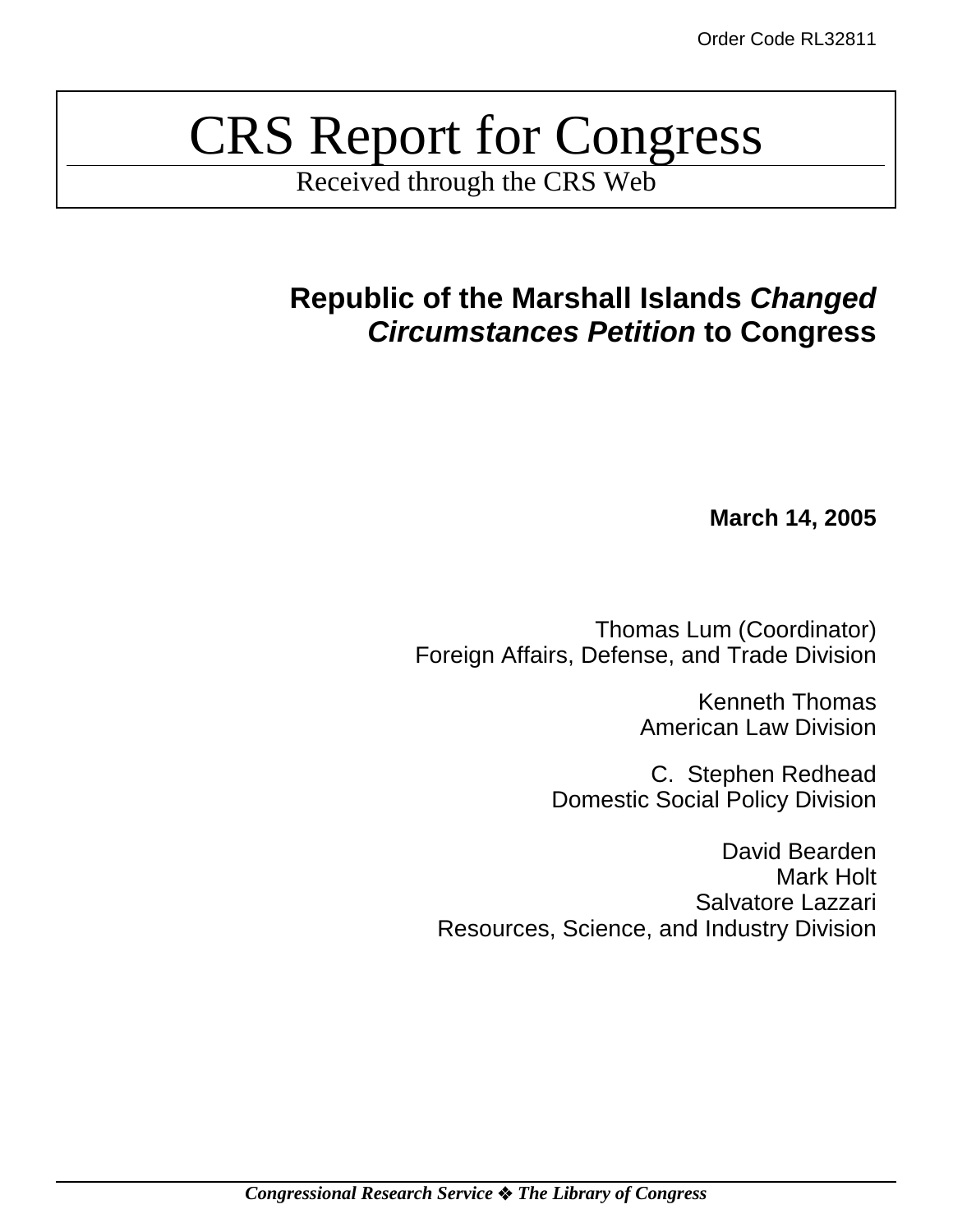# Republic of the Marshall Islands *Changed Circumstances Petition* to Congress

#### **Summary**

In September 2000, the Republic of the Marshall Islands (RMI) government submitted to the United States Congress a *Changed Circumstances Petition* related to U.S. nuclear testing on the Marshall Islands atolls of Bikini and Enewetak during the 1940s and 1950s. The Petition requests additional compensation for personal injuries and property damages and restoration costs, medical care programs, health services infrastructure and training, and radiological monitoring. According to U.S. government estimates, between 1958 and 2004, the United States spent \$531 million on nuclear test compensation and assistance in the Marshall Islands.

The Petition bases its claims for compensation upon "changed circumstances" pursuant to Section 177 of the Compact of Free Association. The Compact of Free Association, enacted in 1986, governs the economic and strategic relationships between the United States and the RMI. The Section 177 Agreement granted \$150 million as part of a "full and final settlement" of legal claims against the U.S. government, and provided for possible additional compensation, if loss or damages to persons or property arose or were discovered that could not reasonably have been identified as of the effective date of the agreement, and if such injuries rendered the provisions of the Compact "manifestly inadequate." The Petition argues that "new and additional" information since the enactment of the Compact — such as declassified Department of Energy records that indicated a wider extent of radioactive fallout than previously known or disclosed and scientific findings that reduced the levels at which exposure to radiation was deemed safe — constitute "changed circumstances."

In November 2004, the U.S. Department of State released a report prepared by an interagency group (Departments of State, Energy, and Defense) evaluating the legal and scientific bases of the Petition. The report concludes that "the Marshall Islands' request does not qualify as 'changed circumstances' within the meaning of Article IX of the nuclear claims settlement agreement enacted under Title II, Section 177 of the Compact of Free Association Act of 1985." Consequently, according to the Administration, there is no legal basis for considering additional payments. The Administration report also disputes some of the Petition's scientific claims regarding the geographical extent of radioactive fallout, radiation dose estimates, and the applicability of U.S. standards to conditions in the RMI.

This report summarizes U.S. nuclear testing on the Marshall Islands, U.S. compensation efforts to date, relevant provisions in the Compact of Free Association, and the *Changed Circumstances Petition*. It analyzes several issues related to the personal injury, health care, and property damages claims in the Petition. These issues include estimated occurrence of radiation-related illnesses in the Marshall Islands; the methodology for determining the value of "lost use" of damaged properties; the appropriate standard of risk (annual dose limit) for determining cleanup levels; and the extent of radioactive fallout. This report, which will be updated, discusses possible legal options for the RMI in pursuing nuclear test damages claims and suggests policy options for the 109<sup>th</sup> Congress.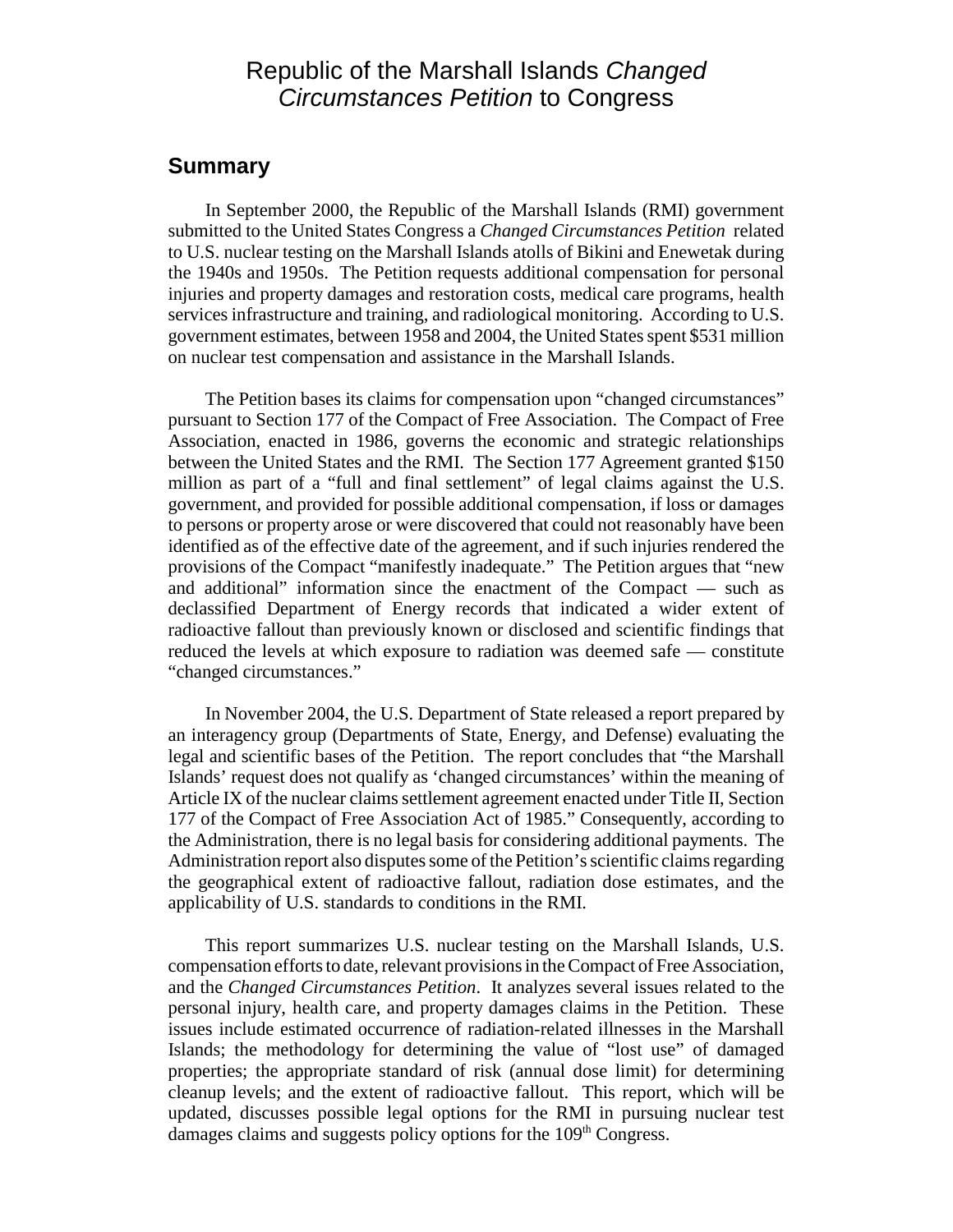# **Contents**

| Radiation Injury Compensation Programs — RECA and the Nuclear               |
|-----------------------------------------------------------------------------|
|                                                                             |
| Compensation of Downwinders and On-Site Participants 10                     |
|                                                                             |
|                                                                             |
|                                                                             |
|                                                                             |
| "Changed Circumstances" Basis of Petition and Supporting Arguments 13       |
|                                                                             |
| New and Updated Scientific Findings  14                                     |
| Compact Funding Proved to Be Manifestly Inadequate  14                      |
|                                                                             |
| Analysis and Discussion of Selected Scientific, Methodological, Policy, and |
|                                                                             |
|                                                                             |
|                                                                             |
|                                                                             |
|                                                                             |
|                                                                             |
|                                                                             |
|                                                                             |
|                                                                             |
|                                                                             |
|                                                                             |
|                                                                             |
| Applicability of Standards to Marshall Islands Cleanup  28                  |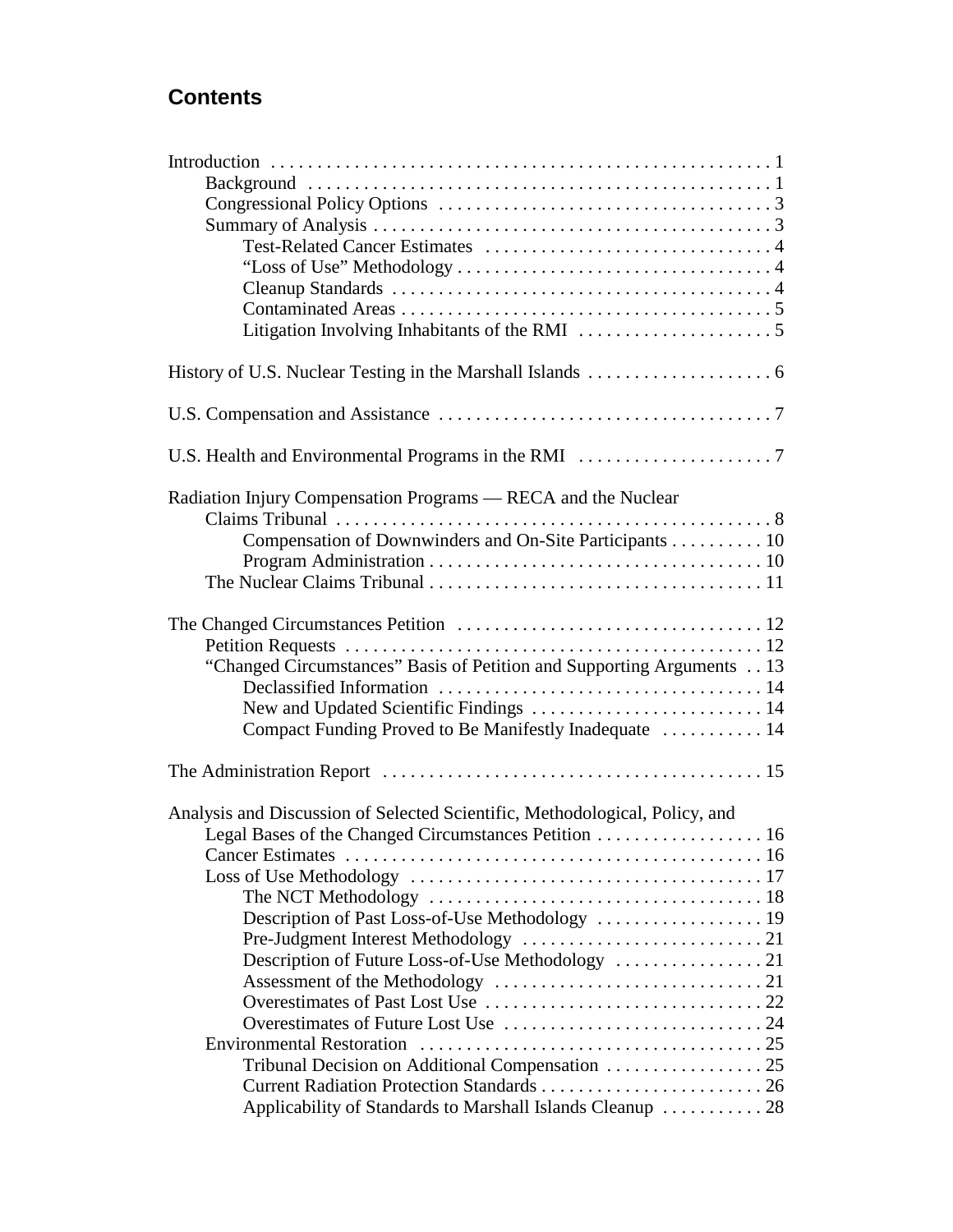| Bush Administration Viewpoint on Marshall Islands Cleanup        |  |
|------------------------------------------------------------------|--|
|                                                                  |  |
|                                                                  |  |
|                                                                  |  |
|                                                                  |  |
| U.S. Nuclear Testing and Remediation on the Marshall Islands  42 |  |
|                                                                  |  |

# **List of Tables**

| Table 1. The NCT's Estimated Damages for Loss-of-Use, by Component  20  |  |
|-------------------------------------------------------------------------|--|
| Appendix A. List of Major Compensation Programs and Authorizations,     |  |
|                                                                         |  |
| Appendix B. Comparison of Radiation Compensation Amounts 39             |  |
| Appendix C. Payments from Earnings and Principal of Nuclear Claims Fund |  |
|                                                                         |  |
|                                                                         |  |
|                                                                         |  |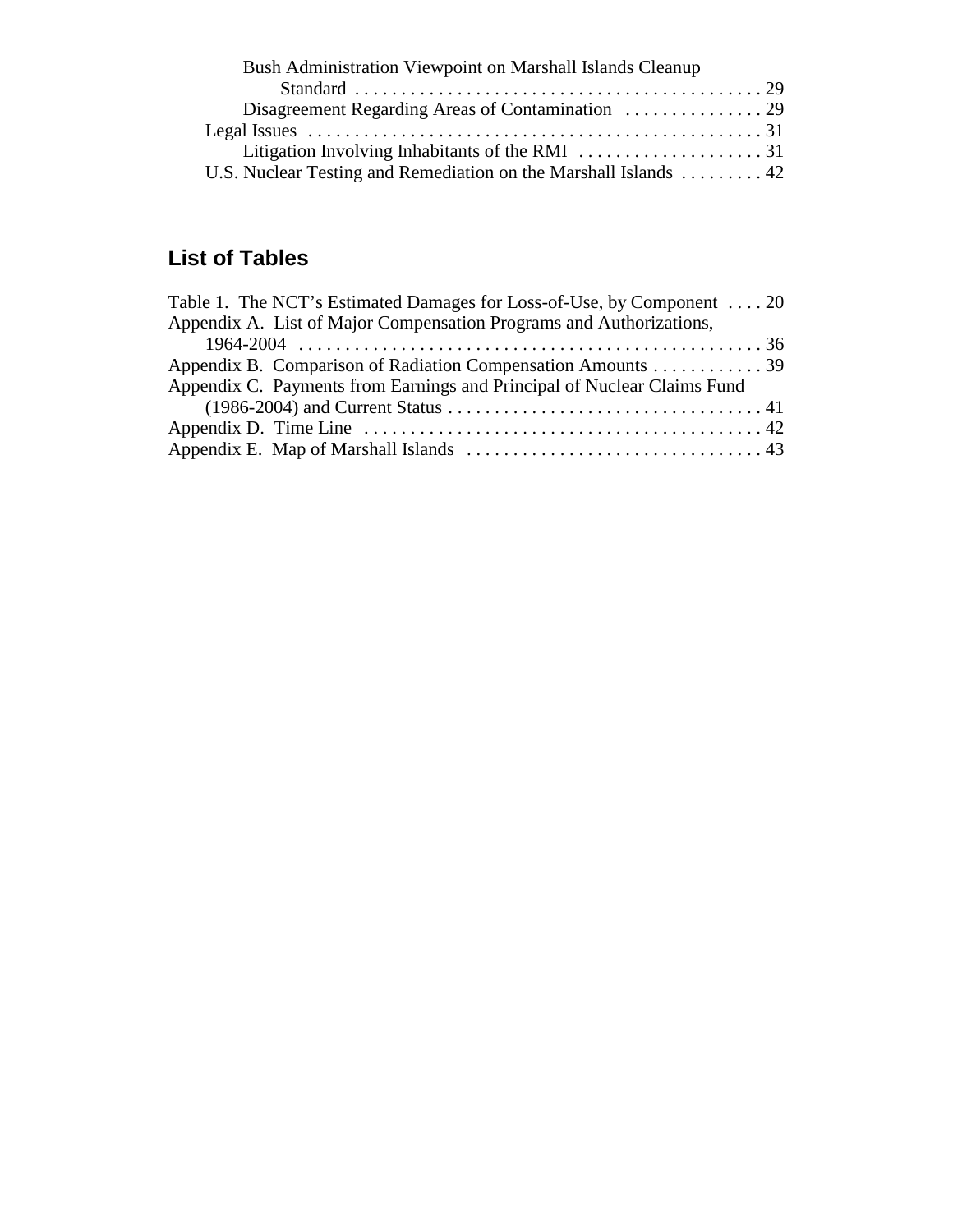# Republic of the Marshall Islands *Changed Circumstances Petition* to Congress

# **Introduction**

#### **Background**

The 109th Congress is expected to consider the *Changed Circumstances Petition*, submitted to the United States Congress by the Republic of the Marshall Islands (RMI), for further compensation for damages resulting from U.S. nuclear testing on Marshall Islands atolls during the 1940s and 1950s. Key oversight committees are the Senate Energy and Natural Resources Committee, the House Resources Committee, and the House International Relations Committee. According to U.S. government estimates, since testing terminated in 1958, the United States has spent an estimated \$531 million in the Marshall Islands on nuclear test-related compensation and assistance, including health care, medical surveillance and environmental monitoring, cleanup of contaminated sites, and resettlement efforts. About one-half of this assistance was provided through congressional ex gratia payments.<sup>1</sup> The Compact of Free Association, which established the Marshall Islands as a "freely associated state" — a sovereign nation with economic and security ties to the United States,<sup>2</sup> extended \$150 million for nuclear test-related compensation. Under Section 177 (Article IX) of the Compact, additional compensation may be requested by the RMI, if loss or damages to persons or property arose or were discovered that could not reasonably have been identified as of the effective date of the agreement and if such injuries rendered the provisions of the Compact "manifestly inadequate." In September 2000, the Marshall Islands government submitted to the United States Congress a *Changed Circumstances Petition* requesting additional compensation pursuant to the Compact. The Petition requests compensation for personal injury awards, property damages (loss of use, restoration costs, and hardships suffered), health services infrastructure, a health care program, radiation exposure monitoring, and other programs.

The Petition justifies its claims of "changed circumstances" largely upon "new and additional" information since the Compact's enactment — declassified Department of Energy records in the early 1990s that indicated a wider extent of radioactive fallout than previously known or disclosed and scientific findings that reduced the levels at which exposure to radiation was deemed safe. As a result of,

<sup>&</sup>lt;sup>1</sup> "ex gratia" — not compelled by legal right or formal agreement.

<sup>&</sup>lt;sup>2</sup> The Compact was negotiated and agreed to by the governments of the United States and the Marshall Islands and approved by plebiscite in the Marshall Islands and by the U.S. Congress in 1985.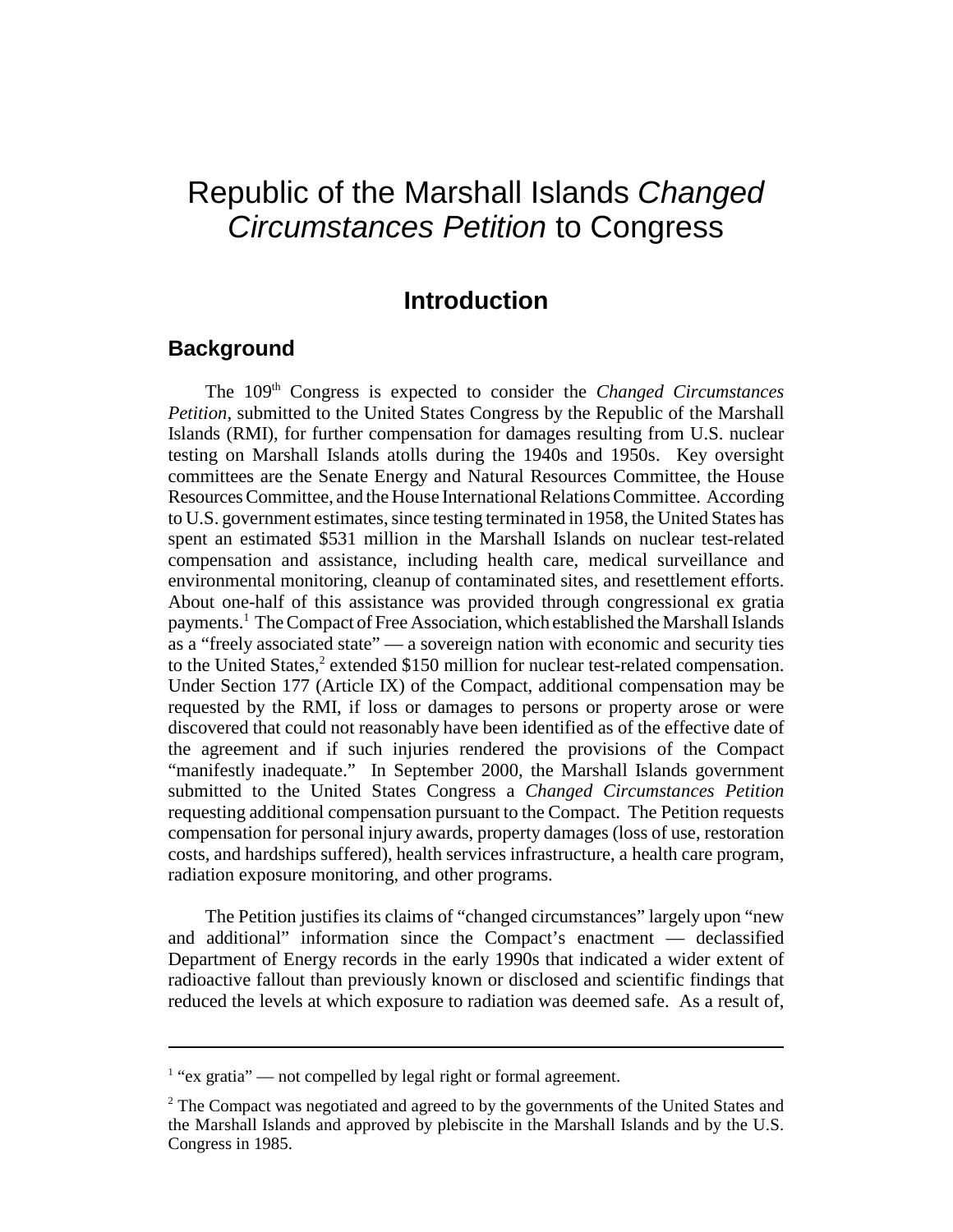and in addition to, the above findings, the Petition and accompanying materials argue that higher than expected health consequences and costs of health care and environmental cleanup, as well as lower than expected investment returns from the Nuclear Claims Fund, constitute changed circumstances. Furthermore, according to the Petition's supporting arguments, the Nuclear Claims Fund constituted a provisional, "political settlement" rather than a final determination based upon a conclusive scientific assessment of costs. The Petition contends that the U.S. Congress agreed to retain its authority, through legislation to approve the Compact (P.L. 99-239), to appropriate additional compensation should the need arise.<sup>3</sup> Furthermore, legal counsel for the four nuclear-affected atolls maintain that U.S. courts left open the possibility that RMI plaintiffs could also return to the courts if they did not receive adequate compensation from Compact provisions.

The Petition's monetary requests include Unpaid Nuclear Claims Tribunal (NCT) personal injury awards of \$14 million; unpaid NCT property damages awards to Enewetak Atoll and Bikini Atoll totaling \$949 million; \$50 million for medical services infrastructure; and \$45 million annually for 50 years for a health care program for those exposed to radiation.

In November 2004, the U.S. Department of State released a report compiled by an interagency group (Departments of State, Energy, and Defense) evaluating the legal and scientific bases of the Petition.<sup>4</sup> The report concludes that "the Marshall Islands' request does not qualify as 'changed circumstances' within the meaning of Article IX of the nuclear claims settlement agreement enacted under Title II, Section 177 of the Compact of Free Association Act of 1985." The report also disputes some key scientific claims of the Petition regarding the geographical extent of radioactive fallout, radiation dose estimates, and the applicability of U.S. standards to conditions in the RMI. Consequently, according to the Bush Administration, there is no legal basis for considering additional payments.

The Administration report further suggests that the radiological health care needs of the RMI, as requested in the Petition, are addressed in part through health sector grants of approximately \$16 million per year as provided by the amendments to the Compact of Free Association.<sup>5</sup> RMI officials point out, however, that the Petition's requests were not a part of the bilateral negotiations to amend the Compact, and that the Compact, as amended, was not intended to take account of nuclear test compensation claims.<sup>6</sup> They add that a large proportion of the expenditures noted in the Administration report supported U.S. government research into the effects of

<sup>&</sup>lt;sup>3</sup> Howard L. Hills, Attorney at Law, "Historical Information Regarding the Marshall Islands Nuclear Claims Settlement," Testimony before the House Committee on Resources, May 11, 1999.

<sup>4</sup> U.S. Department of State, *Report Evaluating the Request of the Government of the Republic of the Marshall Islands Presented to the Congress of the United States of America*, November 2004.

<sup>&</sup>lt;sup>5</sup> Compact of Free Association Amendments Act of 2003 (P.L. 108-188).

<sup>&</sup>lt;sup>6</sup> "Joint Statement: Third Session of Bilateral Negotiations on the Compact of Free Association," December 12, 2001.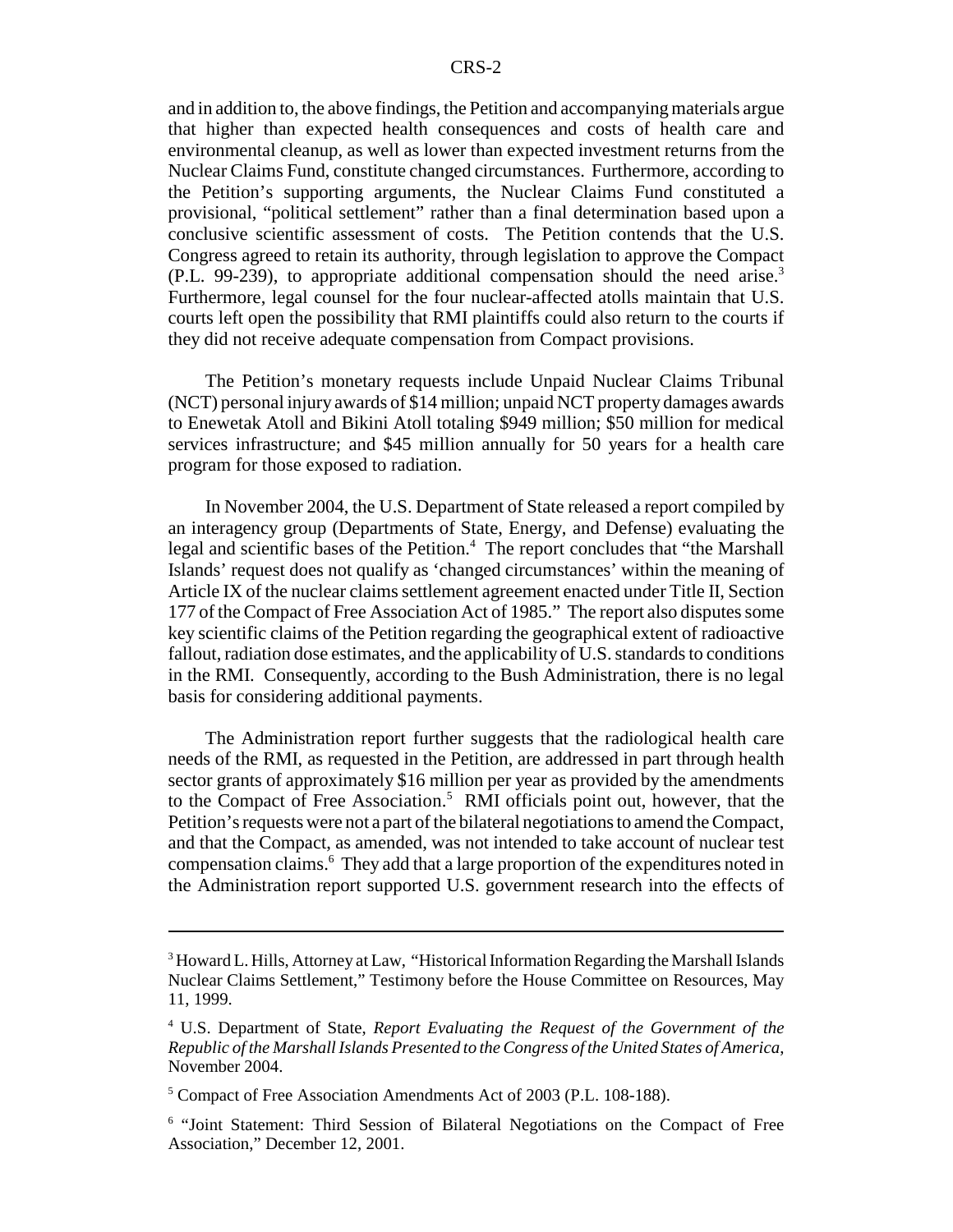radiation upon human beings and the environment and benefitted U.S. interests, but did not directly benefit communities affected by the Nuclear Testing.

This report analyzes and discusses several issues related to key personal injury, health care, and property damages claims in the Petition. These include expected radiation-related illnesses in the Marshall Islands; the methodology for determining the value of "lost use" of damaged properties; the appropriate standard of risk (annual dose limit) for determining cleanup levels; and the extent of radioactive fallout. Finally, this report discusses possible legal options for the RMI in pursuing nuclear damages claims.

#### **Congressional Policy Options**

Congress has several policy options regarding the Marshall Islands' request for additional compensation for nuclear damages. These include:

- Grant or reject the Changed Circumstances Petition's requests, in whole or in part, on the basis of the changed circumstances rationale.
- Continue congressional ad hoc, ex gratia payments through Department of the Interior appropriations measures.
- Enact legislation that would provide for a "full and final settlement" of claims.
- Allow the federal courts, through an amendment to the Compact of Free Association, to review the judgments of the Nuclear Claims Tribunal and potentially to order the United States to pay these awards, in whole or in part.<sup>7</sup>

#### **Summary of Analysis**

The following sections summarize selected key issues related to the *Changed Circumstances Petition*. These issues are analyzed in depth in subsequent sections of the report. The Petition's personal injury claims and health care requests are modeled after U.S. programs for compensating radiation-exposed individuals, and based upon scientific studies establishing the areas of the Marshall Islands in which residents likely have been exposed to dangerous levels of radioactive contamination. A National Cancer Institute (NCI) study, discussed below, provides support for the need for compensation. However, as noted below, there is some dispute regarding the portion of the RMI population that has been exposed to radiation from the nuclear weapons tests.

The Petition's request for compensation to conduct further environmental restoration is based on a U.S. Environmental Protection Agency (EPA) cleanup

 $7$  This proposal has been suggested by leaders of the RMI and its four affected atolls. See Statement of the Peoples of Bikini, Enewetak, Rongelap and Utirik before the Senate Energy and Natural Resources Committee, July 15, 2003.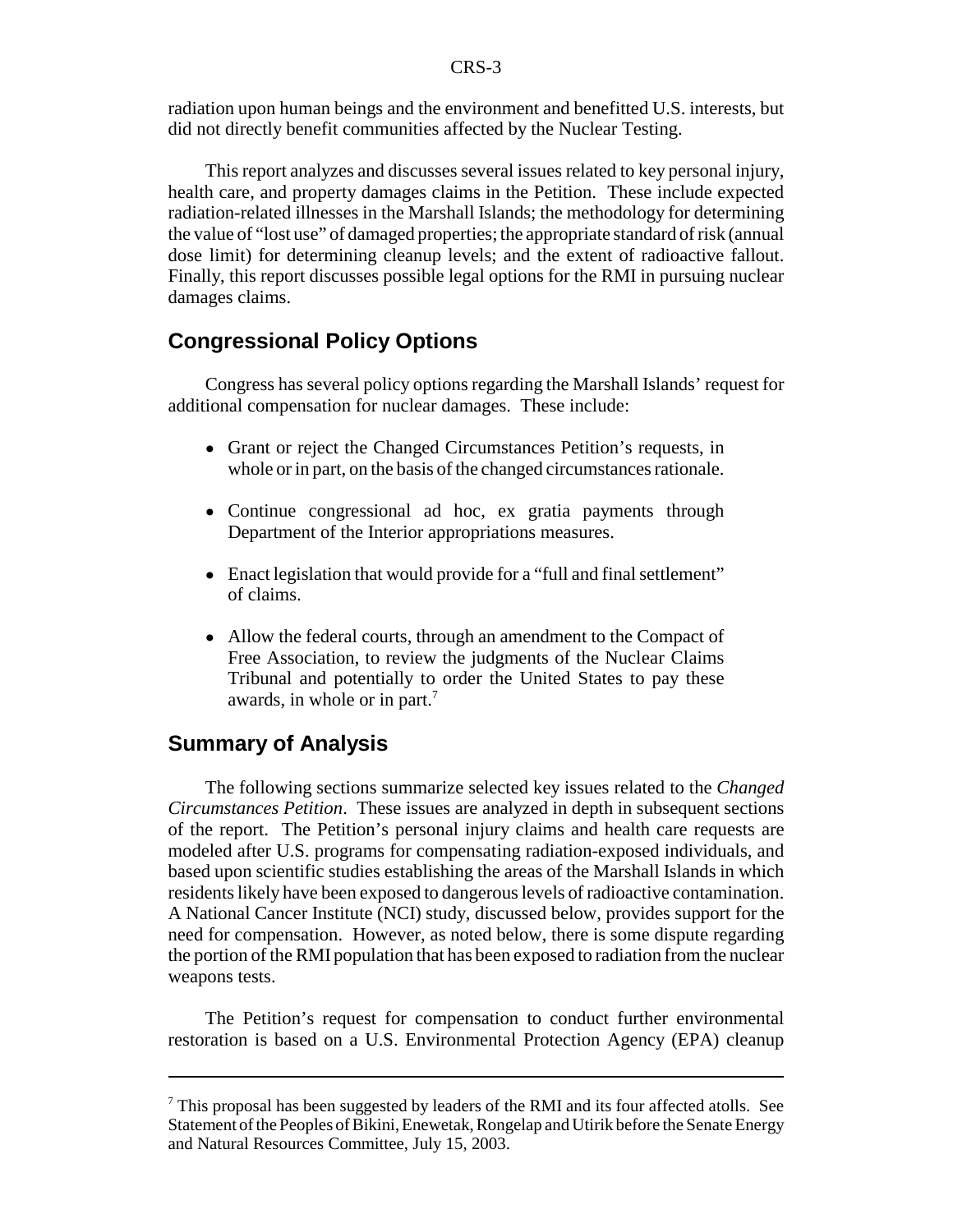standard, and the RMI assertion that the contamination is more widespread than previous surveys had found. The issue of whether the EPA's standard should apply to the cleanup of the Marshall Islands, as well as disagreement over the extent of contamination, are summarized here and examined later in the report. A significant amount of the property claim in the Petition is based on the claimants' "loss of use" calculations. This report provides an assessment of the methodology employed by the claimants in calculating "loss of use."

**Test-Related Cancer Estimates.** The National Cancer Institute (NCI) in September 2004 estimated that nuclear testing would result in about 530 additional lifetime cancers among the 14,000 Marshall Islands residents exposed to the testing. NCI also estimated that about 5,600 cancers would have occurred in that population without the fallout exposure. Because the cancers caused by testing cannot be distinguished from cancers that would have occurred anyway, all victims of certain types of cancers are being compensated. NCI estimates that about half the cancers expected in the exposed population have yet to be diagnosed, so additional compensation claims are likely.

**"Loss of Use" Methodology.** In general, the methodology used by the Nuclear Claims Tribunal (NCT) to estimate the value of the lost use of the claimants' property is considered to be reasonable and appropriate. For several reasons, however, the specific application of the methodology — much of the critical data used, many of the assumptions, and certain statistical procedures applied (i.e., the sampling technique and the regression model) — result in past and future loss-of-use estimates that appear to be overstated, which leads to possibly excessive total damages claimed and awarded by the NCT. The main problem is with the use of inflated average rents per acre, which are estimated by applying an exponential regression model to unrepresentative sample data that reflect RMI governmentinfluenced rents, rather than competitive, free-market rents. This can lead to an overestimate of not only past loss-of-use, but because estimated rents is a critical variable used as an input into future-loss-of-use calculations, a possible overestimate of future loss-of-use as well.

The methodology also 1) assumes that more land is lost to use, and for longer periods than is actually the case, 2) undervalues the rentals on alternative atoll habitation, and 3) assumes that recipients of rental proceeds, as consumers and savers, would have saved 100% of the rental proceeds. Each of these assumptions can lead to an overestimate of past loss of use.

**Cleanup Standards.** For cleanup, the RMI has adopted the EPA's recommended standard of 15 millirem of annual exposure to radiation for the cleanup of radioactive contamination at Superfund sites in the United States. The Comprehensive Environmental Response, Compensation and Liability Act (CERCLA, P.L. 96-510, reauthorized by P.L. 99-499) established the Superfund program to clean up hazardous waste sites in the United States to a degree that would be safe for the intended land use of the site. EPA issued its 15 millirem standard in 1997 as a non-binding guideline for the cleanup of Superfund sites, 11 years after the 1986 Compact with the Marshall Islands representing a changed circumstance.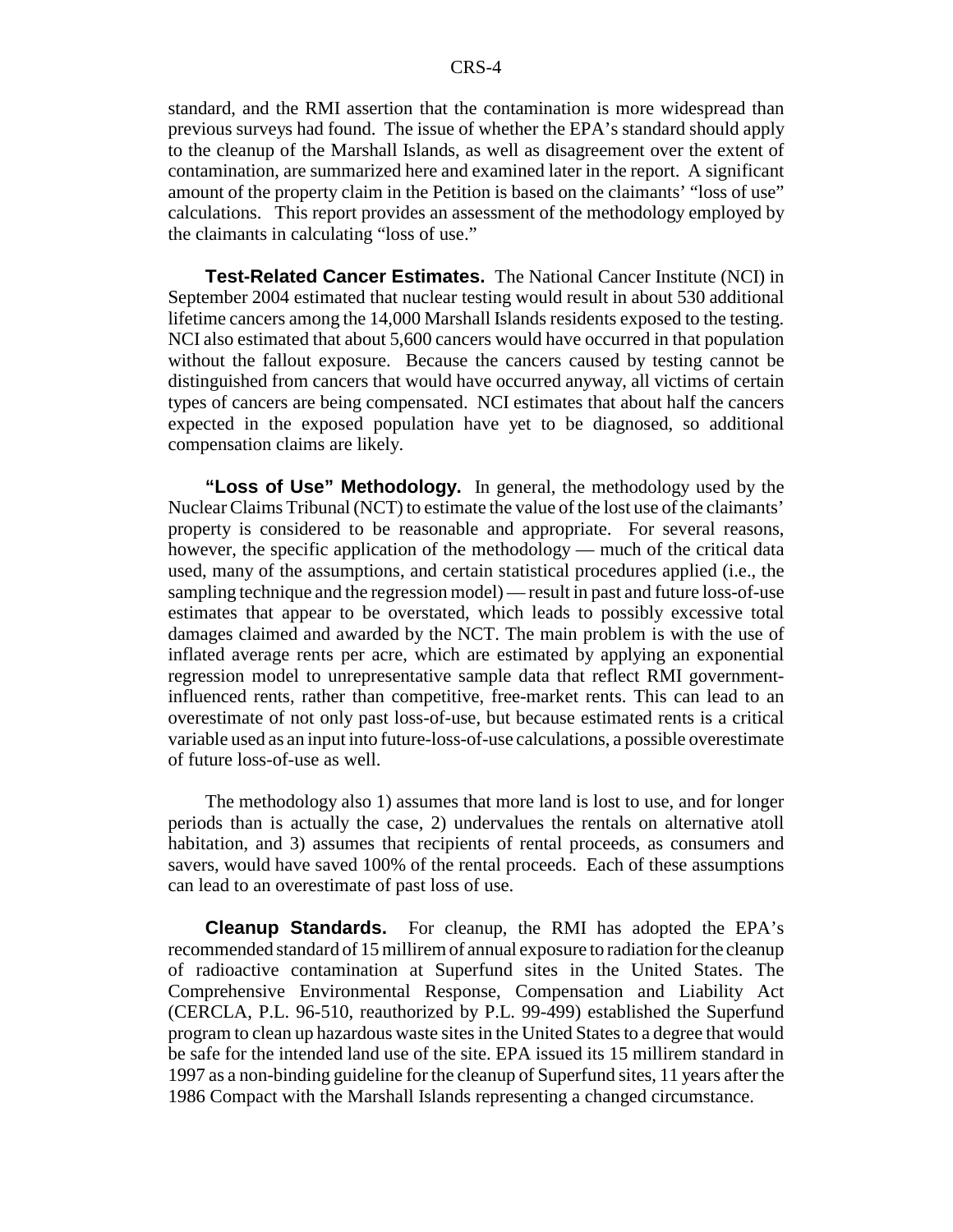The RMI argues that the 15 millirem standard is the same level of public protection that is provided in the United States and that it, therefore, should be applied to the cleanup of the Marshall Islands. However, the 15 millirem standard is not an enforceable federal regulation. As noted above, it is an EPA recommended guideline that is applied on a case-by-case basis, depending on the feasibility of attaining it at a particular site. Other federal agencies have promulgated enforceable standards for the cleanup of radioactive contamination that are less stringent than EPA's guidance, which apply broadly at certain types of sites in the United States. Consequently, the RMI's claim that the 15 millirem standard would apply to the cleanup of the Marshall Islands if it were done in the United States is not necessarily the case.

**Contaminated Areas.** In addition to the issue of whether a more recent radiation protection standard warrants further cleanup, there is disagreement regarding the extent of contamination. There have been numerous surveys of radioactive contamination in the Marshall Islands since nuclear weapons tests ceased. Residents of the islands have expressed longstanding concern as to whether these surveys have identified all contaminated areas. The most exhaustive survey of contamination was performed in 1994. The survey found that the greatest contamination was in the northernmost islands not inhabited at that time, and that the level of radioactivity in occupied areas was safe. The RMI refuted these findings and claimed that the extent of contamination and health risks were understated. The Bush Administration supports the findings of the 1994 survey and argues that further cleanup is not warranted to protect the residential population. However, if some of the more contaminated northern islands are to be resettled or used for agricultural purposes, further cleanup could be necessary to prevent the risk of exposure, depending on the concentration of radioactivity deemed safe.

**Litigation Involving Inhabitants of the RMI.** In the early 1980s, fourteen different groups of litigants representing approximately 5,000 inhabitants of the Marshall Islands brought cases in the United States Court of Claims against the United States to recover damages said to result from nuclear weapons testing. The litigants were from three different groups: inhabitants of the Bikini Atoll, inhabitants of the Enewetak Atoll, and inhabitants of atolls and islands that were not used as atomic test sites. The court made separate preliminary findings regarding each of these. In the case involving Bikini Atoll inhabitants, the court found that a claim of a takings in violation of the Fifth Amendment and of breach of an implied-in-fact contract survived a motion to dismiss based, among other things, on a statute of limitations bar. In the case involving the inhabitants of the Enewetak Atoll, it was held that a breach of contract claim survived a motion to dismiss, as did a takings claim by the plaintiffs who were not on the Bikini or Enewetak islands. Subsequently, the Compact of Free Association was implemented between the United States and RMI, and the Nuclear Claims Tribunal was established under Section 177 of that agreement. The Court of Claims then concluded that it was premature to address the question of whether this alternative procedure was adequate to provide compensation for the litigants, and so it dismissed the cases. The RMI argues that the court decision left open the possibility of further compensation — beyond that provided by the Compact.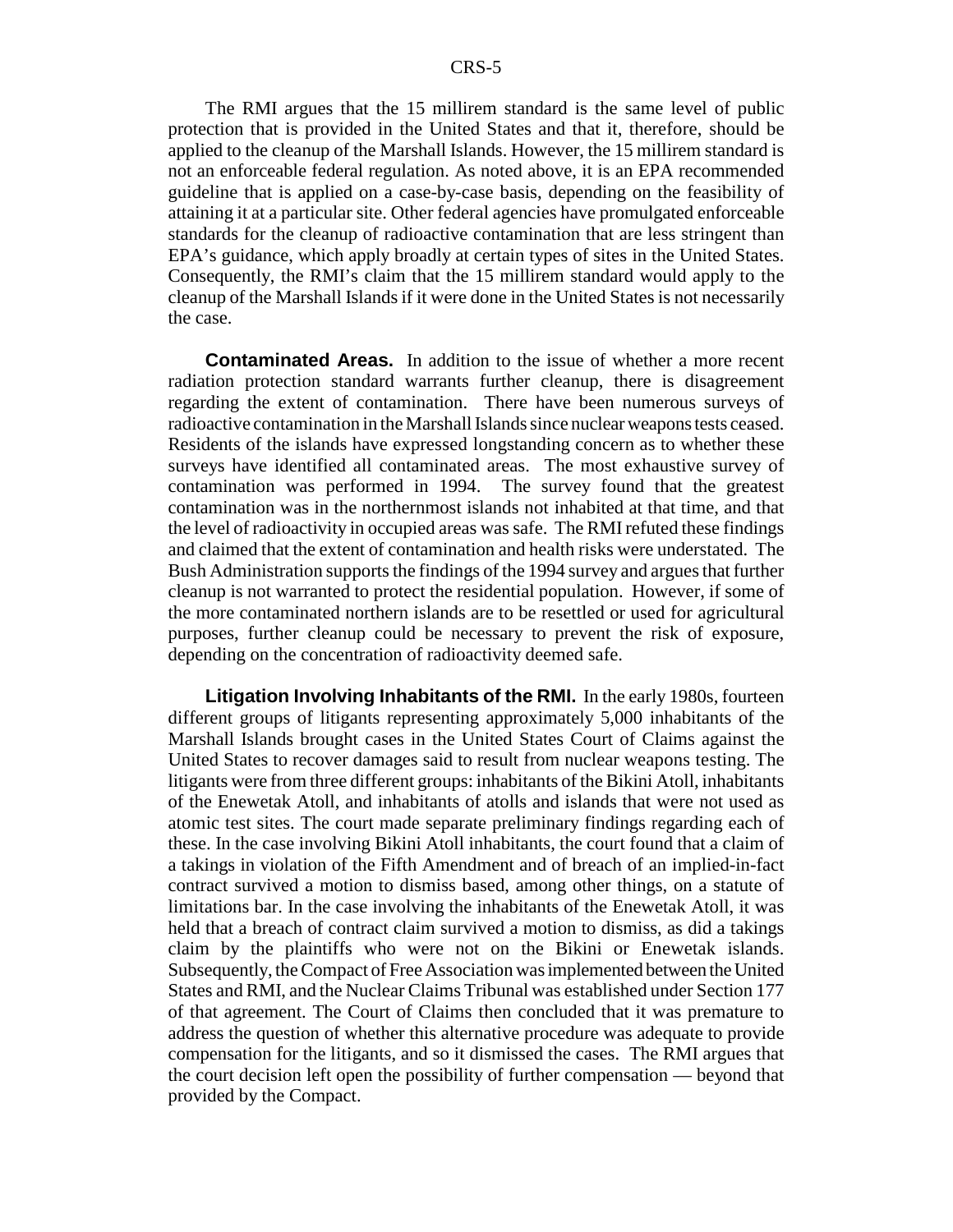# **History of U.S. Nuclear Testing in the Marshall Islands<sup>8</sup>**

From 1946 to 1958, the United States conducted 67 atmospheric atomic and thermonuclear weapons tests on the Marshall Islands atolls of Bikini and Enewetak.9 During that time, the Marshall Islands was a district of the United Nations Trust Territory of the Pacific Islands administered by the United States. In 1954, "Castle Bravo," the second test of a hydrogen bomb, was detonated over Bikini atoll, resulting in dangerous levels of radioactive fallout upon the populated atolls of Rongelap and Utrik. See **Appendix D**.

Some experts argue that the nuclear tests, in addition to rendering the four atolls of Bikini, Enewetak, Rongelap, and Utrik uninhabitable or dangerously irradiated, caused high incidences of birth defects, miscarriage, and weakened immune systems as well as high rates of thyroid, cervical, and breast cancer. In addition, they contend that more than a dozen Marshall Islands atolls, rather than only four, were seriously affected.10 Other analysts counter that the extent of radioactive fallout was limited to the four northern atolls, and that RMI experts overestimate the link between radiogenic illnesses in the Marshall Islands and the nuclear tests.

In September 2000, the Marshall Islands government submitted to the United States Congress a nuclear claims petition (*Changed Circumstances Petition)* requesting, over a 50-year period, approximately \$3.3 billion for personal injuries, property damages, medical care and training, and radiological monitoring pursuant to the Compact of Free Association. The Compact, promulgated in 1986 (P.L. 99- 239), terminated the United Nations Trust Territory status of the Marshall Islands and Micronesia and provided a "full measure of self-government" for the peoples of the two island states.<sup>11</sup> In March 2002, the Senate Energy and Natural Resources Committee and House Resources Committee requested that an interagency group (U.S. Departments of State, Energy, and Defense) evaluate the petition and provide Congress with an assessment of its merits following the enactment of the Compact of Free Association Amendments Act (P.L. 108-188). In November 2004, the Administration released its report evaluating the Petition.

<sup>&</sup>lt;sup>8</sup> Prepared by Thomas Lum, Specialist in Asian Affairs.

<sup>9</sup> Including one detonation 100 kilometers west of Bikini.

<sup>10</sup> Gary Lee, "Postwar Pacific Fallout Wider than Thought," *Washington Post*, February 24, 1994.

 $11$  The Compact of Free Association, which governs the economic, military, and strategic relationships between the United States and the Freely Associated States (The Marshall Islands, Micronesia, and Palau), provided economic assistance to the Marshall Islands totaling \$945 million between 1987 and 2001. See CRS Report RL31737, *The Marshall Islands and Micronesia: Amendments to the Compact of Free Association with the United States*, by Thomas Lum.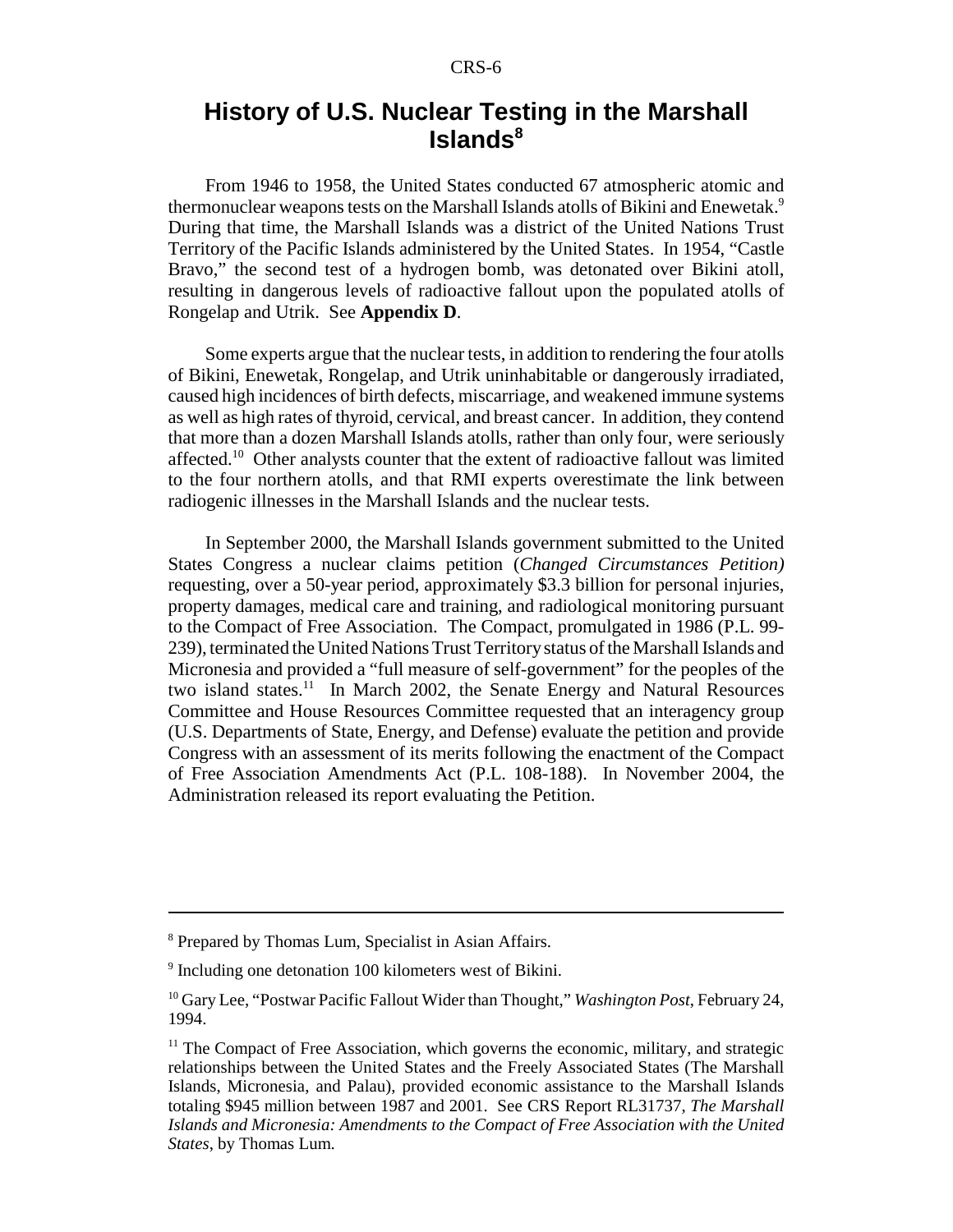# **U.S. Compensation and Assistance<sup>12</sup>**

According to some estimates, the United States has provided over one-half billion or  $$531$  million<sup>13</sup> to the Marshall Islands in compensation payments, environmental cleanup and restoration, health care, radiological monitoring, and resettlement programs.14 One expert stated that between 1946 and 1980, before the Compact of Free Association was negotiated, Congress had authorized approximately \$50 million for cash payments to individuals, scientific and medical programs, and support to dislocated communities.<sup>15</sup> Section 177 of the agreement provided for a Nuclear Claims Fund of \$150 million for personal injury and property damages claims, health care, medical surveillance and radiological monitoring, trust funds for the four nuclear-affected atolls, and quarterly distributions to the peoples of the four atolls for hardships suffered. See **Appendix A**.

The investment returns on the Fund were expected to generate \$270 million over the 15 years of the first Compact term while the original \$150 million would remain as principal. Section 177 provided that the \$270 million would be distributed as follows: \$45.75 million to the Nuclear Claims Tribunal (NCT) for monetary awards; \$75 million to Bikini Atoll; \$48.75 to Enewetak Atoll; \$37.5 million to Rongelap Atoll; \$22.5 million to Utrik Atoll; \$30 million for a health care program for the four affected atolls; \$3 million for medical surveillance and radiological monitoring; and \$7.5 million for NCT operating costs.

# **U.S. Health and Environmental Programs in the RMI**

Since the time of the nuclear testing, the United States government has operated nuclear test-related health and environmental programs in the Marshall Islands. Legislation authorizing such programs includes P.L. 95-134, P.L. 96-205, P.L. 99- 239 (the Compact of Free Association Act), and 108-188 (The Compact of Free Association Amendments Act). In addition, the RMI health system is largely supported by U.S. government grants as mandated by the Compact and amended Compact (Compact II).<sup>16</sup> Beginning in 1954, the Department of Energy's (DOE)

<sup>&</sup>lt;sup>12</sup> Prepared by Thomas Lum, Specialist in Asian Affairs.

<sup>&</sup>lt;sup>13</sup> A detailed accounting can be found in: U.S. Department of State, *Report Evaluating the Request of the Government of the Republic of the Marshall Islands Presented to the Congress of the United States of America*, "Appendix B: Estimates of U.S. Nuclear Testing-Related Assistance and Compensation."

<sup>&</sup>lt;sup>14</sup> Ralph Boyce, Deputy Assistant Secretary of State, East Asia and Pacific Affairs, Testimony before the House Committee on Resources, "The Status of Nuclear Claims, Relocation and Resettlement Efforts in the Marshall Islands," May 11, 1999.

<sup>&</sup>lt;sup>15</sup> Howard L. Hills, "Historical Information Regarding the Marshall Islands Nuclear Claims Settlement," ibid.

<sup>&</sup>lt;sup>16</sup> Under Compact II, the United States spends over \$7 million per year directly on health care in the Marshall Islands, plus infrastructure grants that in part support medical services. *Fact Sheet*, Bureau of East Asian and Pacific Affairs, U.S. Department of State, January 4, (continued...)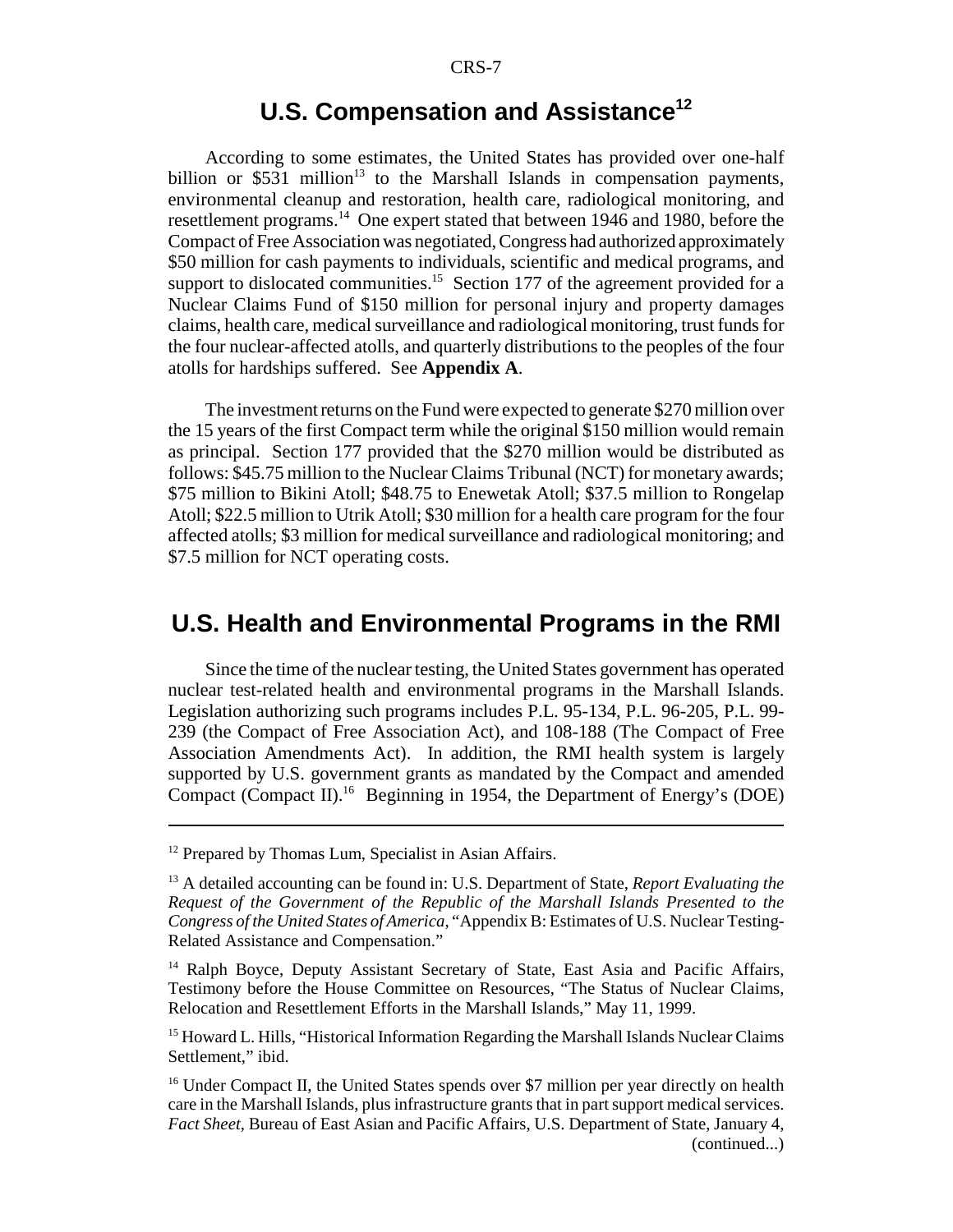Brookhaven National Laboratory sent medical teams twice a year to monitor and treat patients of Rongelap and Utrik atolls, who had received acute radiation exposure from the Bravo test in 1954. Since 1998, the Pacific Health Research Institute (Honolulu) has administered the Radiological Health Care Program year-round. The program has two clinics and currently provides medical care to 119 enrolled persons from Rongelap and Utrik. Those patients who cannot be adequately treated in the RMI are referred to the Straub Clinic in Honolulu, Hawaii.<sup>17</sup> In addition, since 1972, the Lawrence Livermore National Laboratory has conducted environmental and agricultural studies in order to assess radiological conditions at Bikini, Enewetak, Rongelap, and Utrik.<sup>18</sup> Since 1986, DOE has budgeted \$6.3 million per year for the above health and environmental programs, with about \$1.1 million going to medical services. Beginning in FY2005, the programs were no longer budgeted as a line item.

The Four Atoll Health Care Program (the "177 Health Program"), as mandated by P.L. 95-134, P.L. 99-239, and P.L. 108-188, has provided routine (non-radiogenic) medical services for residents of the four nuclear-affected atolls and elsewhere who may have been exposed to harmful, chronic levels of radiation (including those not yet born at the time of the testing).<sup>19</sup> According to the November 2004 Administration report, the 177 Health Program, managed since 1987 by Trinity Health International, a Michigan-based nonprofit health care organization, employs 15 staff and serves nearly 13,500 enrollees. The Compact mandated \$2 million per year (1986-2003) for the health services. The funding proved to be inadequate, however. Reasons cited include the unexpectedly large enrollment of individuals in the program and the lack of an inflation adjustment in the funding. The services received no appropriations for FY2004. The Consolidated Appropriations Act for FY2005 (P.L. 108-447) provided \$1 million for the program. The RMI government has urged the U.S. government to continue both the DOE and 177 health programs.

# **Radiation Injury Compensation Programs — RECA and the Nuclear Claims Tribunal**

The Compact of Free Association, Section 177, established a Nuclear Claims Tribunal to adjudicate claims related to the nuclear testing program and provided \$45.75 million for payment of awards over a period of 15 years. The Tribunal's

 $16$  (...continued)

<sup>2005.</sup>

<sup>&</sup>lt;sup>17</sup> Statement of Dr. Paul J. Seligman, Deputy Assistant Secretary for Health Studies, U.S. Department of Energy, before the House Committee on Resources, "The Status of Nuclear Claims, Relocation and Resettlement Efforts in the Marshall Islands," May 11, 1999.

<sup>18 &</sup>quot;U.S. Cuts Funds for Marshalls Environmental Monitoring," *BBC Monitoring Asia Pacific,* March 4, 2004.

<sup>&</sup>lt;sup>19</sup> The Four Atoll Health Program provides services to residents of the four atolls at the time of the nuclear tests, and to recipients of NCT personal injury awards, who need only establish a presumed radiological illness, regardless of where they were located at the time of the tests.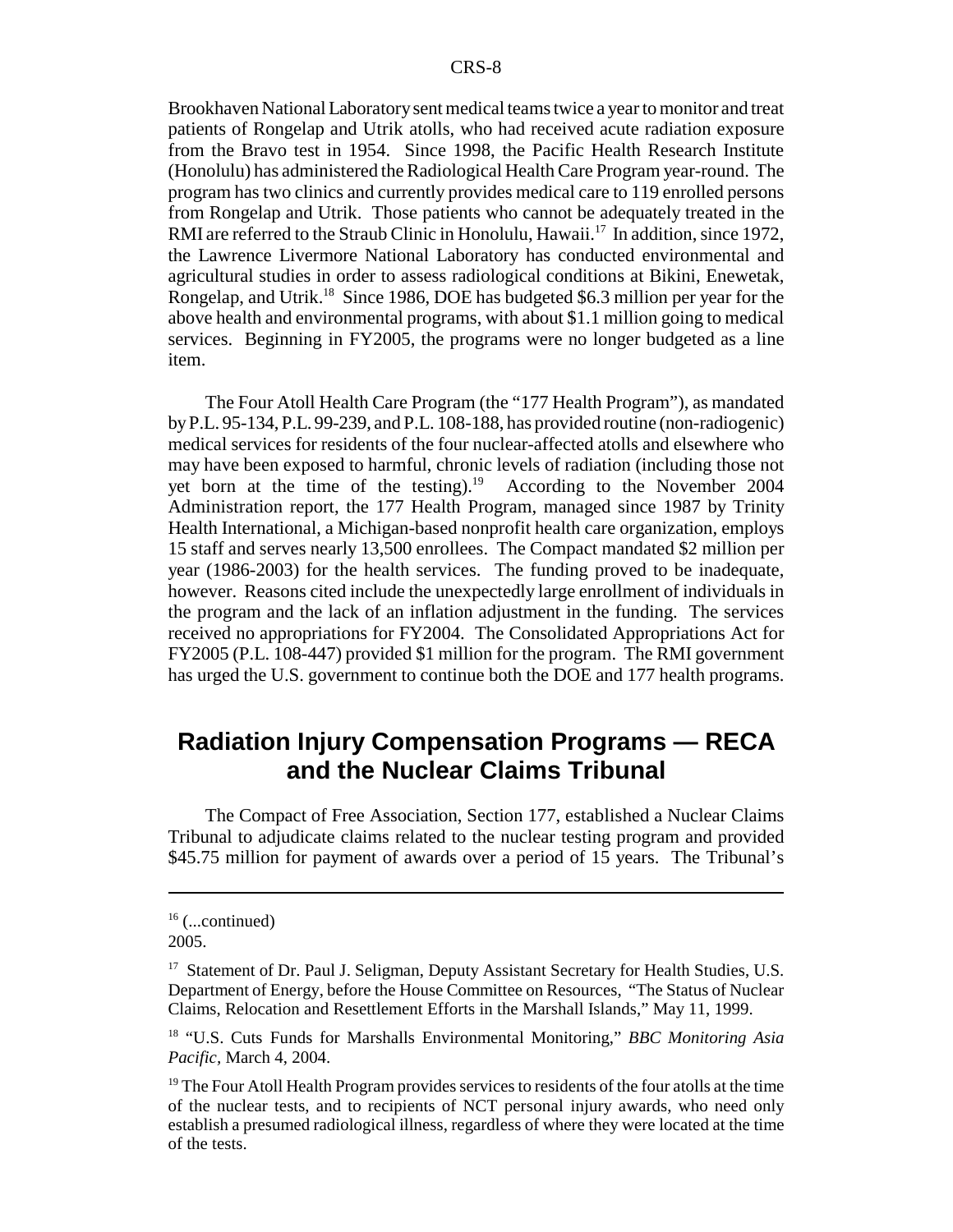system of *personal injury* compensation, implemented in 1991, is based upon two U.S. statutes, the Radiation-Exposed Veterans Compensation Act of 1988 (P.L. 100- 321) and the Radiation Exposure Compensation Act (P.L. 101-426), which provides for not only victims who were present at the test but also those who were presumably "downwind" from the detonation. Marshall Islands citizens from all atolls and islands were considered because of the possibility of fallout, low but long-term exposure, and consumption of produce from nuclear-affected areas. The NCT provides biological children of a mother who was physically present at the time of the testing 50% of amounts offered first generation claimants. As of December 2004, the NCT had paid \$71 million on personal injury awards totaling over \$85 million to 1,917 individuals. Over 40% of awardees died before receiving full compensation due to lack of funds and the pro-rated basis of making payments.<sup>20</sup>

In response to U.S. government concerns that the Nuclear Claims Tribunal may have been unduly influenced by political pressures or had operated without adequate transparency, in 2002, the Marshall Islands government commissioned former United States Attorney General Richard Thornburgh to undertake an independent examination and assessment of the judicial processes used by the Nuclear Claims Tribunal. The Thornburgh report concluded that the Tribunal: fulfilled the basic functions contemplated by the U.S. Congress and the Marshall Islands legislature, the Nitijela; followed procedures that closely resemble those used by legal systems in the United States; and operated with a reasonable degree of independence from the Nitijela. $^{21}$ 

# The U.S. RECA Program<sup>22</sup>

The 1990 Radiation Exposure Compensation Act (RECA) provides "compassionate" lump-sum payments to individuals who have contracted certain cancers and other serious diseases that are presumed to be the result of their exposure to ionizing radiation from above-ground nuclear weapons testing or from various activities in connection with uranium mining.<sup>23</sup> RECA is administered by the Department of Justice's Civil Division.<sup>24</sup>

As originally enacted in 1990, RECA established two categories of claimants: (i) downwinders (i.e., civilians who lived in specified counties downwind from the Nevada Test Site in the 1950s and early 1960s) who developed one of 13 types of cancer; and (ii) uranium miners in certain states who worked in underground mines between 1947 and 1971 and who developed lung cancer or certain nonmalignant respiratory diseases. Immediately after its enactment, RECA was amended to include

<sup>20 [</sup>http://www.nuclearclaimstribunal.com/piawards.htm]

<sup>21</sup> Dick Thornburgh, Glenn Reichardt, and Jon Stanley, *The Nuclear Claims Tribunal of the Republic of the Marshall Islands: An Independent Examination and Assessment of its Decision-Making Processes*, Kirkpatrick & Lockhart LLP, Washington, DC, January 2003.

 $22$  Prepared by C. Stephen Redhead, Specialist in Life Sciences.

<sup>23</sup> P.L. 101-426, 104 Stat. 920 (Oct. 15, 1990).

<sup>&</sup>lt;sup>24</sup> Information about RECA is online at  $[http://www.usdoj.gov/civil/torts/const/reca]$ .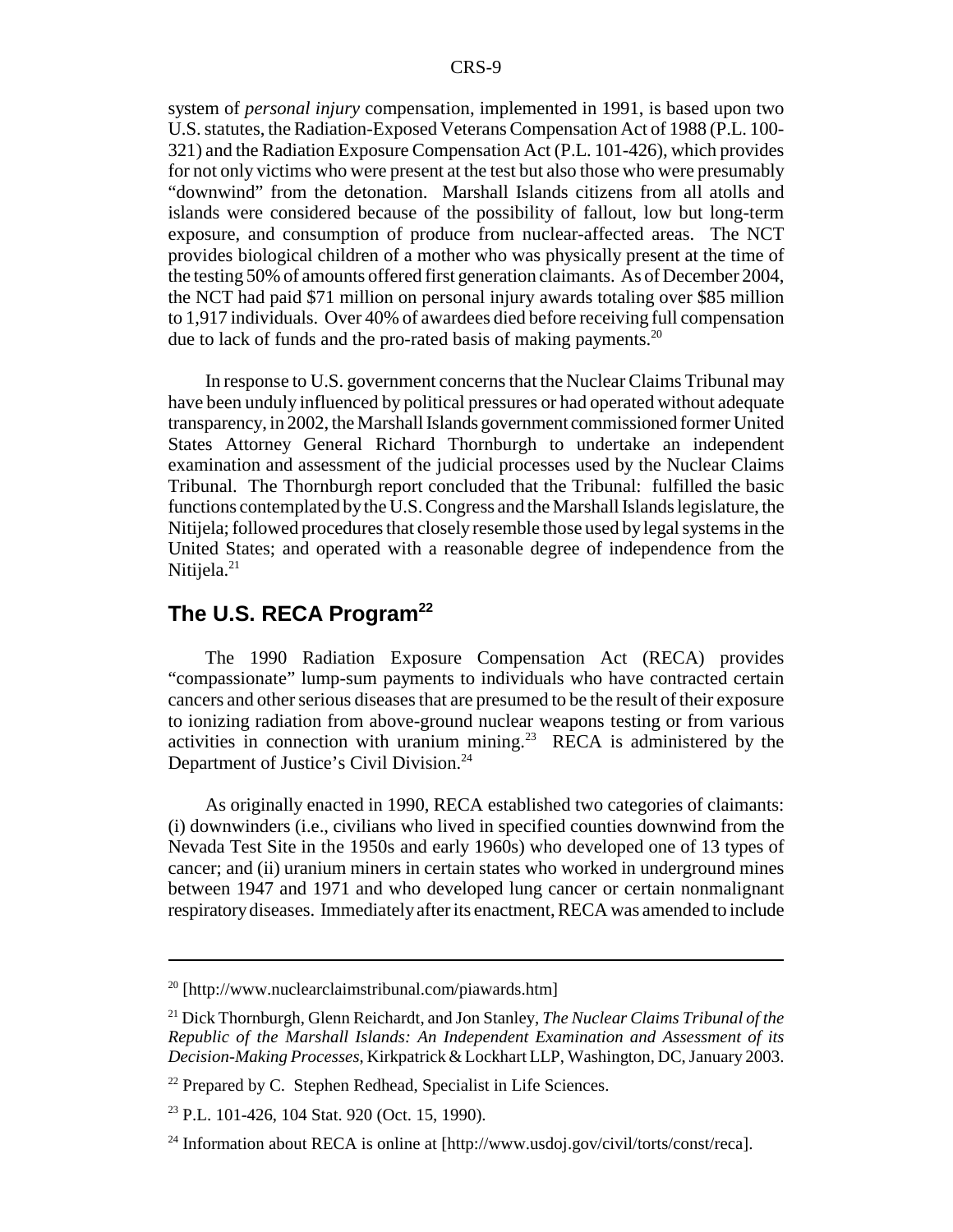a third category of claimant: government employees and others who participated onsite in an above-ground test, and who developed one of the same 13 cancers for which downwinders may be compensated.<sup>25</sup> RECA was more substantially modified and expanded in  $2000^{26}$  The changes included creating two new claimant populations (i.e., uranium millers and uranium ore transporters) and adding six types of cancer to the list of 13 cancers for which downwinders and on-site participants may be compensated.

**Compensation of Downwinders and On-Site Participants.** RECA specifies a payment of \$50,000 to an individual who was physically present in one of the affected areas downwind of the Nevada Test Site during the period of aboveground testing, $^{27}$  and who subsequently contracted one of the following specified diseases: leukemia (other than chronic lymphocytic leukemia); lung cancer; multiple myeloma; lymphoma (other than Hodgkin's disease); and primary cancer of the thyroid, breast, esophagus, stomach, pharynx, small intestine, pancreas, bile ducts, gall bladder, salivary gland, urinary bladder, brain, colon, ovary, or liver (except if cirrhosis or hepatitis B is indicated). Individuals who participated in an aboveground test, and who subsequently developed one of the same cancers, are eligible for a payment of \$75,000.

**Program Administration.** Through FY2002, the Radiation Exposure Compensation Program (RECP) received 14,987 claims: 7,915 (52.8%) claims were approved and paid a total of \$530.5 million; 4,418 (29.5%) claims were denied; and the remaining 2,654 (17.7%) claims were pending. A majority of the claims were submitted by downwinders. Downwinders filed 8,310 claims through FY2002, of which 4,945 (59.5%) were approved and each paid \$50,000 (for a total of \$247.2 million),  $1,688$  (20.3%) were denied, and the remaining  $1,677$  (20.2) were pending. Downwinder claims were denied primarily because the claimant did not have an eligible disease or was not physically present in the affected area during the required time period. $28$ 

Congress makes annual appropriations to the RECA Trust Fund, from which compensation is paid to eligible claimants. Any money remaining in the Trust Fund at the end of the fiscal year is carried forward to the next fiscal year. Passage of the RECA Amendments of 2000 led to a dramatic increase in the number of claims filed and processed. Congress initially appropriated \$11 million to the Trust Fund for

<sup>&</sup>lt;sup>25</sup> P.L. 101-510, 104 Stat. 1835 (Nov. 5, 1990). On-site participants are individuals who were present above or within the official boundaries of the Nevada, Pacific, Trinity, or South Atlantic Test Sites during a period of testing and who participated in the test. Note that citizens of the Marshall Islands are specifically excluded from eligibility for compensation under RECA.

<sup>26</sup> P.L. 106-245, 114 Stat. 501 (Jul. 10, 2000).

 $27$  The affected area includes certain counties in Utah, Nevada, and Arizona. Claimants had to be present in the affected area for at least two years between Jan. 21, 1951, and Oct. 31, 1958, or for the period beginning on Jun. 30, 1962 and ending on Jul. 31, 1962.

<sup>28</sup> U.S. General Accounting Office, *Radiation Exposure Compensation: Analysis of Justice's Program Administration*, GAO-01-1043 (Washington, DC: Sept. 17, 2001).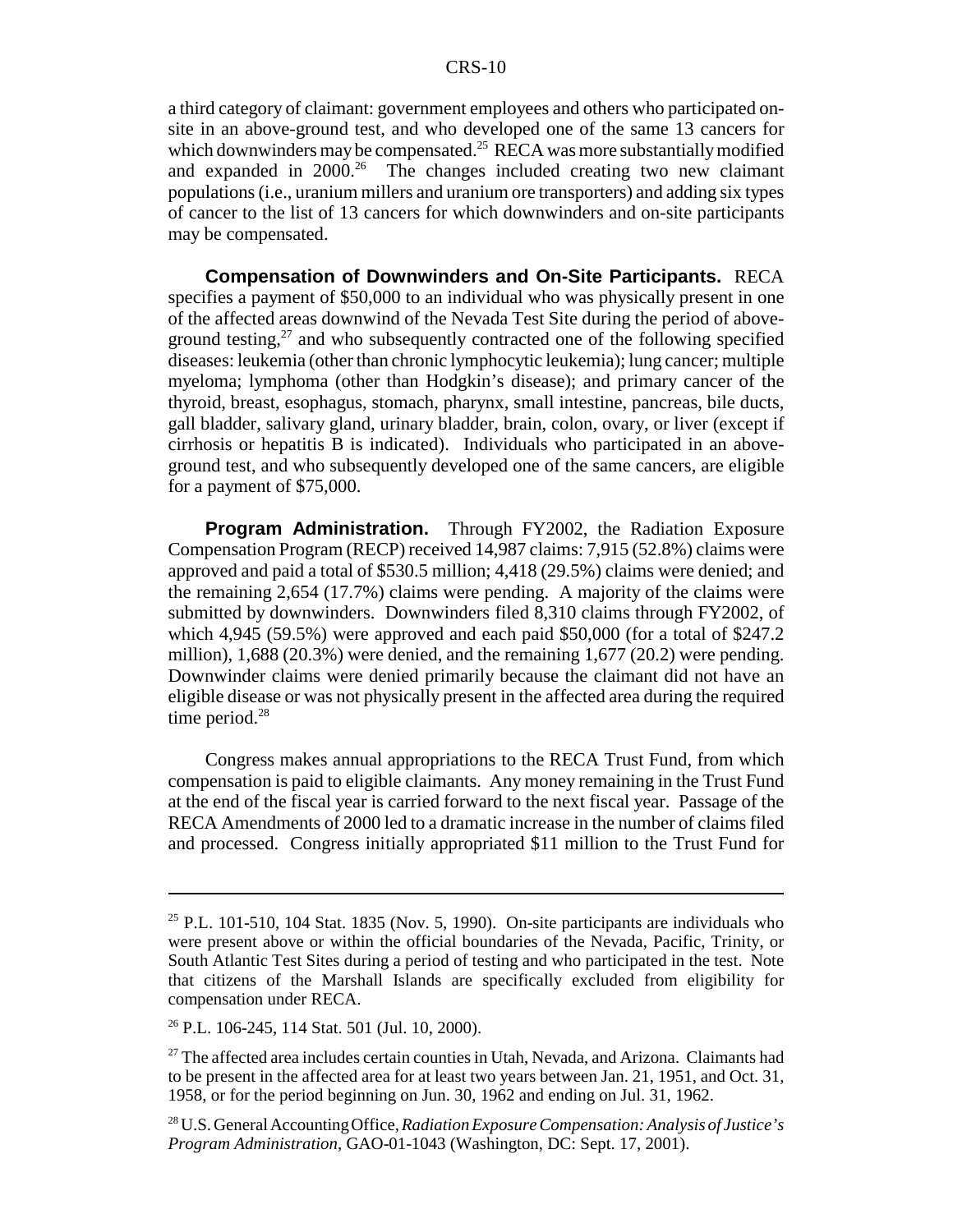FY2001, but followed that up with a supplemental appropriation for "such sums as may be necessary" to pay claims through the end of that fiscal year. The Trust Fund paid out a total of \$108 million in approved claims in FY2001. The National Defense Authorization Act for FY2002 mandated appropriations for the RECA Trust Fund for a 10-year period — FY2002 through FY2011 — up to a specified maximum amount each fiscal year.29 That eliminated the need for new congressional action in each of those fiscal years unless the Congress determined that additional funding was necessary.30

#### **The Nuclear Claims Tribunal**

The Nuclear Claims Tribunal adjudicates claims filed by RMI citizens seeking compensation for personal injuries and property damage suffered as a result of the U.S. nuclear tests. The Tribunal used RECA as a model in developing its own personal injury compensation program, which began in August 1991. As with RECA, the Tribunal does not require the claimant to prove a specific causal link between his or her exposure to radiation and the claimant's injury. The claimant must simply provide proof of residency in the Marshall Islands during the years of nuclear testing (i.e., between July 1, 1946, and August 19, 1958) and have one of the listed compensable diseases, which the Tribunal presumes to be caused by radiation exposure.

Initially, the Tribunal adopted a list of 25 compensable diseases, including the cancers listed under RECA, and other conditions for which there was credible evidence showing a significant statistical relationship between exposure to ionizing radiation and the subsequent development of the disease. In determining which diseases to included on the list, the Tribunal reviewed the findings of the Radiation Effects Research Foundation in Japan and the U.S. National Academy of Sciences, and sought recommendations from Dr. Robert Miller, an expert in the field of radiation health effects.

The Tribunal reviews the list of compensable diseases each year and considers any new scientific evidence on diseases linked to exposure to ionizing radiation. As a result of that review process, the list has been amended on several occasions since 1991 and now includes a total of 35 medical conditions. **Appendix B** compares the dollar amounts awarded for the various compensable diseases covered under RECA and the Tribunal's program. Unlike RECA, which pays the same amount for all downwinder claims (i.e., \$50,000), the Tribunal awards differing amounts for the various diseases on its list. $31$ 

<sup>&</sup>lt;sup>29</sup> P.L. 107-107, 115 Stat. 1012 (Dec. 28, 2001). The act appropriated the following amounts to the RECA Trust Fund: FY2002, \$172 million; FY2003, \$143 million; FY2004, \$107 million; FY2005, \$65 million; FY2006, \$47 million; FY2007, \$29 million; FY2008, \$29 million; FY2009, \$23 million; FY2010, \$23 million; FY2011, \$17 million.

<sup>30</sup> U.S. General Accounting Office, *Radiation Exposure Compensation: Funding to Pay Claims May Be Inadequate to Meet Projected Needs*, GAO-03-481 (Washington, DC: April 14, 2003).

 $31$  For more information, see Thornburgh, et al., ibid.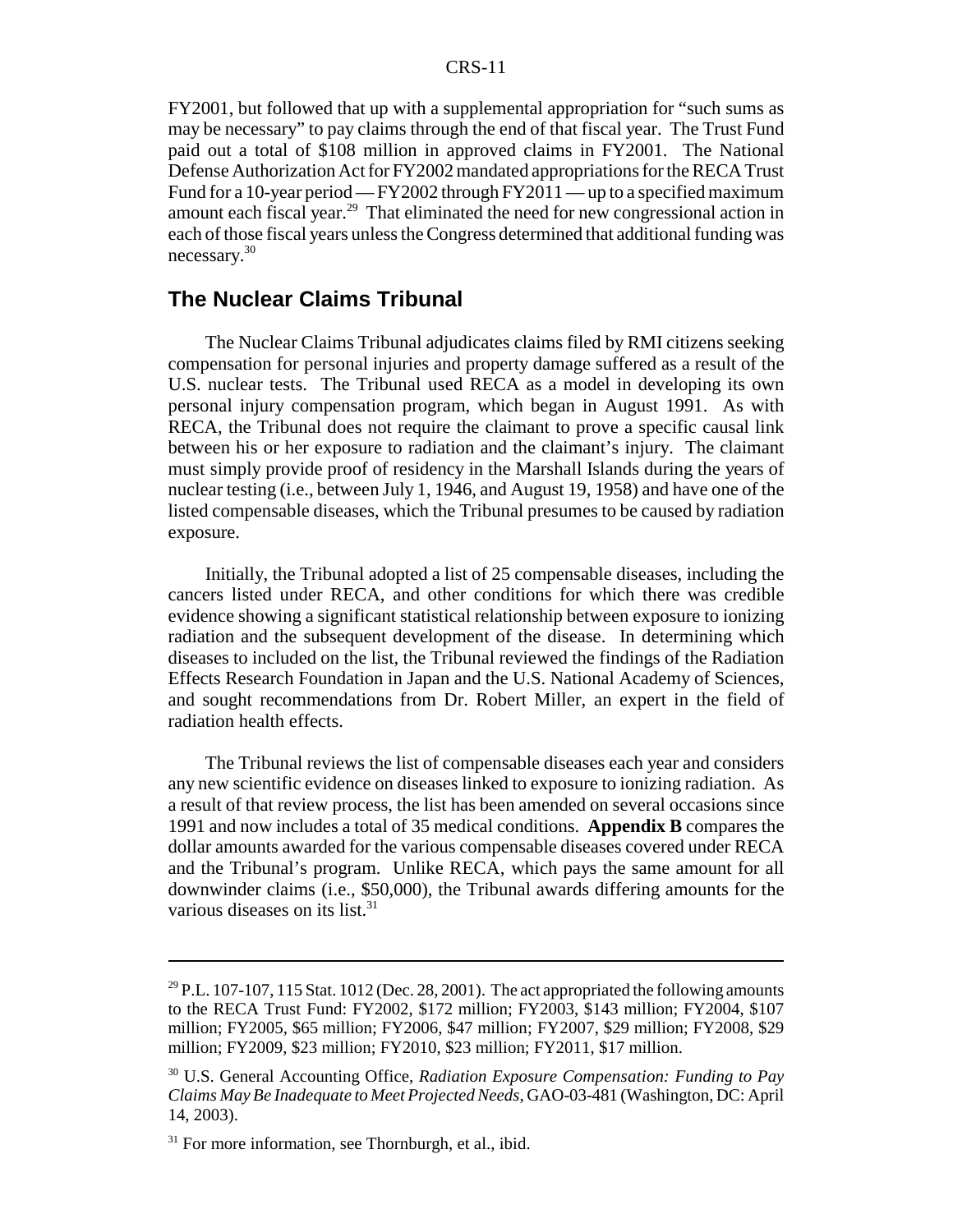# **The Changed Circumstances Petition**<sup>32</sup>

The Compact of Free Association between the United States and the Republic of the Marshall Islands (RMI), Section 177, and the Agreement for the Implementation of Section 177 created a \$150 million Nuclear Claims Fund for four "most affected" Marshall Islands atolls and their peoples.<sup>33</sup> The Compact, which went into effect in 1986, settled and terminated nuclear compensation lawsuits by Marshall Islanders against the United States government that were pending in U.S. courts, and established the Nuclear Claims Tribunal (NCT) to adjudicate claims and grant awards from the Nuclear Claims Fund. However, Article IX of the 177 Agreement (the *Changed Circumstances Clause*) provided for possible additional compensation, if loss or damages to persons or property arose or were discovered that could not reasonably have been identified as of the effective date of the agreement (1986) and if such injuries rendered the provisions of the Compact "manifestly inadequate."

Furthermore, according to the Petition's supporting arguments, the Fund constituted a "political settlement" rather than a determination based upon a scientific assessment of costs. At the time of the Compact negotiations, RMI officials and other experts reportedly argued that the full extent of personal injury and private property damages was not known. Congress hence agreed to retain its authority, through legislation to approve the Compact (P.L. 99-239), to appropriate additional compensation should the need arise.<sup>34</sup> In addition, legal counsel for the four atolls maintain that U.S. courts left open the possibility that RMI plaintiffs could also return to the courts if they did not receive adequate compensation from the NCT and the Nuclear Claims Fund.35

Finally, the RMI government seeks remedies on the basis of "equity" or compatibility with the U.S. government's compensation program for radiationexposed civilians and with its standards for cleaning up radiation-contaminated facilities. Government officials claim that the RMI has received only a fraction of the amount of money the U.S. government has spent on areas in the United States exposed to radiation during the Cold War.

#### **Petition Requests**

• Unpaid Nuclear Claims Tribunal (NCT) personal injury awards of \$14 million (due to lack of funds).

<sup>&</sup>lt;sup>32</sup> Prepared by Thomas Lum, Specialist in Asian Affairs.

<sup>&</sup>lt;sup>33</sup> The U.S. nuclear weapons tests were conducted on Bikini and Enewetak atolls while Rongelap and Utrik atolls suffered radioactive fallout.

<sup>&</sup>lt;sup>34</sup> Howard L. Hills, "Historical Information Regarding the Marshall Islands Nuclear Claims Settlement," ibid.

<sup>35</sup> *People of Enewetak v. United States*, 864 F. 2d 134, 136 (Fed. Cir. 1988); Thornburgh, et al., ibid.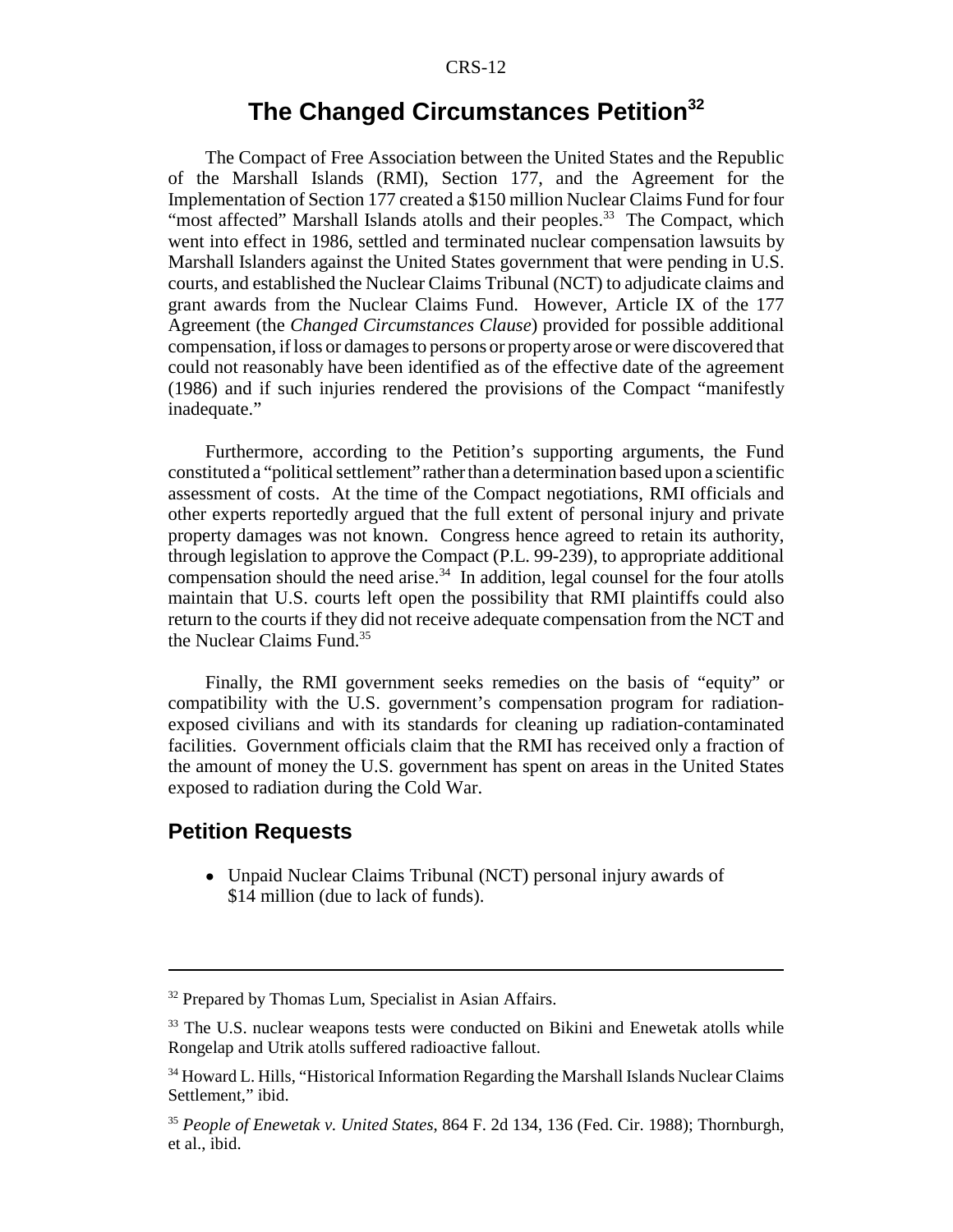- Unpaid NCT property damages awards (due to lack of funds) to Enewetak Atoll (\$386 million) and Bikini Atoll (\$563 million) for loss of use of their lands (past and future), restoration costs, and hardships suffered.<sup>36</sup>
- \$50 million for medical infrastructure.
- \$45 million annually (50 years) for a "Section 177" health care program for those exposed to radiation during and after the tests and for NCT personal injury claimants.<sup>37</sup>
- An extension of the U.S. Department of Energy (DOE) medical surveillance and environmental monitoring program for exposed groups and areas for 50 years.
- Capacity-building, occupational safety, and "nuclear stewardship:" programs to enable the RMI to conduct its own research in radiationrelated fields, promote the safety of Marshallese workers involved in environmental remediation and cleanup activities, and teach affected communities about how to safely contain radiation.<sup>38</sup>

## **"Changed Circumstances" Basis of Petition and Supporting Arguments**

The Petition justifies its claims of "changed circumstances" largely upon "new and additional" information since the Compact's enactment — Department of Energy records (declassified in the early 1990s) that indicated a wider extent of radioactive

<sup>&</sup>lt;sup>36</sup> The NCT granted awards to the people of Enewetak on April 13, 2000 and to the people of Bikini on March 5, 2001. These awards were adjusted to reflect amounts already received through other measures. The Enewetak award includes \$244 million for loss of use, \$107 million for restoration, and \$34 million for hardships suffered. The Bikini award includes \$278 million for loss of use, \$251 million for restoration, and \$34 million for hardships suffered. Pending claims before the NCT include class action lawsuits for the peoples of four other nuclear-affected atolls — Rongelap, Utrik, Ailuk, and Likiep. Nuclear Claims Tribunal awards for these atolls would be added to the monetary claims of the Changed Circumstances Petition.

<sup>&</sup>lt;sup>37</sup> This assistance presumably would supplant NCT awards as the NCT ceases operation. Such a program would include coverage for those RMI workers involved in cleanup operations on contaminated sites but who are currently ineligible for 177 Health Program services because they were not residents of one of the four nuclear-affected atolls during the time of testing (or descendants of such residents) or not yet born at the time of testing.

<sup>&</sup>lt;sup>38</sup> RMI officials assert that U.S. compensation for medical infrastructure, health care, and capacity building in the RMI would reduce reliance upon the United States and support services for exposed populations as well as address long-term, "inter-generational problems and illnesses," related to the nuclear tests, at a fraction of the cost of funding health care in either the United States or other Pacific Island entities such as the Northern Mariana Islands and Guam. See Holly M. Barker, Ph.D., "Staff Briefing on the RMI's *Changed Circumstances Petition*" (March 26, 2004); Changed Circumstances Petition, "Attachment VI: Medical Analysis," by Neal A. Palafox, MD.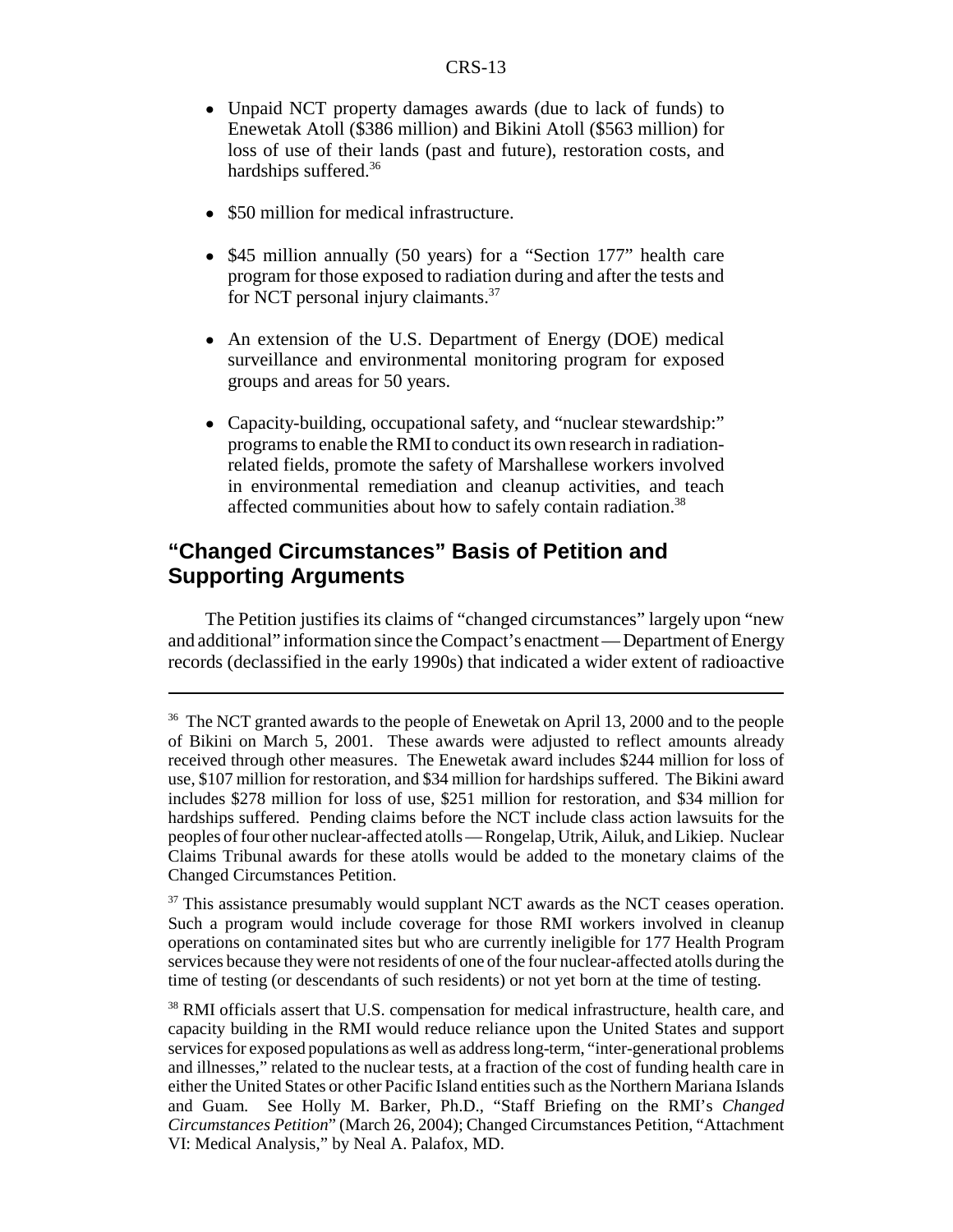fallout than previously known or disclosed, and scientific findings that reduced the levels at which exposure to radiation was deemed safe. As a result of, and in addition to, the above findings, the Petition and accompanying materials argue that higher than expected health consequences and costs of health care, medical surveillance, environmental cleanup, and radiological monitoring, as well as lower than expected investment returns from the Nuclear Claims Fund, constitute changed circumstances. The Petition refers to the following studies and factors regarding "changed circumstances" and the "manifest inadequacy" of Compact provisions:

**Declassified Information.** According to the Petition, when the Compact and Section 177 Agreement were written, most nuclear test injuries and damages were attributed to the Bravo hydrogen bomb test of 1954. In the early 1990s, the United States government declassified information that revealed the yields of the other 66 weapons tests. On the basis of this new information, experts for the RMI challenged the notion that only four atolls were exposed to dangerous levels of radiation from the U.S. nuclear weapons program.<sup>39</sup>

**New and Updated Scientific Findings.** According to the Petition, in 1997 and 1999, the U.S. Environmental Protection Agency (EPA) issued two directives that established a 15 millirems (mrem) annual dose limit. Prior to the late 1990s, most scientific studies assumed a safe level of exposure to be 100 mrem per year above background levels of radiation (external plus internal doses). When the Compact was agreed upon, the accepted dose limit was 500 mrem per year. The EPA's 15 mrem standard, adopted by the Nuclear Claims Tribunal, would imply higher cleanup costs and at least nine additional atolls that were exposed to dangerous levels of radioactive fallout. The Biological Effects of Ionizing Radiation Committee, 1990 (BEIR V) asserted radiation exposure to be almost nine times as damaging as that estimated by the 1972 Committee (BEIR I).<sup>40</sup> A study by Mauro and Behling asserted that whole body doses from external radiation were more than twice as high as previous estimates while estimates of thyroid doses to residents of Rongelap and Utrik were underestimated by 10-20 times.<sup>41</sup>

**Compact Funding Proved to Be Manifestly Inadequate.** The Petition claims that the higher costs associated with health care, medical surveillance, and radiological monitoring of Marshallese citizens and their atolls could not reasonably have been identified at the time of the 177 Agreement. Medical and related programs established by the Compact were "grossly inadequate." Furthermore, the investment returns on the Nuclear Claims Fund of \$150 million were expected to generate \$270 million over the 15 years of the first Compact term — a 12% annual rate of return or approximately \$18 million per year — to be distributed mainly among the 177 Health

<sup>39</sup> Holly M. Barker, Ph.D., "Staff Briefing on the RMI's *Changed Circumstances Petition*," ibid.

<sup>&</sup>lt;sup>40</sup> "Health Effects of Exposure to Low Levels of Ionizing Radiation, Report of the Advisory Committee on the Biological Effects of Ionizing Radiation" (BEIR V), National Academy of Sciences-National Research Council, Washington, D.C.

<sup>41</sup> Changed Circumstances Petition, "Attachment II: Scientific Analysis — An Overview of the Technical Basis for Changed Circumstances," by John Mauro, Ph.D. and Hans Behling, Ph.D.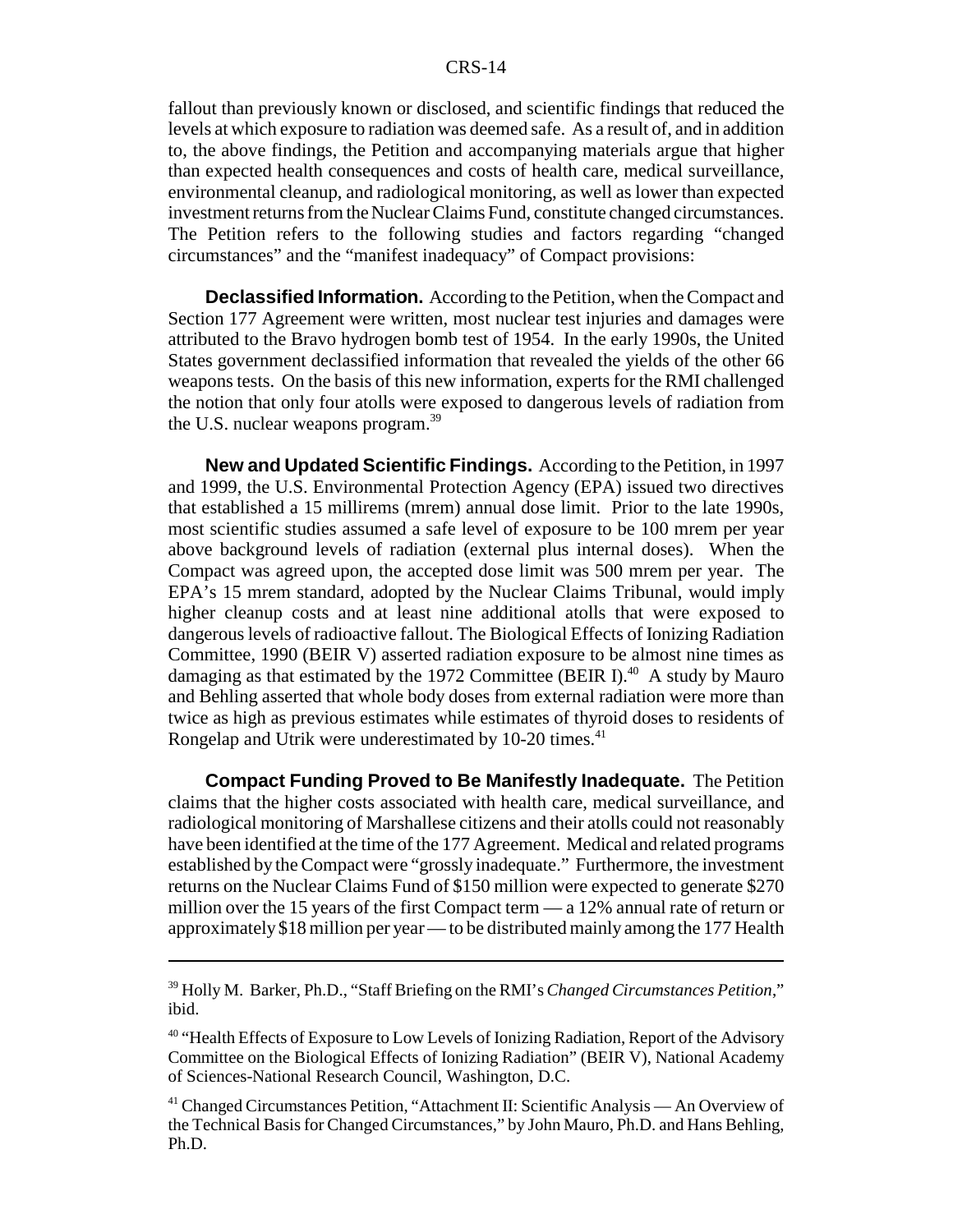Program, trust funds for the four atolls, and the Nuclear Claims Tribunal. However, the petitioners argue that the Fund lost 15% of its value in 1987, primarily in the U.S. equity market, and that it suffered major losses in all investment markets in 2001-02. According to the Tribunal, the Fund earned approximately \$160 million rather than \$270 million (1986-2001) as projected when the Compact was negotiated. The Petition contends that greater than expected claims and lower than anticipated interest earnings constitute changed circumstances. To make payments to the NCT and atoll distribution authorities, the corpus of the Fund has been nearly depleted with only about \$4 million remaining and approximately \$14 million in unpaid awards in 2004.42 See **Appendix C**.

# **The Administration Report**

In November 2004, the Bush Administration, in response to the U.S. Congress' request for an evaluation of the RMI Petition, issued a report rejecting the argument that the petition's claims constituted "changed circumstances." The report argues that the "mixed earnings record" of the Nuclear Claims Fund and high medical care demands do not provide bases for a funding request under the "changed circumstances" provision of the Section 177 Agreement. The report suggests that the NCT granted personal injury awards too liberally. For example, according to the report, the Tribunal provided payments for medical conditions that are not recognized under U.S. radiation injury compensation programs, and to persons with low likelihood of exposure, including descendants of affected individuals (to which transference of nuclear effects is not proven). The Administration also states that the enrollment of "ineligible" persons in the Four Atoll Health Care Program (177 Health Program) "remains a concern." Furthermore, there were no losses or damages to property that "could not reasonably have been identified" at the time of the 177 Agreement and that would thus constitute changed circumstances. The report adds that there is no legal basis under the *Changed Circumstances Clause* for funding health education, occupational safety, and community programs.

The Administration disputes the Petition's scientific claims. It argues that the middle atolls south of Bikini, Enewetak, Rongelap, and Utrik were not exposed to dangerous levels of radioactive fallout. It states: "The weight of expert scientific evidence indicates that the present impact of radioactive fallout on the Marshall Islands is limited to the northerly atolls and islands...most historically inhabited islands in the northern atolls could be resettled under specific conditions."43 The report cites the *Nationwide Radiological Survey*, 44 which was commissioned by the RMI with funding provided by the U.S. government and completed in 1994. The

<sup>42 [</sup>http://www.nuclearclaimstribunal.com]

<sup>43</sup> U.S. Department of State, *Report Evaluating the Request of the Government of the Republic of the Marshall Islands*, ibid., p. iii.

<sup>&</sup>lt;sup>44</sup> Steven L. Simon and James C. Graham, "Findings of the Nationwide Radiological Study," 1994. See also Steven L. Simon and James C. Graham, "Findings of the First Comprehensive Radiological Monitoring Program of the Republic of the Marshall Islands," *Health Physics*, vol. 73, no. 1 (July 1997).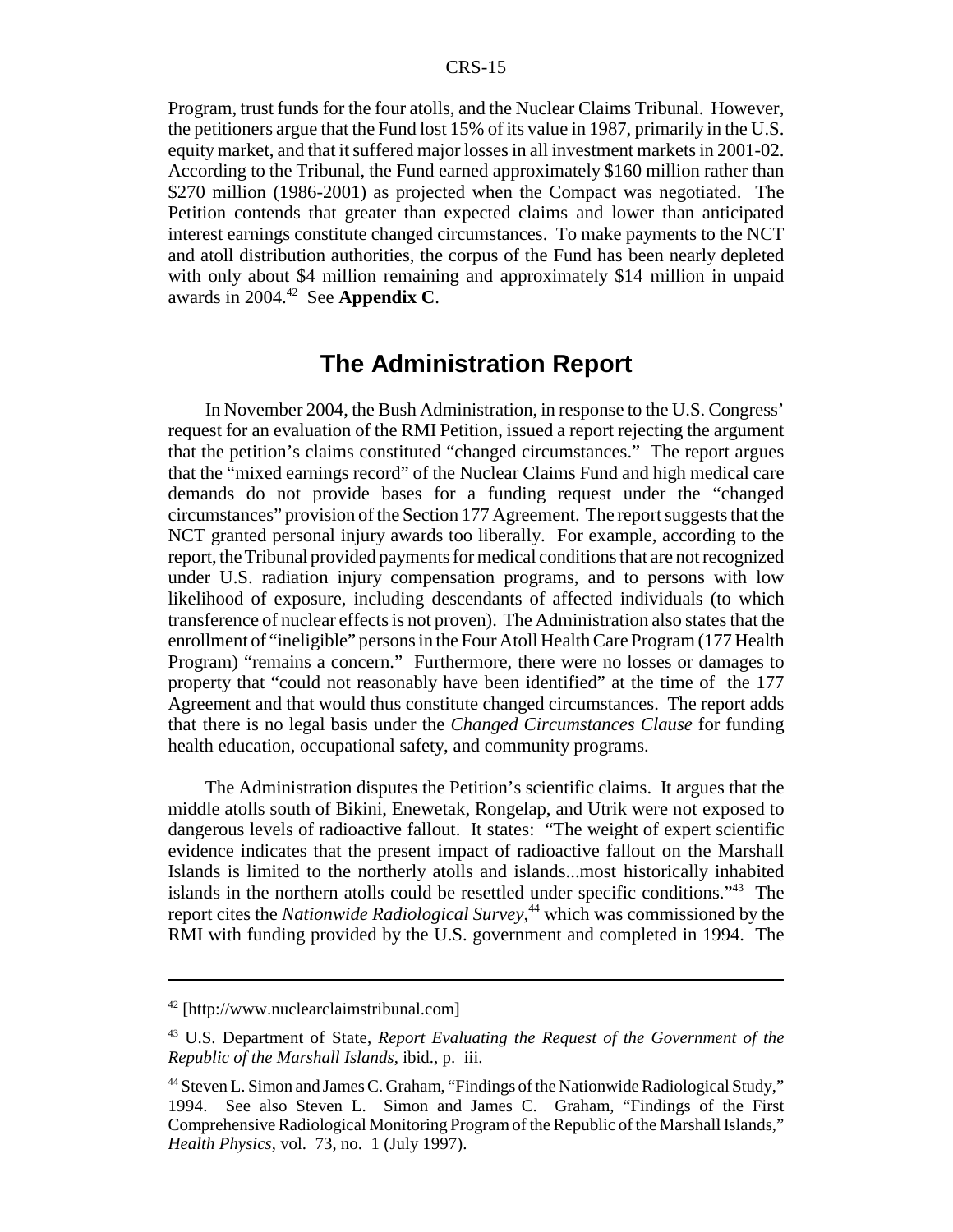Survey's results, which were rejected by the Nitijela, the RMI Legislature, found that only four atolls — Bikini, Enewetak, Rongelap, and, to a lesser extent, Rongerik contained unsafe levels of radiation or would require limited remediation or dietary restrictions. The Administration challenges the RMI assertion of a nine-fold increase in the Biological Effects of Ionizing Radiation (BEIR) Committee's estimates of risk from radiation exposure and contends that Behling's estimates of average external doses of radiation are about twice has high as those of other experts.

The Administration report denies that past cleanup efforts on the Marshall Islands were inadequate or conducted according to obsolete risk standards. Contrary to RMI assertions, the report states that the current U.S. dose limit to protect the public from all sources of radiation is 100 mrems rather than 15 mrems. It states:

Extensive monitoring of individuals on Marshall Islands atolls where cleanup has been effected indicates actual radiation doses are below 0.15 mSv (15 mrem), the value advocated by the Tribunal. RMI cleanup decisions to date have conferred a degree of protection that exceeds all existing U.S. federal agency guidelines as well as the Tribunal's desired standard.<sup>45</sup>

# **Analysis and Discussion of Selected Scientific, Methodological, Policy, and Legal Bases of the Changed Circumstances Petition**

The *Changed Circumstances Petition* relies upon scientific, methodological, policy, and legal assumptions that may be disputable or require further inquiry. The following section analyzes and discusses several issues related to key personal injury, health care, and property damages claims in the Petition. These include expected radiation-related illnesses in the Marshall Islands; the methodology for determining the value of "lost use" of damaged properties; the appropriate standard of risk (annual dose limit) for determining cleanup levels; and the extent of radioactive fallout. Finally, this report discusses possible legal options for the RMI in pursuing nuclear damages claims.

#### **Cancer Estimates<sup>46</sup>**

The magnitude of potential future requests for personal injury compensation in the Marshall Islands may be deduced from cancer estimates prepared by the National Cancer Institute (NCI) in September  $2004<sup>47</sup>$  Among the approximately 14,000

<sup>45</sup> U.S. Department of State, *Report Evaluating the Request of the Government of the Republic of the Marshall Islands*, ibid., p. 7.

<sup>46</sup> Prepared by Mark Holt, Specialist in Energy Policy.

<sup>47</sup> U.S. Dept. of Health and Human Services, National Institutes of Health, National Cancer Institute, *Estimation of the Baseline Number of Cancers Among Marshallese and the Number of Cancers Attributable to Exposure to Fallout from Nuclear Weapons Testing Conducted in the Marshall Islands*, September 2004. Prepared for Senate Committee on (continued...)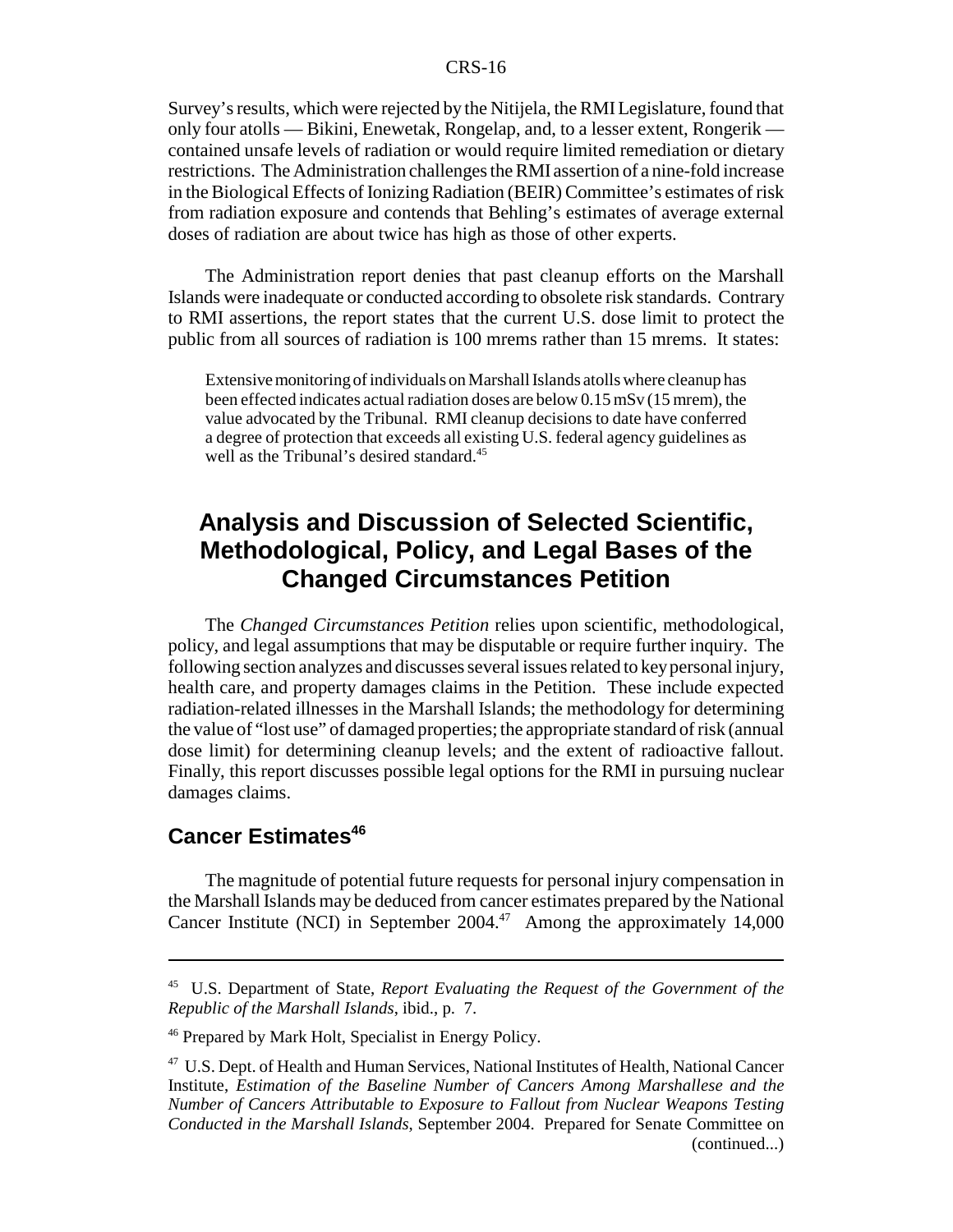persons in the Marshall Islands during the 1946-1958 period of nuclear testing, NCI estimated that about 6,130 cancers would occur over their lifetimes. About 5,600 of those cancers would have occurred even if the nuclear tests had not taken place (the baseline risk), and about 530 were estimated to be caused by fallout from the tests. Therefore, the NCI study estimated that the nuclear testing program would increase the cancer rate for the entire exposed population by about 9% above the baseline.

NCI's baseline cancer risk estimate was derived from cancer rates for all races, adjusted to reflect statistics for ethnic Hawaiians. Estimates of the additional risk posed by the nuclear testing program were based on urine samples collected on two nearby atolls after the largest test (BRAVO), whole-body data collected years later, and a 1995 radiological survey of the entire Marshall Islands.

Although NCI estimates that less than 10% of the projected cancers among the testing-exposed population would be caused by the nuclear tests, those cancers are indistinguishable from the 90% of cancers that would have occurred anyway. Therefore, to ensure compensation of the testing victims, everyone suffering from the specified types of cancer should be eligible for awards. This has been the policy of the Nuclear Claims Tribunal and is similar to the way persons exposed to Nevada nuclear testing are compensated under the "downwinders" program.

The NCI report estimates that about half the 6,130 cancers projected for the nuclear testing population "are yet to develop or be diagnosed."<sup>48</sup> The report also notes that 2,046 personal injury awards had been made through June 30, 2004. This would indicate that as many as 4,000 claims may have yet to be filed among persons alive during testing. If eligibility is extended to persons born after the end of the testing period, the number of potential additional claims could be far higher, assuming baseline cancer rates remain steady.

#### Loss of Use Methodology<sup>49</sup>

The loss-of-use methodology, which is the same for both the Enewetak and Bikini claim, was developed by a consulting firm under contract for counsel for claimants and the NCT, which provided many of the estimation parameters and assumptions.50 According to the consulting firm's report, no alternative

 $47$  (...continued)

Energy and Natural Resources.

 $48$  Ibid., p. 14.

<sup>49</sup> Prepared by Salvatore Lazzari, Specialist in Public Finance.

<sup>50</sup> *Appraisal Report of the Loss in Value in Enewetak Atoll, Republic of Marshall Islands for the Nuclear Claims Tribunal.* The Hallstrom Group, Inc., and Raymond A. Lesher & Co., Ltd., May 17, 1996; *Appraisal Report of the Aggregate Loss in Use Value in the Bikini Atoll in the Republic of Marshall Islands.* Report written for Mr. Jonathan Weisgall, Chartered. The Hallstrom Group, Inc. November 19, 1997. Both the Hallstrom Group, Inc., and Raymond Lesher & Co. Ltd., are real estate appraisal firms.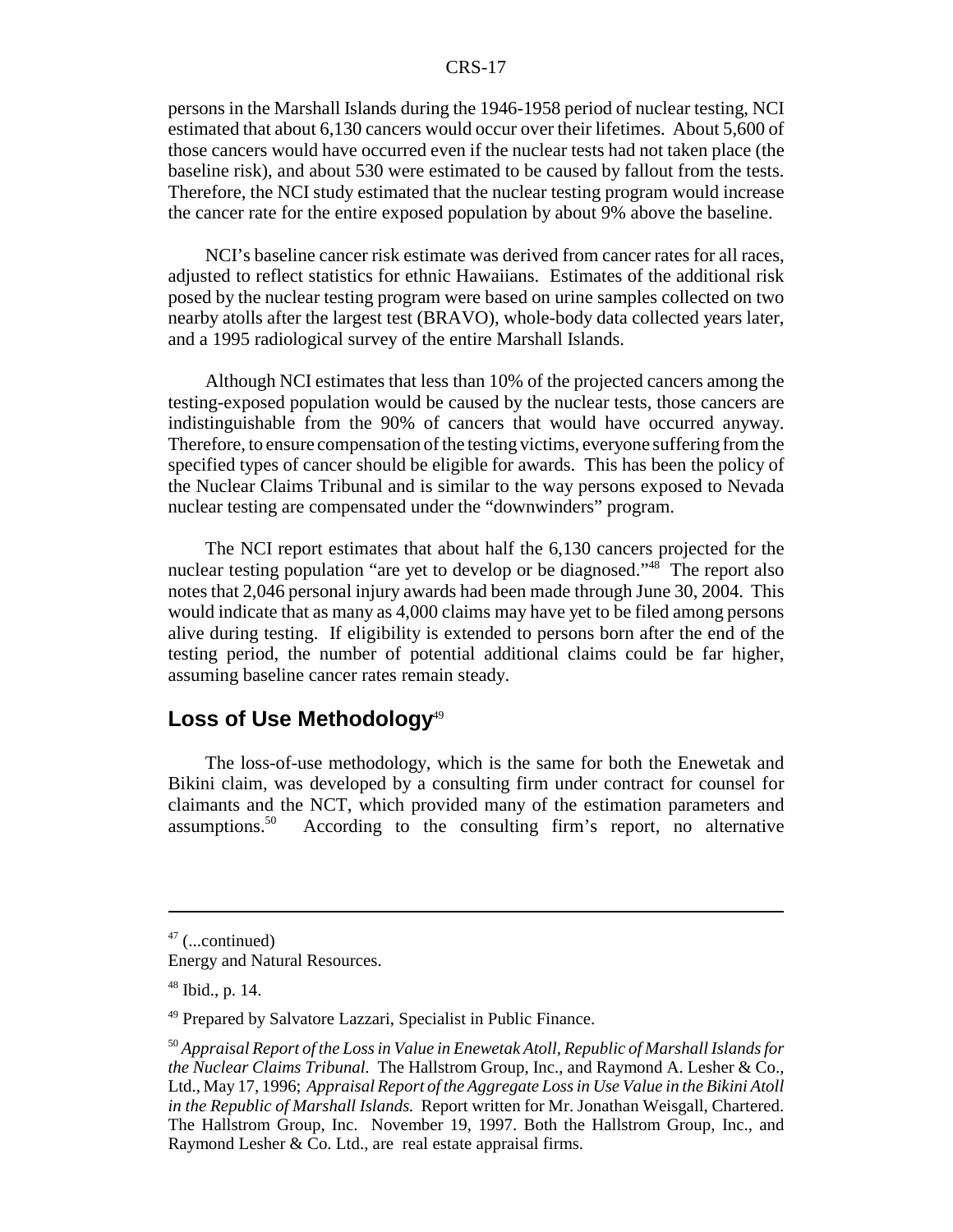methodologies were explored or used.<sup>51</sup> The resulting estimates of the dollar value of loss-of-use were adjusted and awarded by the NCT as damages (or reparations) to the Enewetak and Bikini peoples.<sup>52</sup> The adjusted estimates are also the amounts requested in the *Changed Circumstances Petition*.

In general, the methodology used by the NCT to estimate the value of the lost use of the claimants property is viewed as reasonable and appropriate. For several reasons, however, the specific application of the methodology — much of the critical data used, many of the assumptions, and certain statistical procedures applied (i.e., the sampling technique and the regression model) — result in past and future loss-ofuse estimates that appear to be overstated, which could lead to possibly excessive total damages claimed and awarded by the NCT. The main problem is with the use of inflated average rents per acre, which are estimated by applying an exponential regression model to unrepresentative sample data that largely reflect governmentinfluenced rents rather than competitive, free-market levels.<sup>53</sup> This leads to an apparent overestimate of not only past loss-of-use, but because estimated rents is a critical variable used as an input into future-loss-of-use calculations, also to an overestimate of future loss-of-use as well.

The methodology also 1) assumes that more land is lost to use, and for longer periods than is actually the case, 2) undervalues the rentals on alternative atoll habitation, and 3) assumes that recipients of rental proceeds, as consumers and savers, would have saved 100% of the rental proceeds. Each of these assumptions overestimates past loss of use. Alternative methodologies or assumptions could have led the NCT to a different outcome.

**The NCT Methodology.** The methodology used by the NCT to estimate the value of the loss-of-use of lands belonging to the people of Enewetak and Bikini attempts to calculate the fair market rental value of those portions of the Enewetak and Bikini atolls that the people were unable to use, as a result of their evacuation and use (appropriation) by the U.S. government. According to the NCT, this rental value represents an estimate of the rents that the U.S. government should have paid (but were not fully paid, according to the claimants) to the atoll residents, as proprietors, for the use of their land. Compensation is based on estimated rental values, in lieu of land asset values, because the underlying assumption is that the U.S. Government did not "take" or purchase the land but instead used it, with the consequence that the inhabitants were unable to use it. There is generally a close mathematical relationship between rentals and land values.

<sup>&</sup>lt;sup>51</sup> For the Bikini claim, the NCT had access to a second set of independent estimates from a report written by the New Zealand firm of Darroch Limited for the Defender of the Fund. That report used the same methodology as in the NCT report, but made fewer assumptions. Since the NCT did not use these estimates, but used the estimates of the Hallstrom Group to award damages instead, this second report is not discussed.

<sup>&</sup>lt;sup>52</sup> Nuclear testing occurred on Enewetak and Bikini, but claims are pending in the case of Rongelap, Utrik, Ailuk, and Likiep, which , though not directly bombed, experienced radioactive fallout.

<sup>&</sup>lt;sup>53</sup> The discussion on page 21of this report elaborates on this point.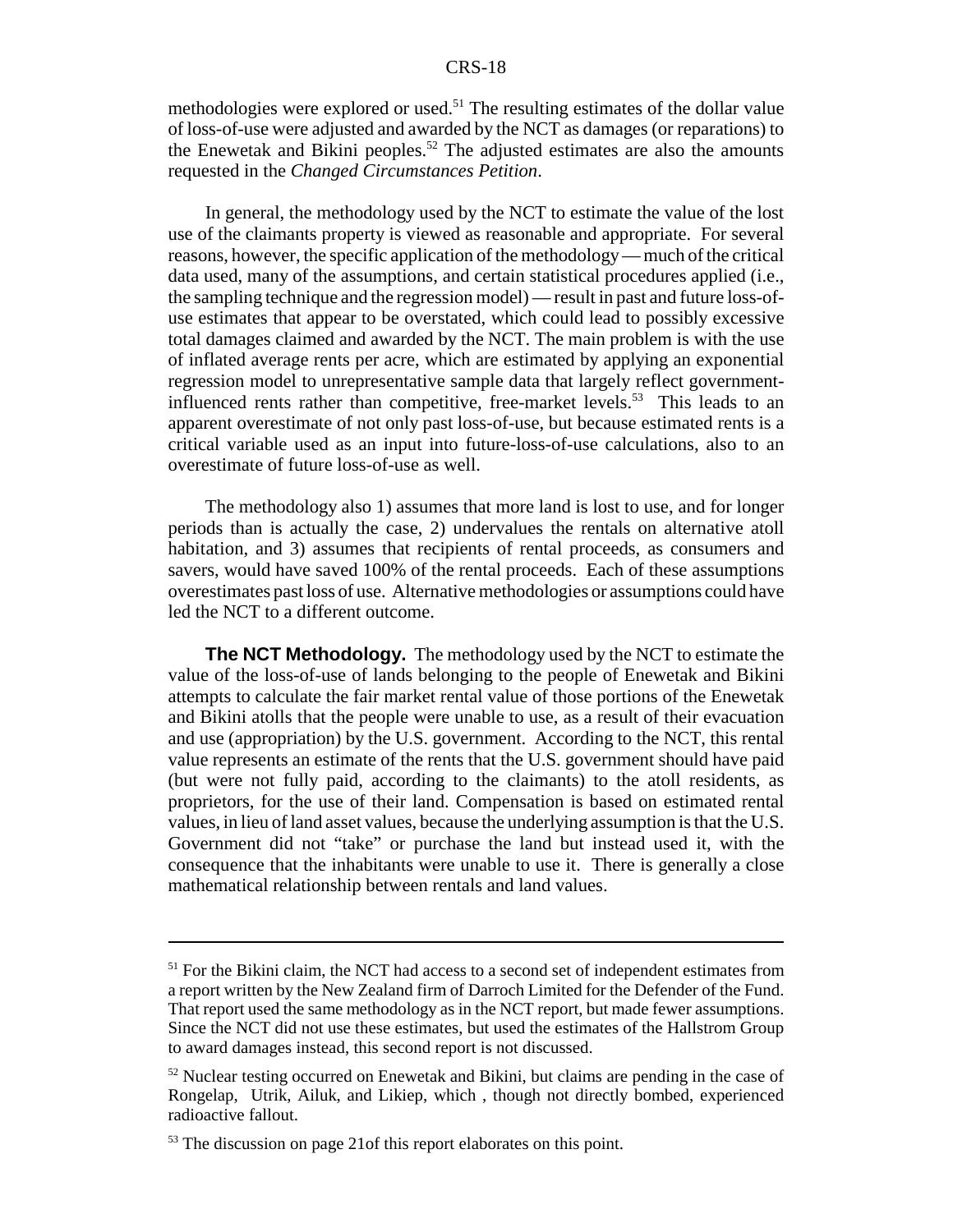Loss-of-use includes not only the period when the United States tested the nuclear bombs — roughly the period from 1946 to 1958 — but the period during which the islands remain unsafe due to continued dangerous levels of radiation contamination, which, for some of the islands at least, is roughly the period from 1958 to 2027.<sup>54</sup>

More specifically, the estimate of total loss-of-use is the sum of two components: past loss-of-use, which is the present value of rents that should have been paid from the time of evacuation to the date of the appraisal reports' publication, and future loss-of-use, which is the present value of estimated rents from the reports' publication dates to that estimated date in the future (as described below) when the lands are decontaminated and usable. In addition, as part of the past loss-ofuse estimates, the NCT also awarded what it called a "prejudgment interest," which is the interest income earned on the original judgements from the time they were determined to the time they were awarded. See Table 1.

**Description of Past Loss-of-Use Methodology.** For Enewetak, past lossof-use consists of the estimated rents on the entire atoll (1,952.6 acres) from the onset of evacuation (December 21, 1947) to the date of return on October 1, 1980. However, when the Enewetak people were allowed to return on October 1, 1980, they were allowed to safely use only 646.82 acres of the atoll — 1,305.78 acres continued to be off limits due to dangerous levels of radioactive contamination. Thus, past lossof-use includes the estimated rents on this 1,305.78 acres from October 1, 1980, to May 16, 1996, which is the date of the Hallstrom Group's appraisal report. For Bikini, past loss-of-use is the estimated rental value of all the atoll (the 1,889.36 acres) from March 7, 1967 to November 18, 1997, when the Bikini appraisal report is dated. The methodology assumes that the loss-of-use was continuous and uninterrupted — that the islanders never returned to their atoll.<sup>55</sup>

<sup>54</sup> Memoranda of Decisions and Order for Enewetak and Bikini attached to the changed circumstances petition.

<sup>&</sup>lt;sup>55</sup> Some of the Bikinians returned to the atoll in June 1969, but had to be re-evacuated in August of 1978 due to continued high and dangerous levels of radioactivity from nuclear contamination. The islands of Enyu and Bikini were returned to, and inhabited by, the Bikinians in 1985 and 1989, respectively. The appraisal reports assume, based on instructions from the NCT, that there was no return and that the loss-of-use was continuous and uninterrupted.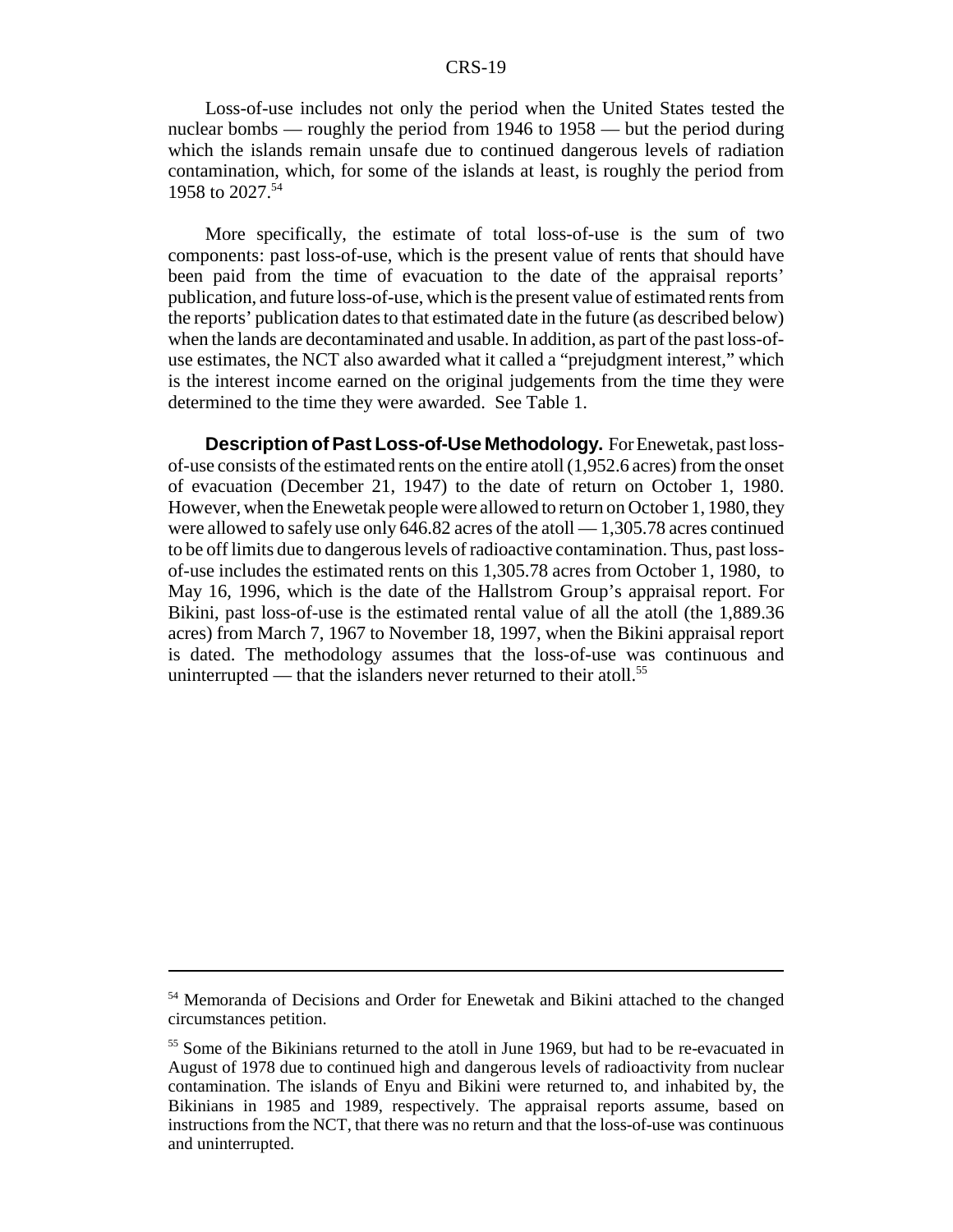|                                 | <b>Enewetak</b>                               |         | <b>Bikini</b>               |                          |  |
|---------------------------------|-----------------------------------------------|---------|-----------------------------|--------------------------|--|
| <b>Type of Loss</b>             | Amount<br><b>Time Period</b><br>(\$thousands) |         | <b>Time Period</b>          | Amount<br>(\$ thousands) |  |
| Past Lost Use                   | $12/21/47$ to<br>5/16/96                      | 149,000 | $3/3/46$ to<br>11/18/97     | 163,731                  |  |
| <b>Future Lost</b><br>Use       | $5/17/96$ to<br>5/17/2026                     | 50,154  | $11/19/97$ to<br>11/18/2027 | 68,420                   |  |
| Sub-Total                       |                                               | 199,155 | 232,150                     |                          |  |
| Pre-judgment<br><b>Interest</b> | 1/97 to 4/2000                                | 44,845  | 5/98 to 3/2001              | 45,849 <sup>a</sup>      |  |
| <b>Grand Total</b><br>(rounded) | 8/3/2000                                      | 244,000 | 3/5/2001                    | 278,000                  |  |

#### **Table 1. The NCT's Estimated Damages for Loss-of-Use, by Component**

**Sources**: Memoranda of Decisions and Order for Enewetak and Bikini attached to the Changed Circumstances Petition; and Bill Graham. *Outline of the Prepared Remarks for Congressional Staff Briefing.* The Operations of the Marshall Islands Nuclear Claims Tribunal Established Pursuant to U.S. Public Law 99-239. April 23, 2004.

**Notes**: a. Pre-judgment interest on loss-of-use for Bikini is not available and was estimated by CRS based on the other available data. The Hallstrom Group estimates of past lost use are 60% greater than the Darroch report estimates; for future loss-of-use, the Hallstrom report estimates are nearly 200% greater than the Darroch report estimates.

More specifically, the value of past lost use is calculated by: 1) estimating average rents per acre (which are assumed to be the same for Enewetak and Bikini) for each year of denied use;<sup>56</sup> 2) determining the acreage of denied use for Enewetak and Bikini for each year,<sup>57</sup> 3) multiplying, for each year of lost use, beginning with the year of evacuation, estimated average rents per acre by the number of acres determined to be lost to use, 4) subtracting the use or rental value of alternative atoll habitation (Ujelang in the case of Enewetak and several alternative atolls in the case of Bikini); 5) deducting, for each year, any prior compensation paid as rent for the actual use of Enewetak and Bikini, or for the loss-of-use by the Enewetakians and Bikinians as a consequence of the U.S. government's use; 6) multiplying each of these estimated annual rents by a compound interest factor (which is a figure that accounts for the interest that would have been earned on the annual rents up to the time of valuation), 7) adding the interest income on the returns from investing the

<sup>56</sup> Note that average rents have to be estimated since there were no actual leases of land on Enewetak or Bikini from which to obtain reliable actual rents on comparable properties.

<sup>&</sup>lt;sup>57</sup> There is some reported difference in the total acreage of the Bikini atoll depending on the survey source. The Hallstrom report assumes the total acreage is 1,889.63; the Darroch report assumes it is 1,848.34. The NCT uses the higher of the two.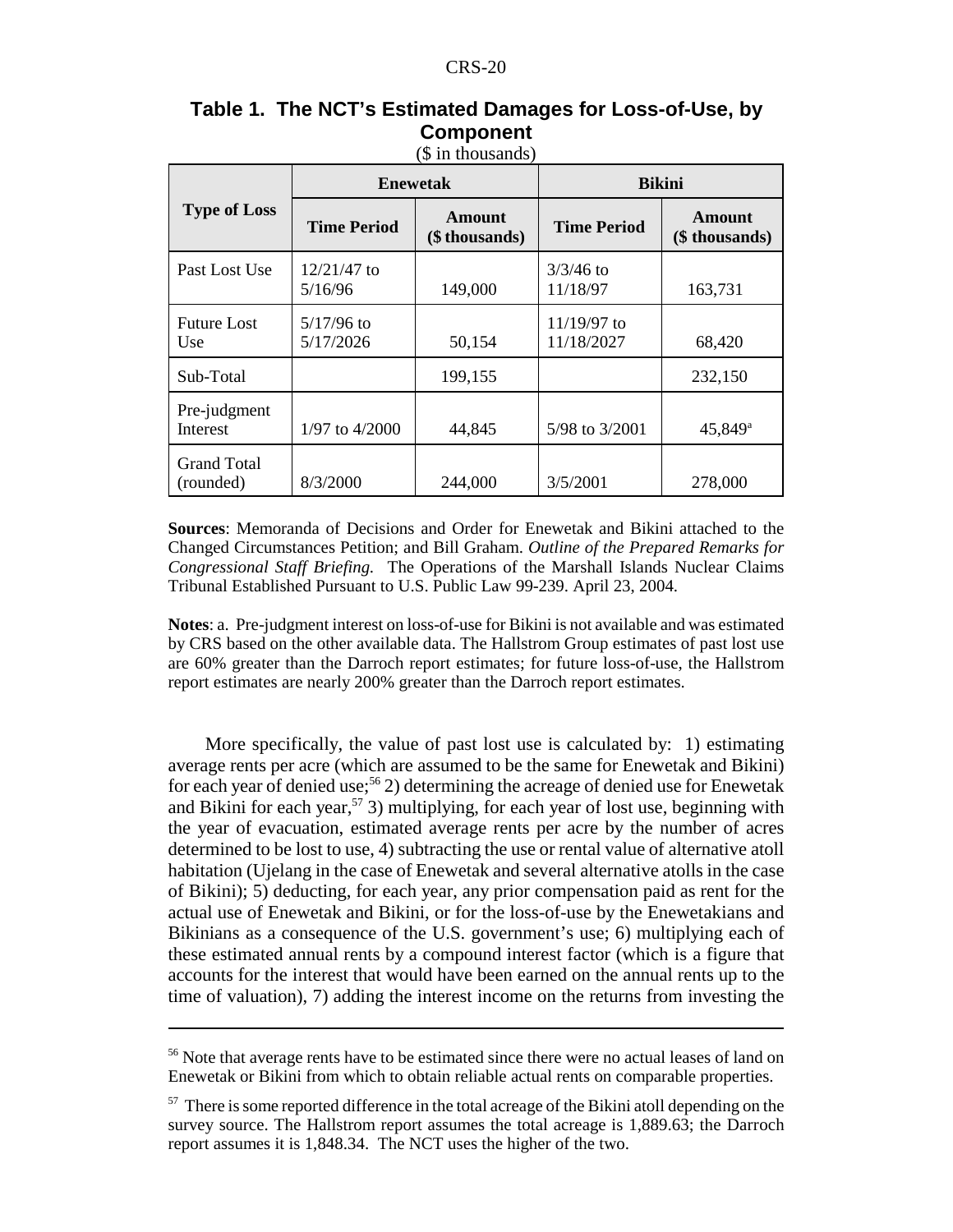rental proceeds in U.S. 30-year bonds; and 8) summing each year's interest-adjusted estimated rentals cumulatively (each of the annual figures from step 4) over all the years during which the Enewetak and Bikini islanders were deprived of their land (from December 21,1947 to May 16, 1996, for Enewetak; from March 7, 1946, to November 18, 1997 for Bikini).

**Pre-Judgment Interest Methodology.** Pre-judgment interest is the interest income (or return) that accumulates on the original award of \$199,154,811 (Enewetak) and \$232,150,821 (Bikini) compounded from the original date that the loss-of-use claims were heard to the time of the awards. For Enewetak this is the 40 month period from January 1997 to April 2000; for Bikini this is the 33-month period from May 1998 to March 2001.<sup>58</sup> In effect, this pre-judgment interest assumes that the loss-of-use awards should have been paid when the claims were heard as compared to when either the estimates were generated and reported to the NCT, when the claims were actually awarded, or when the claims will be paid, if ever.

**Description of Future Loss-of-Use Methodology.** Future loss-of-use begins on the day after the damage estimates were reported (May 17, 1996, for Enewetak; November 19, 1997, for Bikini) and continues until such time as the claimants are estimated to be allowed to return to a safe homeland (May 16, 2026, for Enewetak; November 18, 2027, for Bikini). The value of future loss-of-use is calculated as the present discounted value of the estimated annual rents over this time period.

More specifically, for Enewetak, future loss-of-use is the value of projected foregone rental income on the 1,305.78 acres from the period from May 17, 1996 to May 16, 2026, (which is the estimated date that the 1,305.78 acres of Enewetak atoll will be sufficiently decontaminated to permit its safe use); for Bikini, future loss-ofuse is from November 19, 1997 to November 18, 2027 (which is the estimated date that the Bikini islanders will have full use of their atoll once again). These dates of return were determined by the NCT. Each year's projected rentals — again the product of *estimated* average rents per acre and the projected (or assumed) lost acreage — is discounted at the assumed uniform nominal interest rate of 8%. Average rents per acre are assumed to start at \$4,105 for Enewetak, and \$4,167 for Bikini, and to remain constant for each year throughout the forecast period. (Each of these rates is the rate projected in the final year of the past loss-of-use estimates, as discussed above.)

**Assessment of the Methodology.** In general, the methodology used by the NCT to estimate the value of the lost use of the claimants' property is viewed as reasonable and appropriate, although, as discussed below, the specific assumptions, data, and statistical procedures can produce inflated loss-of-use estimates.

<sup>58</sup> As discussed in section two, the relevant dates are as follows: for Enewetak the Hallstrom loss-of-use estimates report is dated May 16, 1996; the report was transmitted to counsel and the NCT in October 1996; the claims hearings were conducted in January, 1997; and the award was granted on April 13, 2000. For Bikini, the Hallstrom loss-of-use estimates report is dated November 19, 1997; the report was transmitted to the NCT and filed in April 1998; the claims hearings were conducted in May, 1998; and the award was granted on March 5, 2001.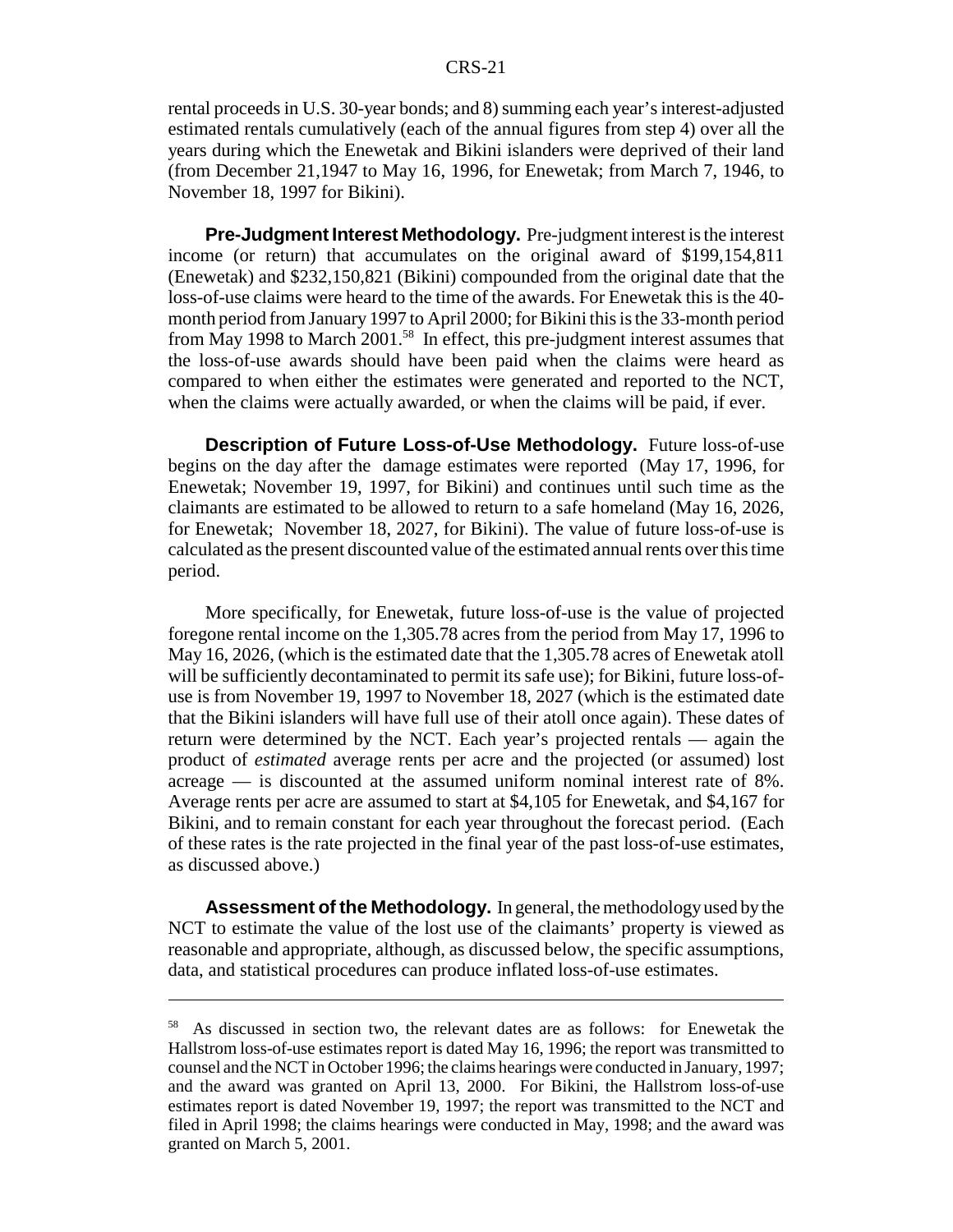If there was a contract (either implied or explicit) for the lease of Enewetak and Bikini atolls which was not adequately paid for; or, if there was no contract — if the United States is responsible for the inability of the Enewetakians and Bikinians to use their land — the appropriate methodology would be to estimate the dollar value of that loss-of-use or, equivalently, the value of the U.S. government's use. This would be the sum of the present (compounded) rental value of past rents and the present (discounted) value of projected future rents, as was done in the NCT reports. These rental values would be the fair market average rents per acre times the relevant acreage for the length of time that it was rendered unuseable as a result of U.S. government activities. Indeed, the model underlying the methodology — the capital asset pricing model — is rooted in sound economic and financial theory, and the methodology itself is standard methodology used by economists, as well as the courts, in solving similar problems.

Furthermore, the NCT's methodology attempts to adjust each year's estimated rentals owed (this might be called the gross rentals) for 1) any rentals previously paid by the U.S. government, 2) the value of alternative accommodations (living arrangements) provided and financed by the U.S. government, and 3) the interest that would have been earned on these rentals. In estimating past loss-of-use, hundreds of actual lease transactions from two distant atolls in the RMI are sampled to estimate average rents per acre for each year — a critical variable upon which both past and future loss-of-use estimates (and, therefore, the total damages awarded) are based. In the estimation of the future loss-of-use, the methodology appropriately attempts to estimate the value of such loss-of-use as the present discounted value of projected rentals up to the date of return.

For several reasons, however, the specific application of the methodology much of the critical data used, some of the assumptions, and certain statistical procedures applied (i.e., the sampling technique and the regression model) produce past and future loss-of-use estimates that appear to be overstated, which leads to possibly excessive total damages claimed and awarded by the NCT. The main problem is with the past loss-of-use estimates, but since these are carried over into future loss-of-use calculations, those estimates appear to be inflated as well.

**Overestimates of Past Lost Use.** Past loss-of-use damages appear to be overstated for several reasons. First, and foremost, the methodology uses inflated estimates of average rents per acre, a critical variable used as an input into both pastand future-loss-of-use calculations. To estimate average rents per acre, the methodology uses a nonrandom sample of average rents per acre from lease transactions from distant atolls which may not reflect the rents on Enewetak and Bikini. Further, the sample rent data largely reflect rents set by government decree rather than as the equilibrium of supply and demand for the use of land in a competitive real estate market (which is the underlying assumption of the type of model used to estimate loss-of-use). Since 1979, the RMI cabinet has established above market rentals on government involved leases — which represent the vast majority of lease transactions in the RMI. On January 1, 1979 the official government rental was established at \$2,500/acre; On October 1, 1989 the rate was increased to \$3,000/acre. The official rate is a benchmark for all other leases, and, in effect, establishes a "rent floor" for all other lease transactions. Almost all land and buildings are leased at this official rate. During the 1970's average rents, which were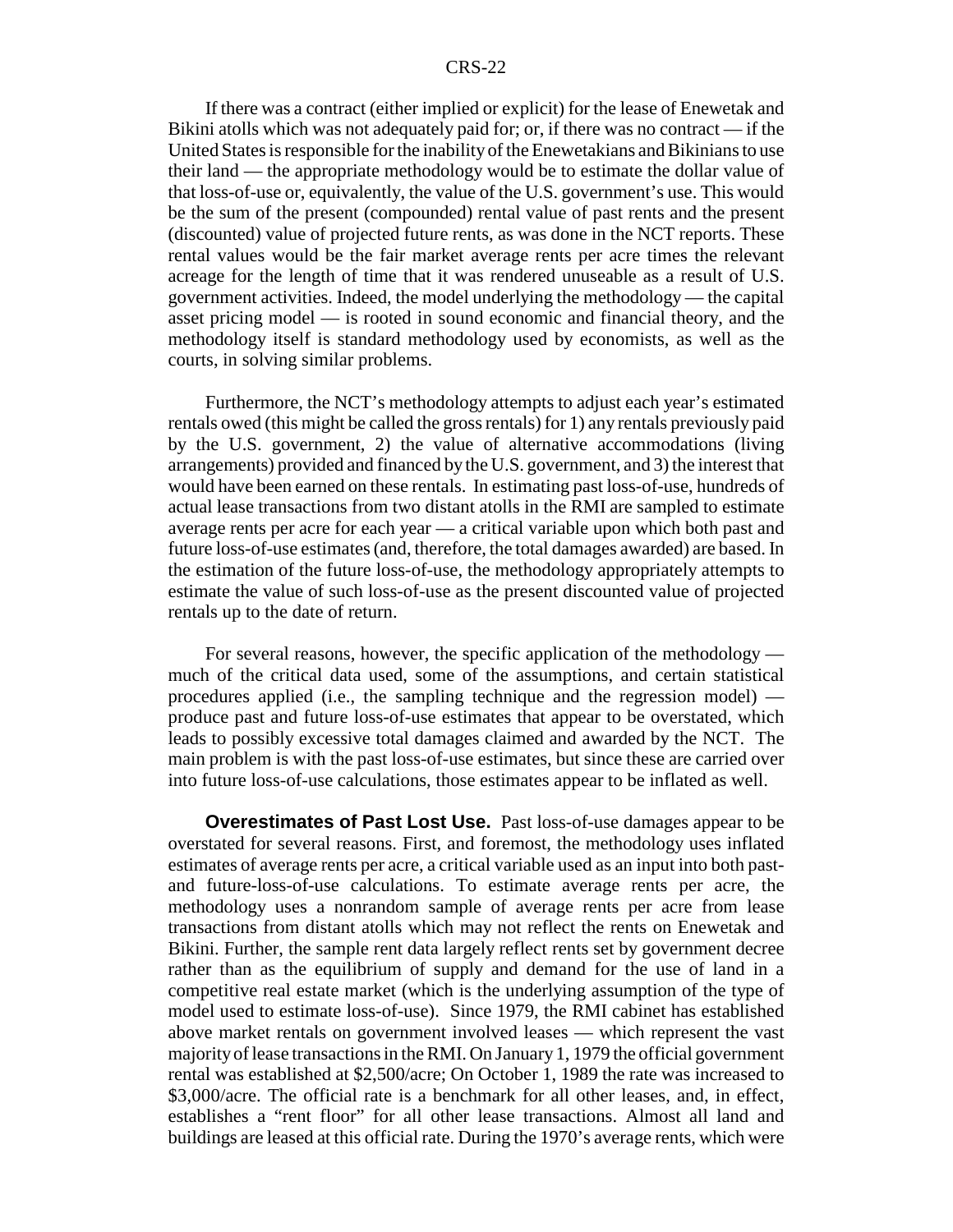probably still high due to U.S. government leases, averaged \$597/acre according to the Darroch report and \$511/acre according to the Hallstrom report.

A second reason for overstated past loss-of-use, is that the methodology applies an exponential regression model to the inflated average rents sample data, data biased by the \$2,500 and \$3,000 per acre official rates. In effect, the official government rents of \$2,500 and \$3,000 per acre for recent years makes it appear that the overall trend of rents since 1946 is exponential, which further compounds the upward bias in the estimated average rents per acre, and thus overestimates past loss-of-use. In reality, rents reflect values, either agricultural land values or urban land values, which fluctuate based primarily on economic circumstances.

A third reason for the upward bias in the loss-of-use estimates pertains to the quantity of land that is assumed to be denied the people of Enewetak and Bikini. Even though some portions of the affected atolls were completely destroyed or pulverized by the nuclear testing, — 182.46 acres of Enewetak (9.34% of the atoll's land acreage) and 69.67 acres of Bikini (3.69% of the land acreage) — the methodology assumes that they were not. The result is that land that no longer exists continues to earn inflated rents at compound interest through 2026 for Enewetak and 2027 for Bikini. Given the equivalency between the value of land and the rentals earned on that land, the appropriate methodology would compensate the landowners for the value of the destroyed portions of the two atolls, determined at the time of destruction plus interest. Such value would be based upon *reliable* estimates of average rentals that would then be capitalized to determine a market value. This "present value" would then be adjusted for the time value of money up to the time that the claim would be awarded.

Fourth, the assumption is made that the rental value of alternative properties provided to the claimants by the U.S. government (the use gained for these substitute living quarters on Ujelang and Rongerik) is generally only 58% of the average rents times the land area of Ujelang in the case of Enewetak; and either 75% or 58% times the amount of land on Rongerik and Kili in the case of Bikini.<sup>59</sup> While the deduction for value of alternative habitation is fair and appropriate, the assumption that the average rentals were a fraction of those on the Enewetak and Bikini atolls is problematic. Not only does this carry over the upward bias from the prior calculations — the estimation of foregone rents on the Enewetak and Bikini atolls but it is inconsistent with the estimating assumptions, per the instructions of claimant's counsel and the NCT, that the methodology will not base value on economic use, such as production of copra or potential for nuclear storage.<sup>60</sup> Also,

<sup>&</sup>lt;sup>59</sup> This adjustment is more involved for Bikini because of the relocation to four different atolls, Rongerik, Kili, Ejit, and Majuro, for different time periods. On a per-acre basis, the stay on Rongerik and Ejit is valued at 100% of the Enewetak rents, but this was from slightly more than two years from March 7, 1946, to March 14, 1948, for Rongerik. For more detail see the Memoranda of Decisions and Order for Enewetak and Bikini attached to the changed circumstances petition

<sup>60</sup> Memorandum from Jonathan M. Weisgall to Philip A. Okney, Defender of the Fund. February 23, 1998.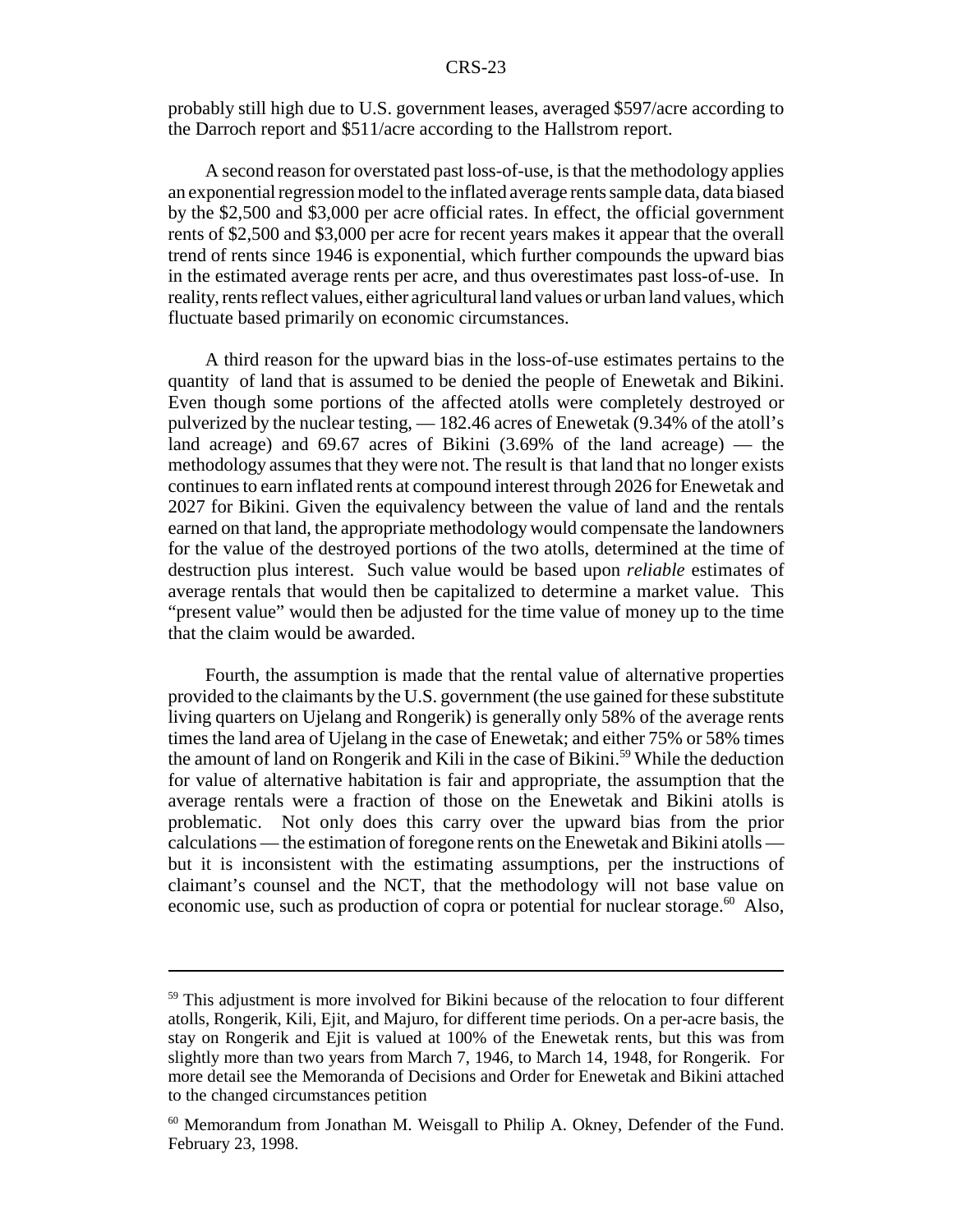there is evidence that the value of alternative domiciles might have been greater due to the investment of the United States in building houses and other infrastructure.

The NCT methodology also makes some assumptions regarding the timing of denied use, in the case of Bikini atoll that raises the loss-of-use damage estimates. In particular, it assumes that the Bikinians' loss-of-use was continuous and there was no return. On March 7, 1946, 167 Bikini islanders (the inhabitant proprietors) were evacuated, but some of the Bikinians returned to two islands of the atoll (Bikini and Eneu islands) from June 1, 1969, to July 31, 1978. While it is true that they returned to a contaminated island, internal consistency in the methodology requires that the return be counted as such. The implication for the loss-of-use estimation is that the rentals on these two occupied islands of the atoll would be lower or zero owing to this contamination, and that the value of their stay on alternative atolls should not be deducted from the overall rental.

Finally, the methodology to estimate past lost use assumes that the lessors of the affected RMI atolls would have invested 100% of the rental proceeds in 30-year Treasury bonds. This basically assumes that the islanders would have saved 100% of the rental proceeds, which is inconsistent with much empirical evidence that people commonly save no greater than  $10-15\%$  of their income.<sup>61</sup> A more realistic assumption would be that they would invest a fraction of the rental proceeds equal to the assumed savings rate, and that they would have consumed the remainder. The amount saved based on this calculation would have been invested or saved in a savings account, or even in U.S. Treasury bonds, at some appropriated interest rate.<sup>62</sup>

**Overestimates of Future Lost Use.** With respect to future loss-of-use, CRS finds again that the present discounted value methodology is generally appropriate, but that the estimated dollar amounts are inflated or overstated. The primary reason that future loss-of-use is overstated is that the procedure carries over into the calculation of projected future rents the inflated estimates of average rents per acre from the past loss-of-use. Thus, for Enewetak, rents for 1997-2026 are projected to be the same as for 1996 (\$4,105/acre); for Bikini, rents for 1998-2027 are the same as for 1997 (\$4,167/acre). The assumption that the Enewetakians and Bikinians could return to use the vaporized islands also contributes to this overestimate.

<sup>&</sup>lt;sup>61</sup> In 2002, U.S. savings, as a fraction of Gross Domestic Product was about 3.7 %, Italy's was 15.%, and Japan's was 5.9%. See CRS Report RS21480. *Savings Rates in the United States: Calculation and Comparison.* By Brian W. Cashell, February 5, 2005.

 $62$  Another possible source of overstatement is in the adjustment for prior loss-of-use compensation. The Bush Administration argues that the extent of such prior compensation used in the methodology is greater than is allowed for in the NCT reports. CRS was unable for independently verify this, but if so, this also would contribute to inflated past lost use values.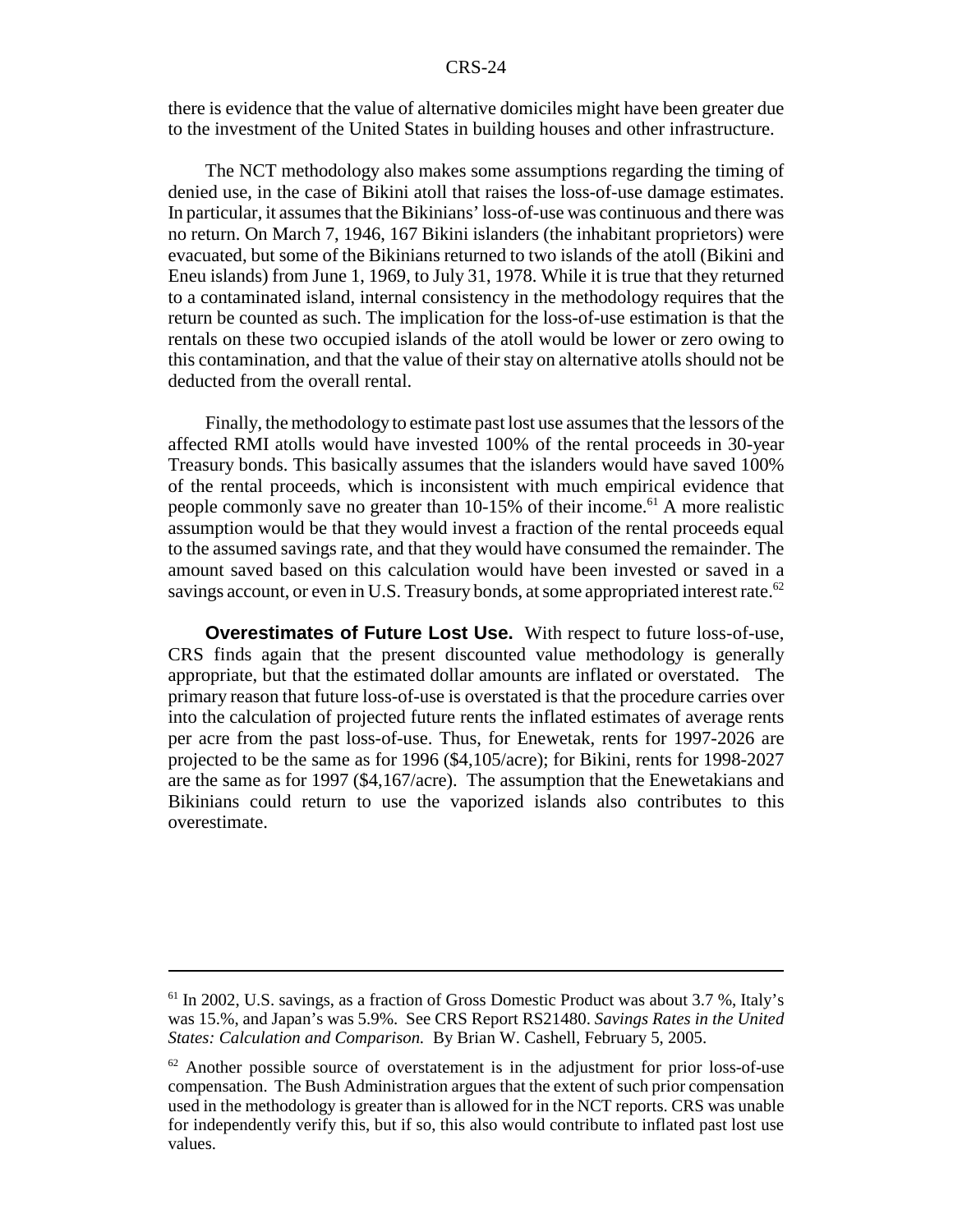## **Environmental Restoration<sup>63</sup>**

The residents of the Marshall Islands have expressed ongoing concern about the adequacy of previous efforts of the United States to clean up radioactive contamination in soil from past nuclear tests. Scientific data suggest that the type and level of radioactivity in most areas are not likely to pose a significant health risk from external exposure to the soil itself. *Internal* intake of radioactivity from the consumption of foods grown on contaminated soil could pose a higher risk. However, the health risk from internal consumption would depend on numerous factors, such as the concentration of radioactivity absorbed and the amount of time it remains present in the body. The degree of such risk to residents of the Marshall Islands has been controversial.

The Republic of the Marshall Islands asserts that the United States performed prior cleanup according to a less stringent standard than would be required in the United States today. It further argues that additional cleanup is warranted to meet the current U.S. standard, noting the general policy and guidelines of the International Atomic Energy Agency (IAEA) that cleanup of contamination caused by another nation should be at least as stringent as cleanup within the country of release. The RMI also asserts that the area of contamination is larger than originally thought, and, therefore, argues that further cleanup is warranted.

The 1986 Compact of Free Association between the United States and the RMI permits the awarding of additional financial compensation because of a change in circumstances. Consequently, the RMI petitioned, and the Nuclear Claims Tribunal agreed, that the United States should award additional financial compensation to perform cleanup according to a more recent U.S. standard, and over a broader area than had been addressed with prior efforts. However, the Bush Administration argues that federal funding to pay this claim is not warranted, asserting that U.S. radiation protection standards have not become stricter since prior cleanup was done, the area of known contamination has not changed, and radiation doses are currently safe according to recent medical tests.

The following sections discuss the Tribunal's decision on additional compensation for environmental restoration, current radiation protection standards in the United States, variables that would determine whether the standard that the RMI wishes to use would be applied to the cleanup if it were performed in the United States, the Bush Administration's viewpoint on the cleanup standard, and disagreement between the RMI and the Bush Administration regarding the known area of contamination.

**Tribunal Decision on Additional Compensation.** The Nuclear Claims Tribunal recommended that the United States pay additional compensation of \$251.5 million to the people of Bikini Atoll for environmental restoration of contaminated lands. The total estimated cost of the restoration is \$360.5 million. The Tribunal agreed to a lower amount because of adjustments made from \$109 million in compensation already paid by the United States in prior years. The Tribunal also

<sup>&</sup>lt;sup>63</sup> Prepared by David Bearden, Analyst in Environmental Policy.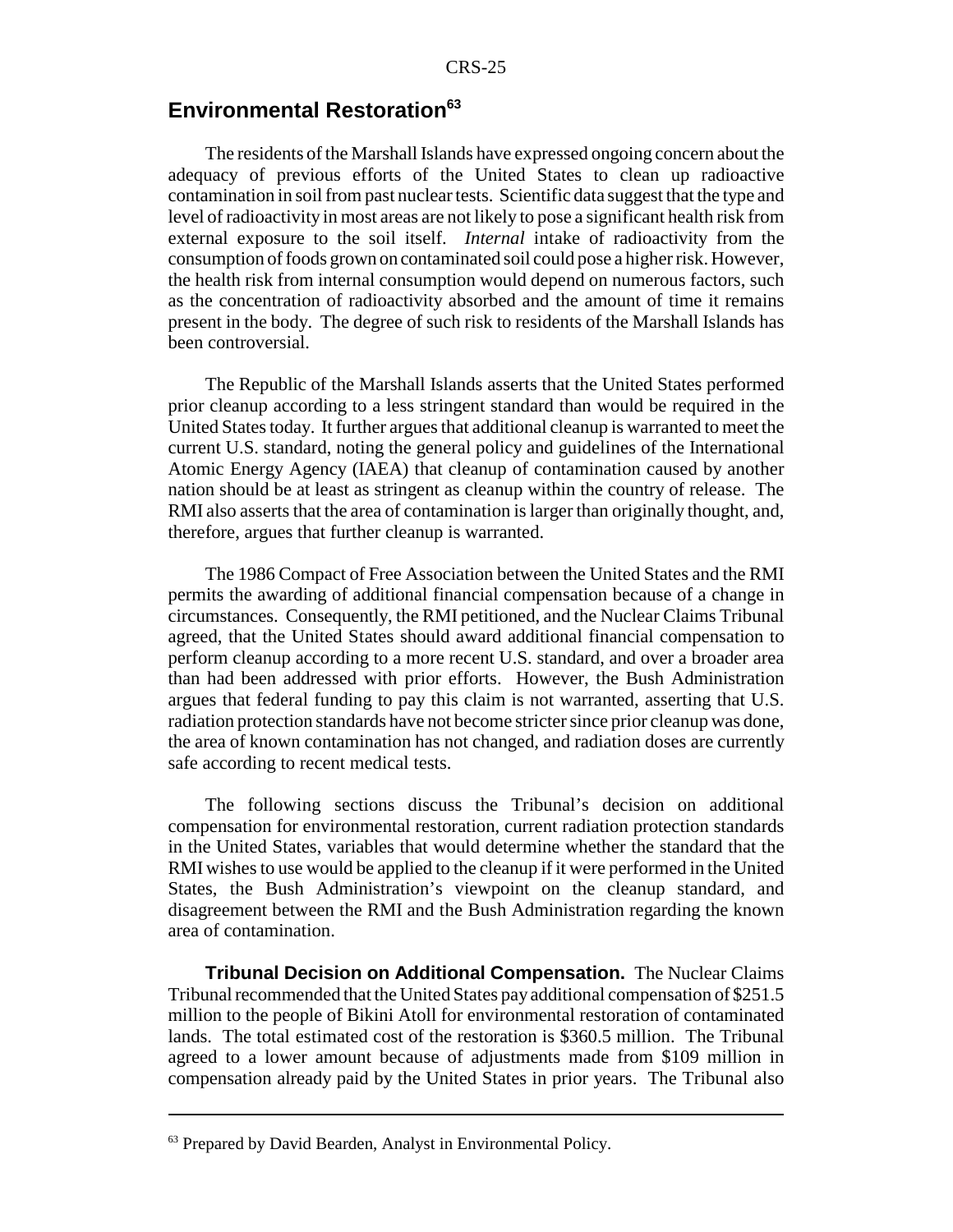recommended \$91.7 million in additional compensation to the people of Enewetak Atoll for environmental restoration. The total estimated cost of the restoration of this atoll is \$101.7 million. The Tribunal agreed to \$10 million less than this amount, again because of adjustments made from compensation already paid by the United States in past years.

The award decisions for both atolls are based on the estimated costs of: 1) removing and replacing some of the contaminated soil; 2) disposing of excavated soil by using it as a sealed filler to construct a causeway between various islands; and 3) treating and monitoring the remaining contaminated soil with potassium, which in other locations has proven to be effective in blocking the uptake of radiation from food crops. The RMI reports that the cost estimates for the above activities were calculated based on data from the Department of Energy (DOE).

The RMI estimated the cleanup costs using a standard U.S. methodology for selecting remedial and disposal actions from a variety of alternatives, ranging from the least to the greatest potential cost. For example, the RMI choose a potentially more cost-effective combination of soil removal and potassium treatment, rather than the possibly more costly option of removing all contaminated soil.<sup>64</sup> For disposal of removed soil, the RMI considered the more costly option of shipping the contaminated material to the closest disposal facility in the United States, but selected the sealed causeway alternative to provide a less costly means of local disposal that also would provide an infrastructural benefit to the local population.

**Current Radiation Protection Standards.** The degree of cleanup that the RMI wishes to perform is based on a U.S. cleanup standard of no more than 15 millirems of radiation exposure from all sources.<sup>65</sup> This standard establishes a limit of cumulative *annual* exposure to radiation above the local natural background level, which would be safe for human beings without resulting in harmful biological effects. It is not a limit on the concentration of radioactivity in soil, groundwater, or surface water. Rather, the allowable concentration to attain this standard would depend on the potential pathway of human exposure resulting from the intended land use. Consequently, the degree of cleanup can differ significantly from site to site. Relatively little cleanup may be required if the potential for exposure were minimal. Conversely, more cleanup may be necessary if there were greater likelihood of exposure. The RMI has based the degree of cleanup that it has planned on the possible risk of exposure from residential and agricultural use on the two atolls.

<sup>64</sup> However, the estimated cost of potassium treatment is based on *current* costs. The RMI reports that potassium treatment and monitoring of contaminated soil that is not removed would be necessary for the next 100 years to ensure the safety of food crops. The long-term costs of this treatment method and monitoring, as opposed to the current dollar costs of removing all contaminated soil, are uncertain.

<sup>65</sup> A "rem" is a unit of measure of exposure to radiation, commonly used in the United States. One rem is equivalent to 1000 millirems. A "sievert" is a more recent unit of measure of radiation commonly used outside of the United States. One sievert is equivalent to 100 rems.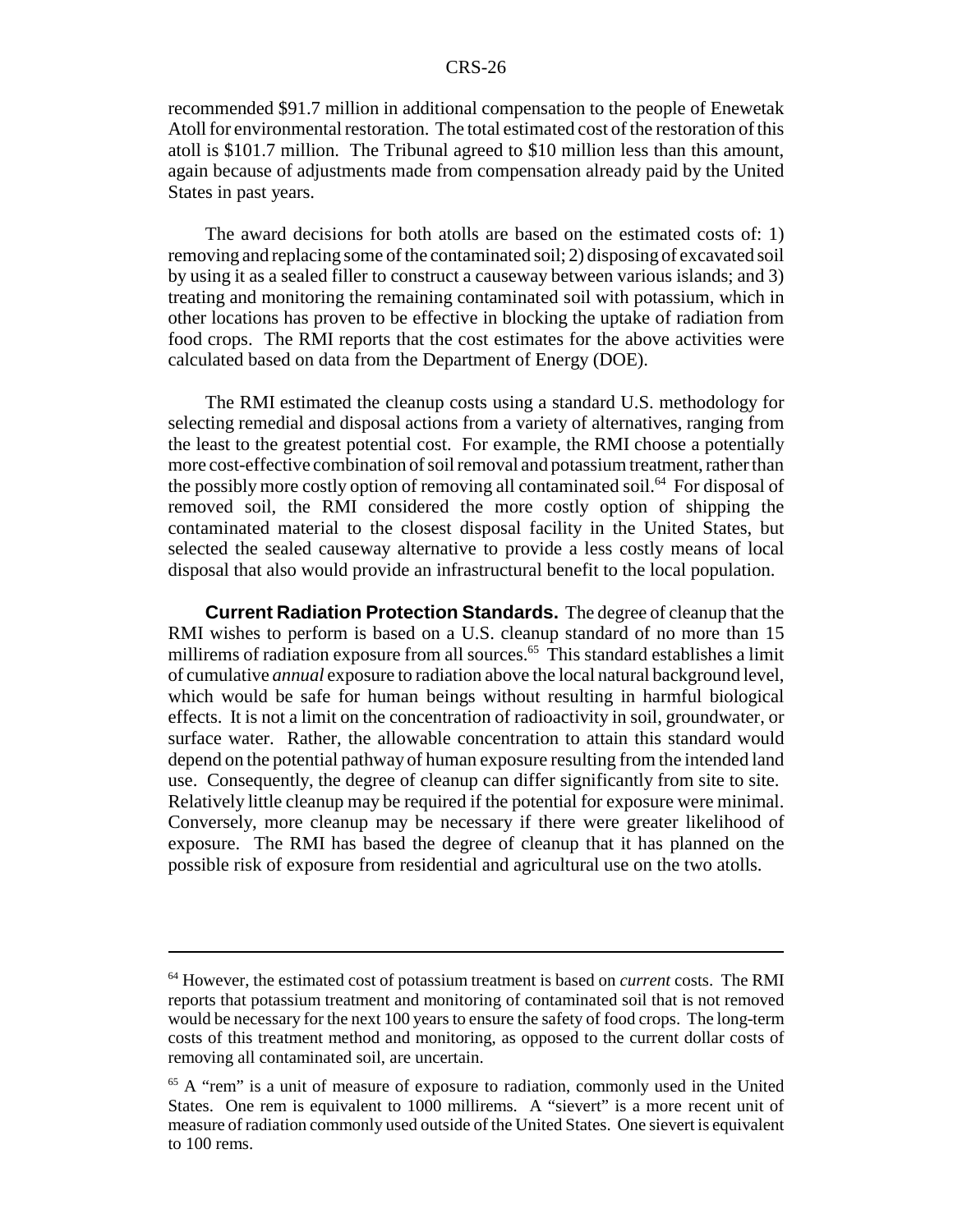The Environmental Protection Agency (EPA) issued the 15 millirem standard in 1997 in an agency guidance document. This guidance recommends safe levels of human exposure to determine the degree of cleanup at Superfund sites in the United States where radioactive contamination is present.<sup> $\overline{66}$ </sup> To date, EPA has not proposed this standard in federal regulation, and it therefore is not legally enforceable or binding in the United States. However, EPA issued the standard *based* on an enforceable federal regulation, which requires a degree of cleanup that would result in a cancer risk of no greater than 1 in 1 million, or as much as 1 in 10,000 in certain circumstances.67

In addition to EPA's recommended standard, the Nuclear Regulatory Commission (NRC) promulgated a 25 millirem cleanup standard in federal regulation in 1997, which is legally binding.<sup>68</sup> The NRC standard is less strict than EPA's, as there has been ongoing disagreement between the two agencies as to what degree of human exposure above local natural background levels would be safe. The NRC's standard applies to the cleanup of closed nuclear facilities licensed by the commission. However, the NRC regulations do not require cleanup of these facilities to a degree that would be safe for unrestricted use. Rather, the regulations permit restrictions on land use to achieve the 25 millirem exposure standard, rather than requiring cleanup per se.<sup>69</sup> Similarly, various remedial options also could be used to attain EPA's 15 millirem standard at Superfund sites in the United States, possibly resulting in relatively little cleanup if human access to contaminated areas were restricted to prevent exposure.

Earlier, in 1991, the NRC promulgated an even less stringent standard of 100 millirems for protection of the general public from releases of radiation resulting from the *operation* (not cleanup) of licensed nuclear facilities, such as power plants.70 The NRC originally proposed this standard on January 9, 1986, to increase the stringency from 500 to 100 millirems of annual exposure.<sup>71</sup> The Bush Administration's statement, discussed below, that the 100 millirem standard has been in effect since 1986 most likely refers to the year in which the standard was proposed, rather than when it was finalized. After reviewing extensive public comments, the NRC finalized the standard on May 21, 1991.<sup>72</sup>

<sup>66</sup> U.S. EPA. Memorandum. *Establishment of Cleanup Levels for CERCLA Sites with Radioactive Contamination*. Office of Emergency and Remedial Response, and Office of Radiation and Indoor Air. OSWER No. 9200.4-18. August 22, 1997. CERCLA is the Comprehensive Environmental Response, Compensation, and Liability Act, which authorized EPA to establish the Superfund program to respond to releases of hazardous substances in the United States to protect human health and the environment.

 $67$  40 CFR 300(e)(2)(i)(A)(2)

<sup>68 10</sup> C.F.R. 20.1402

 $69$  10 C.F.R. 20.1403

 $70$  10 C.F.R. 20

<sup>71 51</sup> *Federal Register* 1092

<sup>72 56</sup> *Federal Register* 23360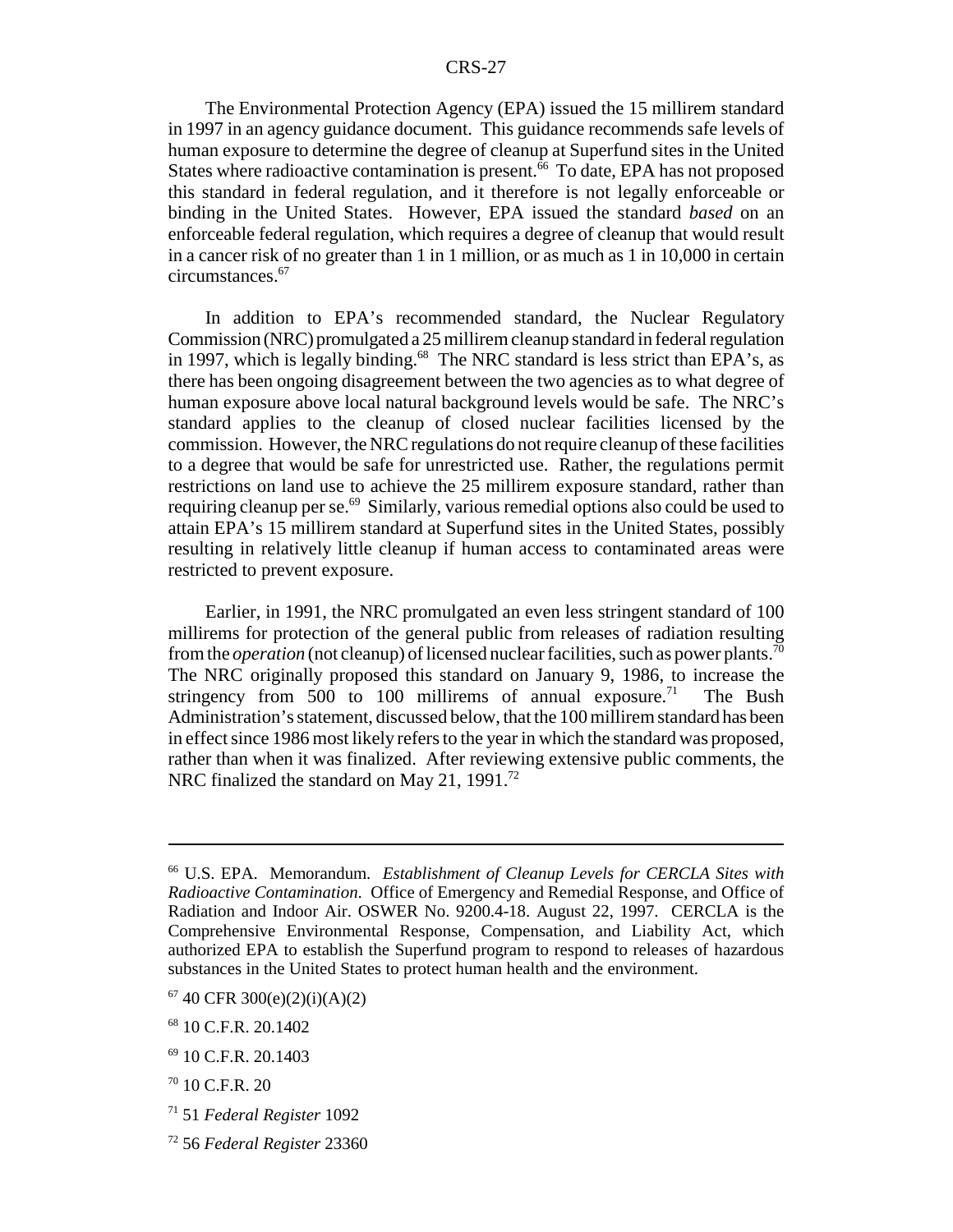Other federal agencies also have promulgated separate radiation protection standards for certain sources and purposes other than cleanup, which vary widely in stringency. For example, worker protection standards are the least stringent, limiting annual exposure to as high as 5 rems (5,000 millirems), whereas the most stringent standard is EPA's drinking water standard of 4 millirems of annual exposure. The General Accounting Office (GAO, now renamed the Government Accountability Office) issued a report in June 2000, which provides an overview of major federal radiation protection standards.<sup>73</sup> It examines the varying stringency of these standards and discusses disagreements among regulators and the scientific community as to what level of radiation exposure is harmful to human health.

**Applicability of Standards to Marshall Islands Cleanup.** As noted above, the RMI asserts that the 15 millirem standard should be used to determine the degree of cleanup of the Marshall Islands, arguing that this standard would be used if the cleanup were done in the United States. Whether this standard would be applied to the cleanup if it were performed in the United States is uncertain, as it is a recommended guideline and is not legally binding. However, there is precedent for its application in the United States, despite its lack of enforceability. For example, the Department of Energy and EPA have agreed to this standard for cleanup of radioactive soil at Hanford in Washington State and Rocky Flats in Colorado, both former nuclear weapons production sites.

The extent of cleanup necessary to attain the 15 millirem standard at Hanford and Rocky Flats likely would be significantly less than in the Marshall Islands on a proportional basis, because the land uses at Hanford and Rocky Flats are significantly more restrictive in terms of public access. Consequently, there would be less likelihood of human exposure. Therefore, a greater concentration of radioactivity could remain in the soil and still prevent annual exposure from exceeding 15 millirems at these two sites. Rocky Flats will serve as a National Wildlife Refuge with human access limited to refuge personnel and visitors in certain areas. Hanford is not planned for unrestricted use, but it will continue its function as a waste treatment and disposal facility into the foreseeable future, even after cleanup is complete. Neither site is planned for residential or agricultural use, as the RMI intends for contaminated areas in the Bikini and Enewetak Atolls.

The application of the15 millirem standard to the cleanup of Hanford and Rocky Flats also does not necessarily set a precedent for removing radioactive soil to the degree that the RMI wishes. Some therefore may argue that a 15 millirem standard has been applied to cleanup in the United States to the extent that the degree of cleanup necessary to achieve it is practical. Others may advocate that the 15 millirem standard should be applied in all cases to protect human health, regardless of the degree of cleanup that would be needed to limit exposure to that level. Similarly, the 25 millirem standard applicable to closed nuclear facilities does not necessarily set a precedent for a particular degree of cleanup either. However, it does reflect a level of public protection that must be achieved at those facilities in the United States that

<sup>73</sup> General Accounting Office. *Radiation Standards: Scientific Basis Inconclusive, and EPA and NRC Disagreement Continues*. GAO/RCED-00-152. June 2000.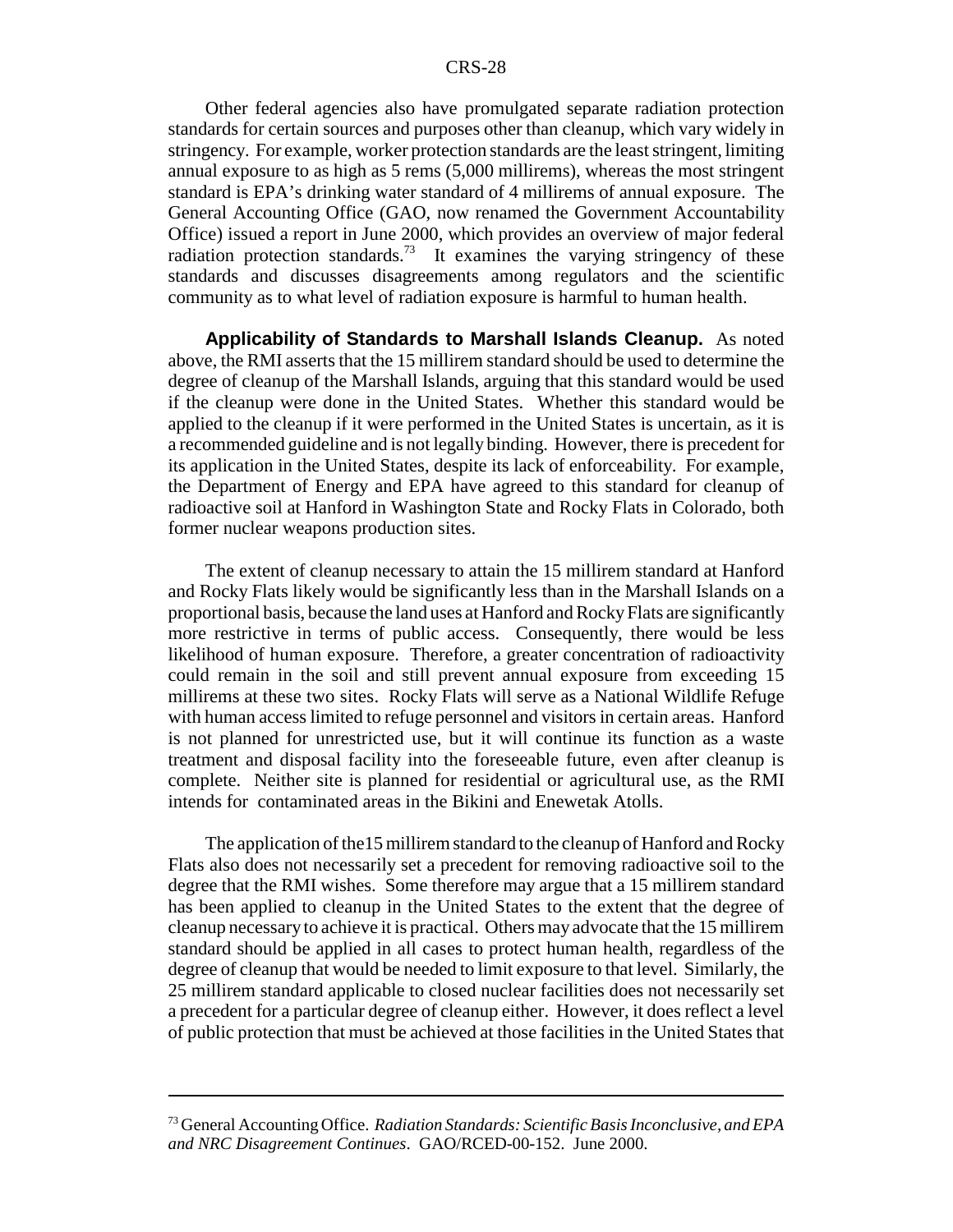is more stringent than the 100 millirem standard that the Bush Administration advocates for the cleanup of the Marshall Islands, discussed below.

**Bush Administration Viewpoint on Marshall Islands Cleanup Standard.** In the State Department's report, the Bush Administration at one point asserts that the stringency of radiation protection standards in the United States has remained at 100 millirems of annual exposure since 1986. It also argues that this standard is the level of protection that is generally applicable in the United States, and that the United States therefore should not pay for cleaning up the Marshall Islands to a more stringent level.<sup>74</sup>

However, in another instance, the report acknowledged that "There are multiple U.S. federal standards applied to various cleanups that cover a wide range of doses but in general, they tend to control doses to as far below the 1 mSv [100 millirems] per year limit as is practical."75 Although the report did not indicate what those standards are, both the current EPA and NRC cleanup standards are more stringent and more recent than the 100 millirem standard to which the Administration refers. The report did not explain this contradiction, nor did it explain the Administration's rationale for not applying these more stringent federal standards to the cleanup of the Marshall Islands.

The State Department report also did not present an alternative estimate of the costs to clean up the Marshall Islands to attain the 100 millirem standard that the Administration recommends. Presumably, an estimate is not provided because the Administration argues that no cleanup is necessary to attain that level of protection. The Administration asserts that medical tests indicate current human doses of radioactive isotopes in the Marshall Islands typically do not result in internal exposure in excess of15 millirems above local natural background levels. These tests measure radiation that the human body has absorbed. The Administration argues that the actual dose of radiation absorbed by those tested does not exceed the 15 millirem standard that the RMI wishes to use for cleanup, and is far less than the 100 millirem standard that it recommends, and concludes that additional remediation in the Marshall Islands is therefore not necessary.

**Disagreement Regarding Areas of Contamination.** There have been numerous surveys of radioactive contamination in the Marshall Islands since nuclear weapons tests ceased. Residents of the islands have expressed longstanding concern as to whether these surveys have identified all contaminated areas. The RMI commissioned the Nationwide Radiological Survey in 1994, which was funded by the United States.76 Many have noted this survey as being the most comprehensive effort to examine levels of radioactivity in soil on islands potentially affected from past fallout, including Bikini, Enewetak, Rongelap, and Utrik Atolls.

<sup>74</sup> U.S. Department of State, *Report Evaluating the Request of the Government of the Republic of the Marshall Islands*, ibid.

<sup>75</sup> Ibid., p. 37.

 $76$  The findings of the survey are available online from the Baylor College of Medicine at [http://radefx.bcm.tmc.edu/marshall\_islands].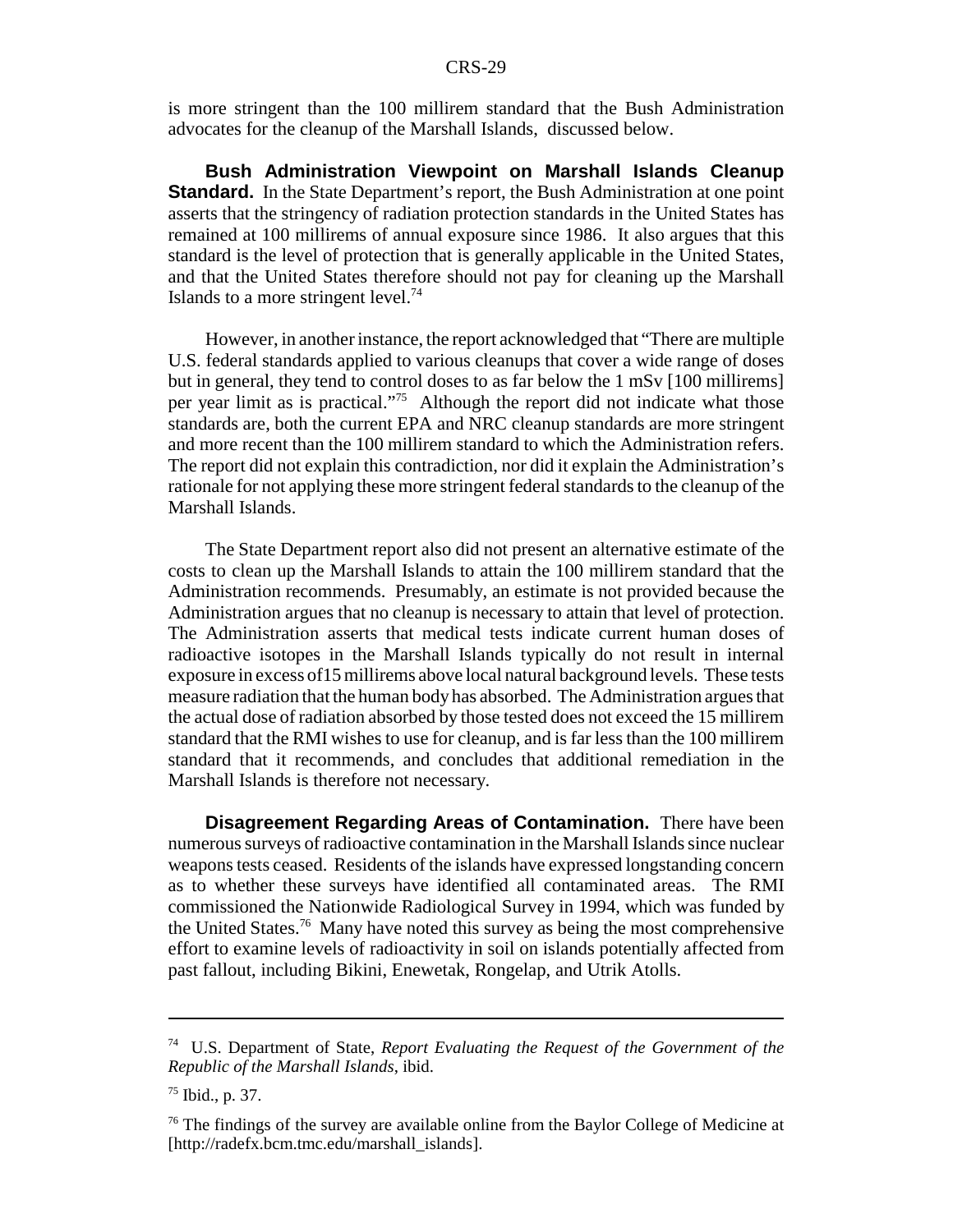The findings of this survey were that levels of radioactivity rise with increasing latitude, identifying the greatest contamination in the northernmost islands. Based on the survey's findings, an independent scientific advisory panel concluded that the level of radioactivity in areas inhabited at that time did not pose a significant health risk, but that some cleanup likely would be necessary for certain islands if they were to be resettled or if foods grown on them were to be consumed. The RMI refuted these findings based on criticisms regarding accuracy, completeness of data, and credibility of the authors, and claimed that more contaminated areas do exist that pose a health risk. In response, the advisory panel supported the survey's findings, which were upheld by scientific peer review.

The RMI continues to refuse to accept the findings of the 1994 survey, and asserts that potentially harmful contamination is present across a greater area and at lower latitudes, warranting further cleanup. The RMI's petition for compensation for Enewetak Atoll advocated that more contamination surveys are needed to fully identify all areas in need of cleanup to protect the residential population. This petition included \$4.5 million to fund such surveys, as part of its estimated cost of environmental restoration. The RMI's petition for Bikini Atoll did not specify costs to perform additional surveys of contamination on those islands.

The Bush Administration supports the findings of the 1994 survey and argues that cleanup of a broader area is therefore not needed to protect the residents of the islands. However, the Administration appears to base its conclusion also on the assumption that unoccupied areas with radioactive contamination would not be resettled. The Administration has acknowledged that certain areas in the northern atolls are contaminated to a degree that warrants restrictions on land use, stating ".... some islands may never be suitable for communities or food gathering and should remain off limits ...."<sup>77</sup> At the same time, the Administration indicated that ".... most historically inhabited islands in the northern atolls could be resettled under specific conditions."78 However, it did not specify what those conditions might be, or whether the concentration of radioactivity and potential pathways of exposure were examined to determine if cleanup would be necessary to allow resettlement.

If resettlement in currently unoccupied areas were to occur, cleanup may be necessary if the degree of contamination would result in annual exposure to radiation in excess of the either the Bush Administration's recommended standard of 100 millirems or EPA's guideline of 15 millirems, depending on the concentration of radioactivity and pathway of exposure. Continuing efforts to understand the human health effects of radioactive contamination in the Marshall Islands also possibly could reveal that remediation is necessary to protect the residents in currently occupied areas. For example, if ongoing medical tests administered by the Department of Energy's Lawrence Livermore National Laboratory were to reveal that radiation doses are higher in currently settled areas than present data suggests, decisions could be needed as to whether remediation may be warranted, even if access to unoccupied areas remained restricted.

<sup>77</sup> U.S. Department of State, *Report Evaluating the Request of the Government of the Republic of the Marshall Islands*, ibid.

 $78$  Ibid.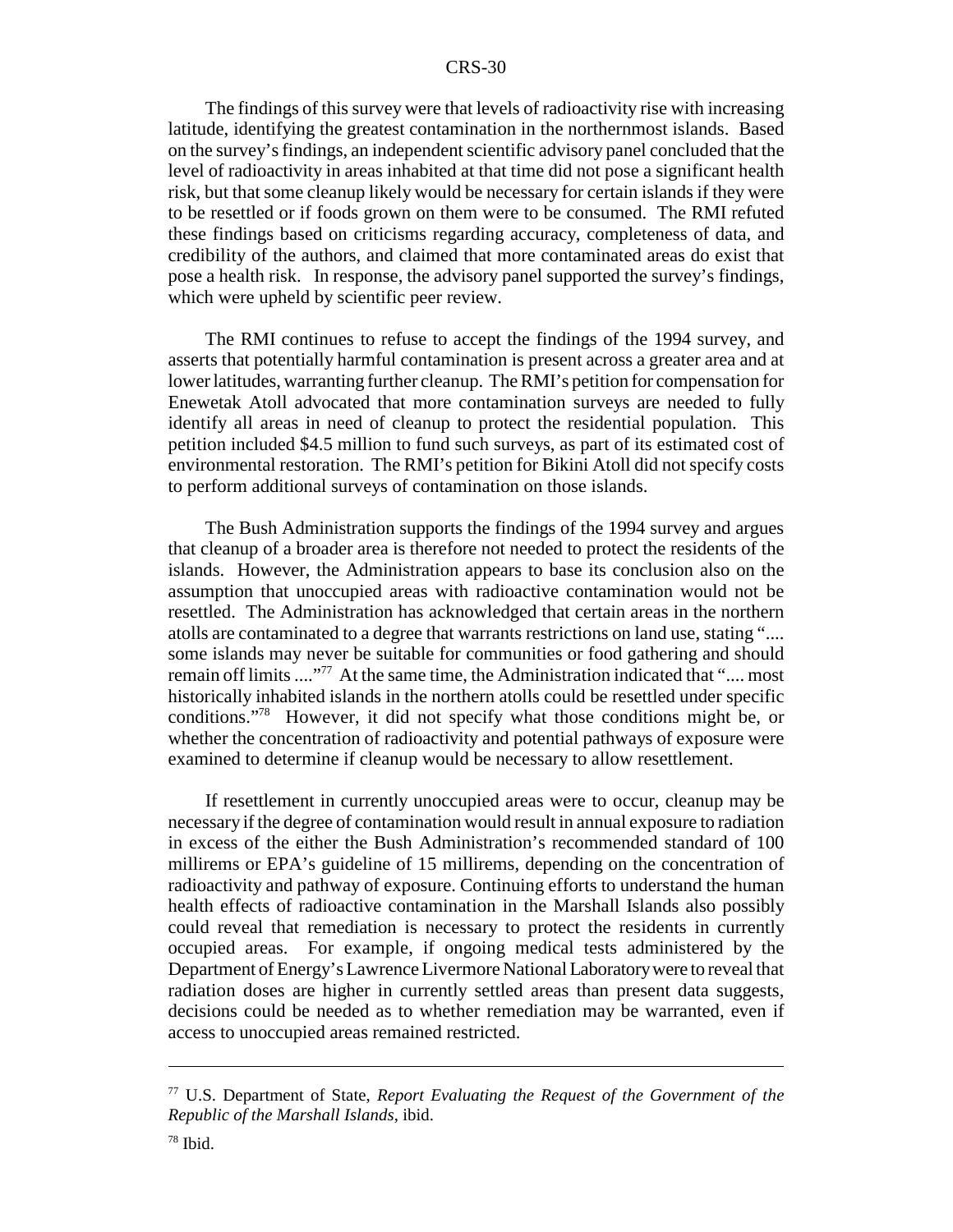# **Legal Issues79**

**Litigation Involving Inhabitants of the RMI.** In the early 1980s, fourteen different groups of litigants representing approximately 5,000 inhabitants of the Marshall Islands brought cases in the United States Court of Claims against the United States to recover damages said to result from United States nuclear weapons testing.80 The litigants were from three different groups: inhabitants of Bikini Atoll, inhabitants of Enewetak Atoll, and inhabitants of atolls and islands that were not used as atomic test sites. The Court handled the three different groups separately, with the cases in the third category being consolidated. Although these cases were all ultimately dismissed for the reasons discussed below, there are indications that at least some of the litigants are seeking to file suit again.

At the time the cases were filed in the United States Court of Claims, the United States and the government of the emerging Republic of the Marshall Islands were negotiating the Compact of Free Association. The cases were suspended for a time to avoid interference with the negotiations, and when the litigation was allowed to resume, the government moved to dismiss. In the case involving Bikini Atoll inhabitants, ${}^{81}$  the court held that the plaintiffs had stated claims sufficient to invoke the jurisdiction of the court, $82$  that the sovereign immunity of the United States had been waived as to the claims, and that at least some of plaintiff's claims would appear to survive a statute of limitations bar.<sup>83</sup> While making no findings as to the validity of the claims, the court allowed the plaintiffs to move forward on the theory that there had been takings in violation of the Fifth Amendment<sup>84</sup> and breaches of an implied-in-fact contract that arose between the people of Bikini and the United States.<sup>85</sup>

In the case involving the inhabitants of the Enewetak Atoll, it was determined that the statute of limitations barred the taking claims of the Enewetak people, that certain other claims were without merit, but that the complaint had stated a breach of contract claim within the jurisdiction of the court.<sup>86</sup> The Court held that the claim that there was a breach of an implied-in-fact contract between the inhabitants and the

<sup>79</sup> Prepared by Kenneth Thomas, Legislative Attorney.

<sup>80</sup> For a discussion of the details of these cases, *see* Juda v. United States, 13 Cl. Ct. 667 (1987). According to the Court of Claims, the suits claimed damages which ranged from \$450 million to \$600 million.

<sup>81</sup> Juda v. United States, 6 Cl. Ct. 441 (1984).

<sup>82</sup> *See* The Tucker Act, 28 U.S.C. § 1491(a)(1) (1982).

<sup>83 28</sup> U.S.C. § 2501 (1982).

<sup>&</sup>lt;sup>84</sup> The plaintiffs characterized the takings portion of its case as involving the "temporary" takings of lands on the atoll based either on the removal of the inhabitants by the United States government or on the resultant contamination. Juda v. United States, 6 Cl. Ct. at 449.

<sup>&</sup>lt;sup>85</sup> The plaintiffs argued that the actions of the United States created an implied-in-fact contract which imposed a fiduciary responsibility on the government to protect the health, well being and economic condition of the Bikini people. Id. at 449.

<sup>86</sup> Peter v. United States, 6 Cl. Ct. 768, 773-779 (1984).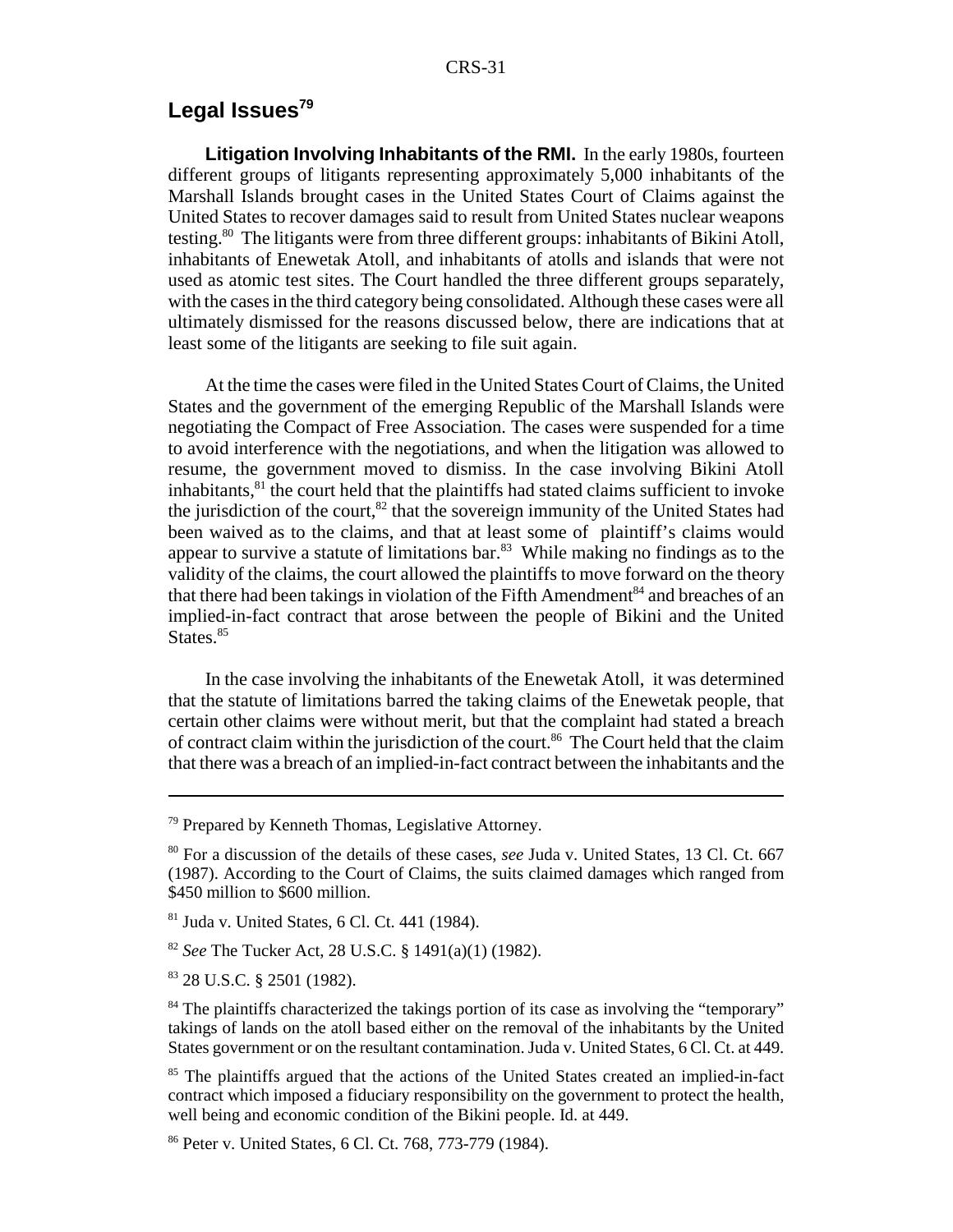United States was not barred by sovereign immunity, and that such claims were sufficient to compel a denial of a motion to dismiss. $87$ 

In the consolidated cases involving plaintiffs who were not on the Bikini or Enewetak islands, it was decided that the complaints of an unlawful taking were within the jurisdiction of the court and were not barred by the statute of limitations.<sup>88</sup> Further, the United States' motion to dismiss was denied as to the takings claims.<sup>89</sup> although it was allowed as to all other claims of these plaintiffs.<sup>90</sup>

Around the time of these rulings, the Compact of Free Association was agreed to by the United States and RMI. A plebiscite approving the agreement was held, and a Joint Resolution to implement the Compact was passed by Congress.<sup>91</sup> Section 177 of the Compact provides that the United States accepts responsibility for compensation owing to the citizens of the Marshall Islands as a result of nuclear testing between June 30, 1946, and August 18, 1958. This section further provides that compensation shall be determined based on a separate agreement with RMI.

Pursuant to Section 177, this separate agreement between RMI and the United States was negotiated, establishing a Nuclear Claims Tribunal to provide for the settlement of nuclear testing claims. In conjunction with these provisions, however, Article XII of the Section 177 Agreement provided that (1) all claims related to the nuclear testing program shall be terminated; (2) no court of the United States shall have jurisdiction to entertain claims relating to the nuclear testing program; and (3) any such claims pending in the courts of the United States shall be dismissed. Based on these provisions, the United States again filed motions to dismiss the various cases. This time, it argued that the claims were now non-justiciable because they involved a political question relating to the foreign affairs powers of the United States, and because the Section 177 Agreement divested the court of subject matter jurisdiction.

In response to this motion, plaintiffs made a number of arguments, some of which were rejected by the Court of Claims and subsequently by the United States Court of Appeals for the Federal Circuit.<sup>92</sup> For instance, the plaintiffs argued that

<sup>87</sup> Id. at 779-781.

<sup>88</sup> Nitol v. United States, 7 Cl. Ct. 405, 412-14 (1985).

<sup>89</sup> *Id*. at 415.

<sup>90</sup> *Id.* at 415-16.

<sup>&</sup>lt;sup>91</sup> Compact of Free Association Act of 1985, Pub. L. No. 99-239 (1986).

 $92$ <sup>92</sup> The appeals were from the final judgments of the Claims Court in Peter v. United States, 13 Cl. Ct. 691 (1987), and Nitol v. United States, 13 Cl. Ct. 690 (1987), dismissing the complaints of inhabitants of the Enewetak, Rongelap, and other Marshall Islands Atolls. In dismissing these complaints, the Claims Court relied on its decision in Juda v. United States, 13 Cl. Ct. 667 (1987). Although the plaintiffs in the *Juda* case also appealed, that appeal was dismissed with prejudice upon the unopposed motion of claimants, following the enactment of special legislation which appropriated funds for the benefit of the People of Bikini. *See* People of Bikini, Enewetak, Rongelap, Utrik & Other Marshall Islands Atolls v. United (continued...)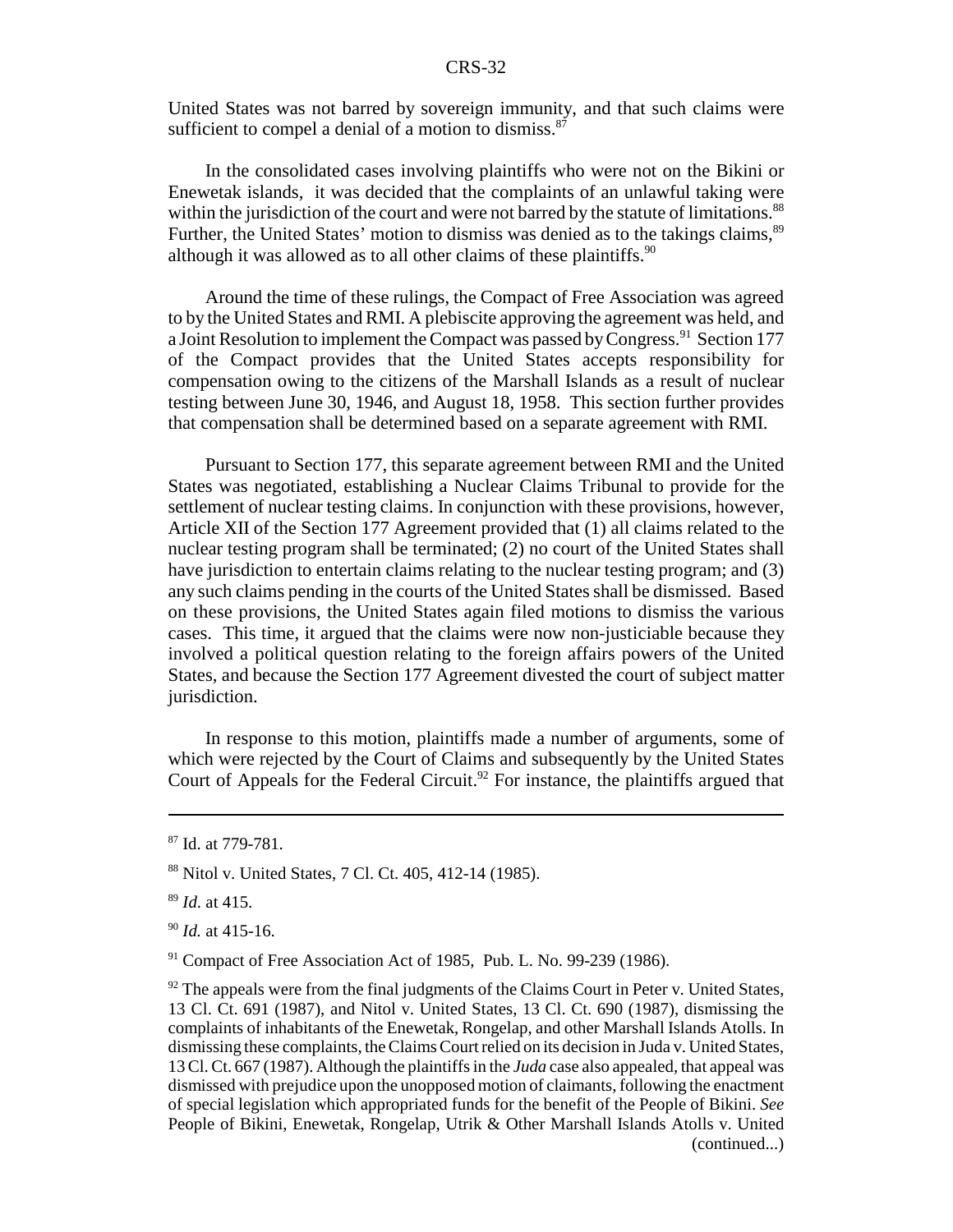while the Compact had been agreed to by the United States and RMI, the United Nations had not agreed to terminate the trust relationship between the United States and the Trust Territories, and that the plaintiffs' rights could not be terminated without this approval. The Court of Claims, however, rejected this argument.<sup>93</sup> Various other legal arguments made by the plaintiff were also rejected.<sup>94</sup>

The Court, however, declined to reach a number of other issues. One such argument made by the plaintiffs was related to the concept of "espousal." Espousal occurs when the government of one country asserts the private claims of its nationals against another sovereign.<sup>95</sup> In such cases, it is established international practice to settle these claims by international agreements. Here, the newly formed RMI appears to have "espoused" the claims of its citizens against the United States for damages from nuclear testing, and then settled those claims under the Section 177 agreement.

As part of the settlement of the espoused claim, RMI agreed to waive the legal rights of its citizens to bring suit in the United States for such damages. Normally, such actions by a sovereign would be sufficient to extinguish claims against another nation. However, the plaintiffs raised an argument that this waiver was not valid as to them, because the injury occurred before the claimants were citizens of RMI.<sup>96</sup> This argument is called the "continuous nationality" rule, a principle of international law which provides that a state does not have the right to ask another state to pay for damages to its citizens if they were not its citizens at the time of the loss or damage.<sup>97</sup> The rationale behind this doctrine is to prevent persons from obtaining citizenship in one state in order to use that nation's powers of espousal to pursue their claims against another state. Under this argument, RMI lacked the legal capacity to espouse plaintiffs' claims, and so the claims would not have been settled by the implementation of the Compact.<sup>98</sup>

<sup>94</sup> Some plaintiffs suggested that the Section 177 Agreement did not have the force of a statute of the United States because it was not embodied verbatim in any act of Congress, and the specific terms were not enacted separately. The Court of Claims, however, determined that the section 177 Agreement had the force and effect of law, as section 177 of the Compact incorporated the Section 177 Agreement by reference. *Id.*

95 Jennifer Joseph, *POWs Left in the Cold: Compensation Eludes American WWII Slave Laborers for Private Japanese Companies*, 29 Pepp. L. Rev. 209, 221 (2001). The doctrine of espousal is based on the traditional view that "only states are subject to international law." *Id.*

<sup>96</sup> The plaintiffs made a statutory argument that if the "espousal claim" was not supported under precepts of international law, then subsequent provisions limiting federal court jurisdiction over the claims were not operative. Juda v. United States, 13 Cl. Ct. at 684-686.

 $978$  M. Whiteman, Digest of International Law 1234, 1241 (1970).

 $92$  (...continued)

States, 859 F.2d 1482 (Fed. Cir. 1988).

 $93$  Juda v. United States, 13 Cl. Ct. at 683. Subsequent to this decision, the United Nations Security Council voted to terminate the U.N. Trusteeship Agreement covering the Marshall Islands, apparently making this argument even less tenable.

<sup>98</sup> Significantly, the United States follows the doctrine of "continuous nationality." 13 Cl. (continued...)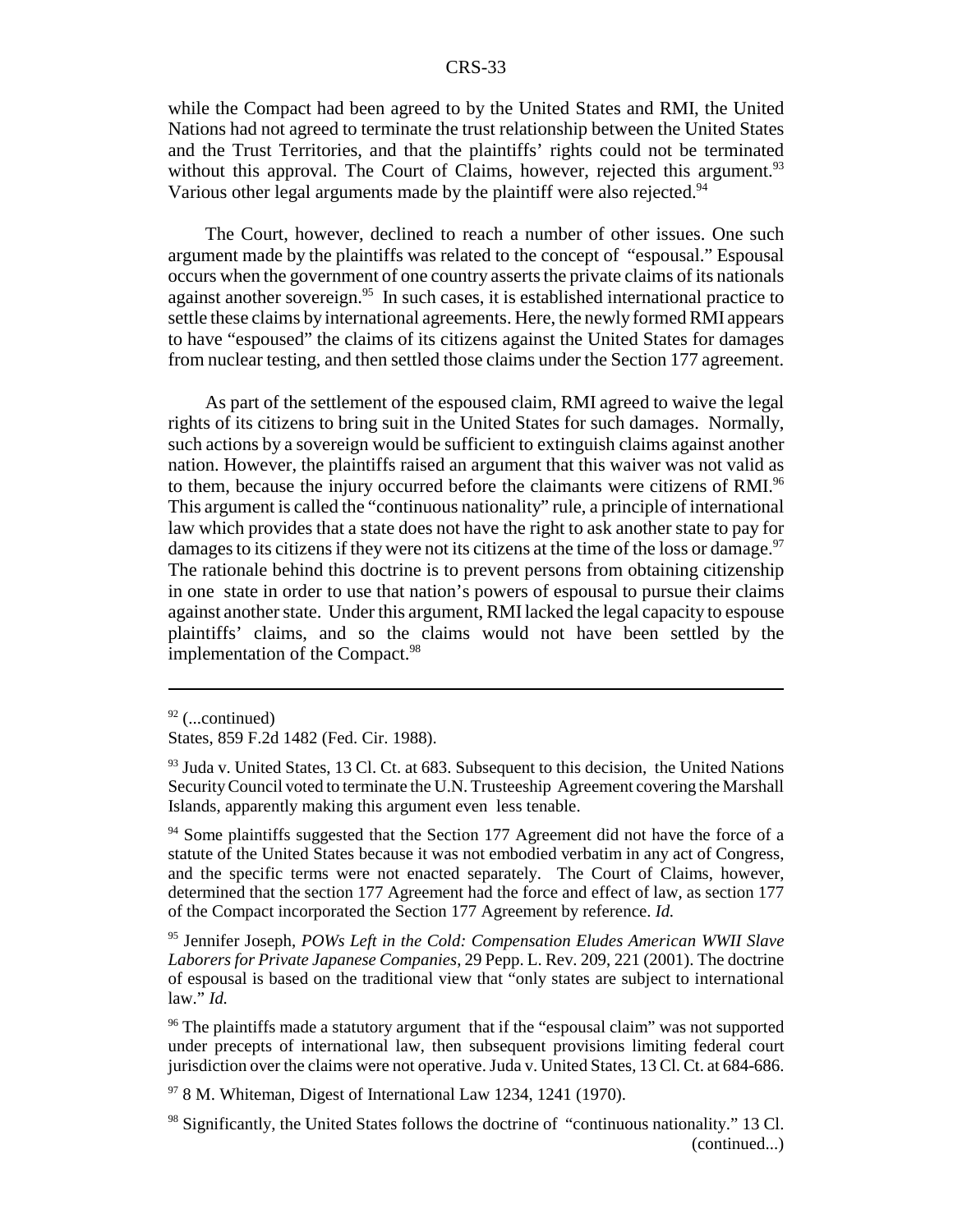This issue was analyzed by the Court of Claims in considering whether the Bikini Atoll plaintiffs could continue their law suit. The court, however, distinguished the facts of the cases from that doctrine. The issue, the court indicated, was not whether naturalized citizens could bring claims from a forum that they had chosen for their convenience. Rather, the issue was whether the inhabitants of an area which was under differing forms of government could be adequately represented by the existing government. The court indicated that the question of whether the "continuous nationality" rule should be applied to an emerging state seeking to espouse claims arising before its creation was a novel and unexplored area in international law. Consequently, the court deferred a decision on this issue, deciding the case on other grounds.<sup>99</sup> Thus, if these cases are again pursued, it seems likely that this issue would be explored further.

Such an exploration might consider the genesis of the "continuous nationality" rule. The rule is considered to be an outgrowth of the broader international law rule that a state may not espouse a claim on behalf of someone who is not its national. The "continuous nationality" rule merely provides that this general rule must be satisfied both at the time of injury and continuously thereafter.<sup>100</sup> However, it is not clear that the doctrinal basis for this latter rule is strong as regards the instant case. First, the "continuous nationality rule" appears related to the traditional reluctance of nations to espouse claims of individuals with whom they have little or no connection. That rationale may not be strongly applicable in the instant case, as the majority of the injured parties are likely to have been citizens of RMI since that state's inception. Second, the doctrine appears to arise from various restrictive interpretations of bilateral treaties. For instance, where a treaty establishing a claims commission did not define when a person becomes a national, it was assumed that the parties intended for that term to be construed narrowly to exclude persons who were not nationals when an injury occurred. Here, however, RMI and the United States clearly intended the espousal specified in the Compact to extend to the plaintiffs.<sup>101</sup> Consequently, it is not clear how a court would apply the "continuous" nationality" doctrine to an interpretation of the Compact.

The Court also considered the argument that limiting the jurisdiction of the court from considering the plaintiffs' case was in violation of the Constitution. Under this argument, a blanket withdrawal of access to a judicial forum deprives plaintiffs of all judicial remedies for violation of their constitutional rights under the Fifth

<sup>98 (...</sup>continued)

Ct. at 686.

<sup>&</sup>lt;sup>99</sup> *Id.* (finding that pursuing these issues was premature until the claims procedures established under the Section 177 agreement were implemented and completed.)

<sup>100</sup> Matthew S. Duchesne, *The Continuous-Nationality-of-Claims Principle: Its Historical Development and Current Relevance to Investor-state Investment Disputes*, 36 Geo. Wash. Int'l L. Rev. 783, 788 (2004).

<sup>&</sup>lt;sup>101</sup> It should noted, further, that the United States and European sometimes invoke the "Vattelian fiction" to defeat this rule, arguing that where an injury to an individual can also be construed as an injury to the state, then the state can espouse a claim to protect its own international rights. *Id.* at 791.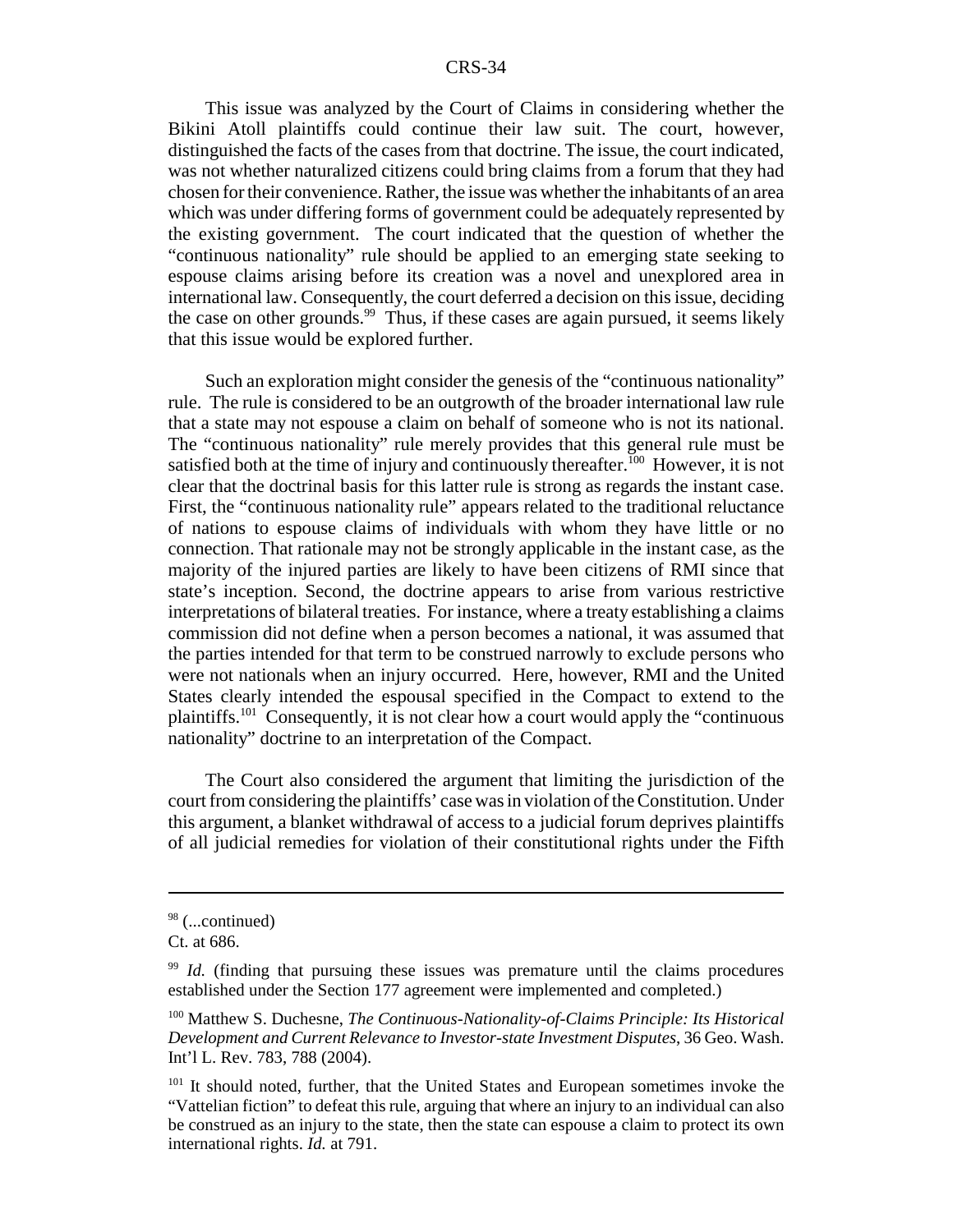Amendment, which in itself gives rise to a taking of plaintiffs' causes of action in violation of the Fifth Amendment.102 The United States responded, however, by noting that the Tribunal established by the Section 177 Agreement provided a "reasonable, certain and adequate provision for compensation"<sup>103</sup> of the taking.

The Court of Claims concluded that, in light of the Section 177 Agreement, it was premature to address the above arguments, and that the question of whether the alternative procedures provided by Congress were adequate would be dependent upon the amount and type of compensation. Thus, whether the settlement provided "adequate" compensation could not be determined at that time. Consequently, because the jurisdiction of the Court of Claims had been withdrawn by the Congress, the court dismissed the case.

Finally, it should be noted that if the plaintiffs from these cases file suit again, it is likely that the United States would argue that the case represented a political question, and should be resolved by the Executive Branch, not the courts.<sup>104</sup> The political question doctrine, first recognized in Marbury v. Madison,  $105$  stands for the tenet that certain political questions are by their nature committed to the political branches and to the exclusion of the judiciary. The application of this doctrine in this context, however, is unclear. It is true that the Supreme Court has made sweeping statements that all questions touching foreign relations are political questions.<sup>106</sup> However, the issue in the instant case does not relate directly to the United States' relationship to a foreign country, but rather with the relationship of the United States to persons previously under its stewardship. Further, the issue before the Court is not the legitimacy of the Compact with RMI, but is interpretation.107 Consequently, the ultimate shape of the United States' political question argument in this situation is unclear.

<sup>102</sup> *See* United States v. Klein, 80 U.S. 128 (13 Wall) (1871); Lynch v. United States, 292 U.S. 571 (1934); Battaglia v. General Motors Corp., 169 F.2d 254 (2d Cir. 1948), *cert. denied*, 335 U.S. 887 (1948). For further discussion of this issue, *see* Kenneth Thomas, Limiting Court Jurisdiction Over Federal Constitutional Issues: "Court-Stripping," pp. 9-10, CRS Report RL32171 (May 19, 2004).

<sup>&</sup>lt;sup>103</sup> Regional Rail Reorganization Cases, 419 U.S. 102, 124-25 (1974).

<sup>&</sup>lt;sup>104</sup> Juda v. United States, 13 Cl. Ct. at 669.

<sup>105 5</sup> U.S. (1 Cranch) 137, 164 (1803).

 $106$  Oetien v. Central Leather Co., 246 U.S. 297, 302 (1918) ("The conduct of the foreign relations of our Government is committed by the Constitution to the Executive and Legislative — 'the political' — Departments of the Government, and the propriety of what may be done in the exercise of this political power is not subject to judicial inquiry or decision.") Id.

<sup>107</sup> *See* Baker v. Carr, 369 U.S. 186 , 211-212 (1962).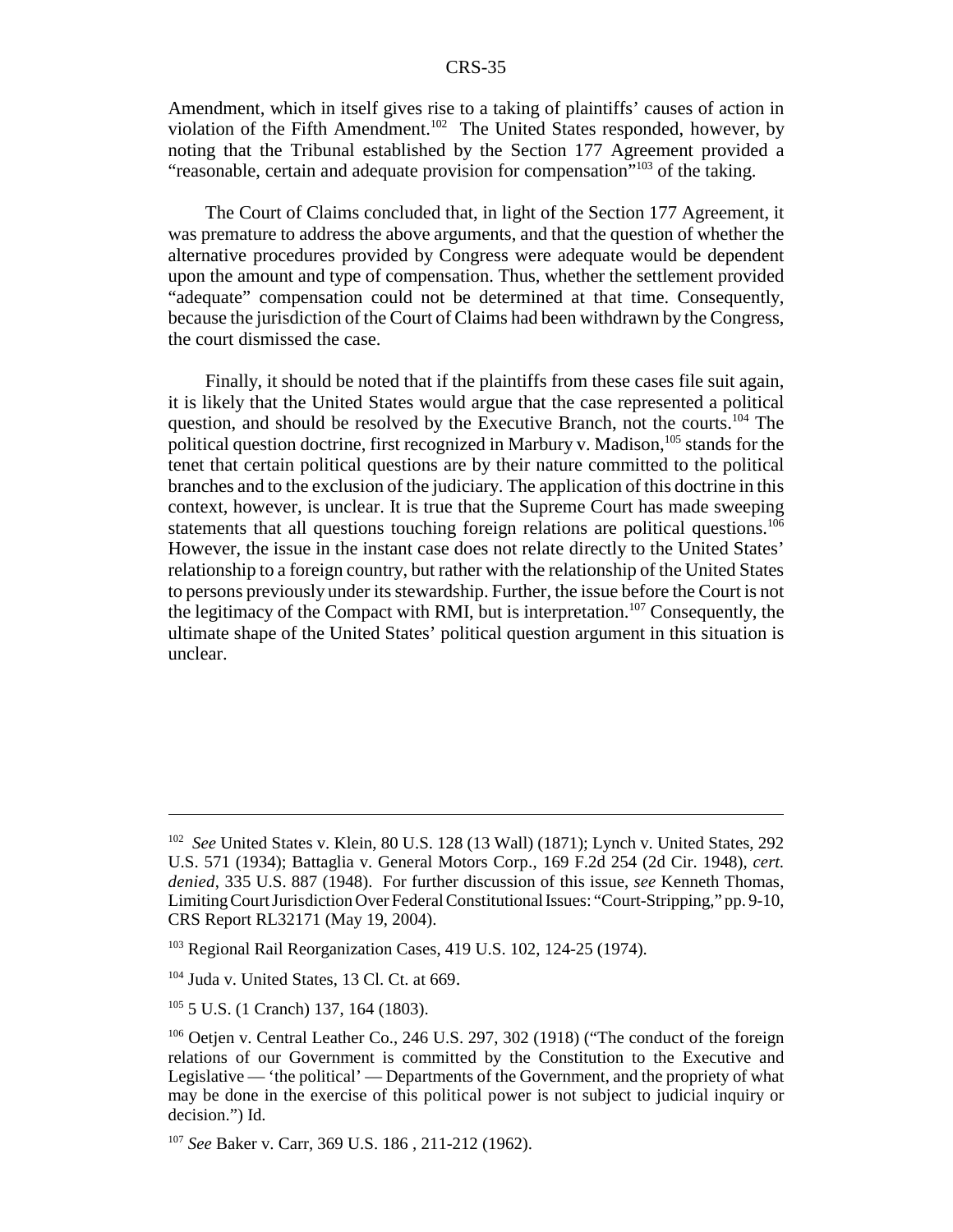| Year | <b>Atoll</b>          | <b>Purpose</b>                                                                                     | <b>Authorization</b><br>or<br><b>Appropriation</b>                                                                                  | Legislation |  |
|------|-----------------------|----------------------------------------------------------------------------------------------------|-------------------------------------------------------------------------------------------------------------------------------------|-------------|--|
| 1964 | Rongelap              | personal injury<br>compensation                                                                    | \$950,000                                                                                                                           | P.L. 88-485 |  |
| 1975 | <b>Bikini</b>         | resettlement<br>trust fund for<br>people of Bikini<br>Atoll                                        | \$3 million                                                                                                                         | P.L. 94-34  |  |
| 1976 | Enewetak              | radiological<br>cleanup                                                                            | \$20 million,<br>plus military<br>equipment and<br>personnel                                                                        | P.L. 94-367 |  |
| 1977 | Enewetak              | rehabilitation<br>and<br>resettlement                                                              | \$12.5 million                                                                                                                      | P.L. 95-134 |  |
| 1977 | Rongelap and<br>Utrik | heirs or legatees<br>of individuals<br>who died as a<br>result of a<br>thermonuclear<br>detonation | \$100,000                                                                                                                           | P.L. 95-134 |  |
| 1977 | Utrik                 | compensation<br>for exposure to<br>radioactive<br>fallout                                          | $$1,000$ per<br>resident as of<br>March 1, 1954                                                                                     | P.L. 95-134 |  |
| 1977 | Rongelap and<br>Utrik | personal injury<br>"compassion"<br>compensation                                                    | \$25,000 to each<br>resident as of<br>March 1, 1954<br>who suffered<br>from a thyroid<br>problem or<br>radiation-<br>related cancer | P.L. 95-134 |  |
| 1977 | All atolls            | personal injury<br>"compassion"<br>compensation                                                    | \$25,000 to each<br>individual who<br>suffered<br>radiation-<br>related injury or<br>harm                                           | P.L. 95-134 |  |

#### **Appendix A. List of Major Compensation Programs and Authorizations, 1964-2004**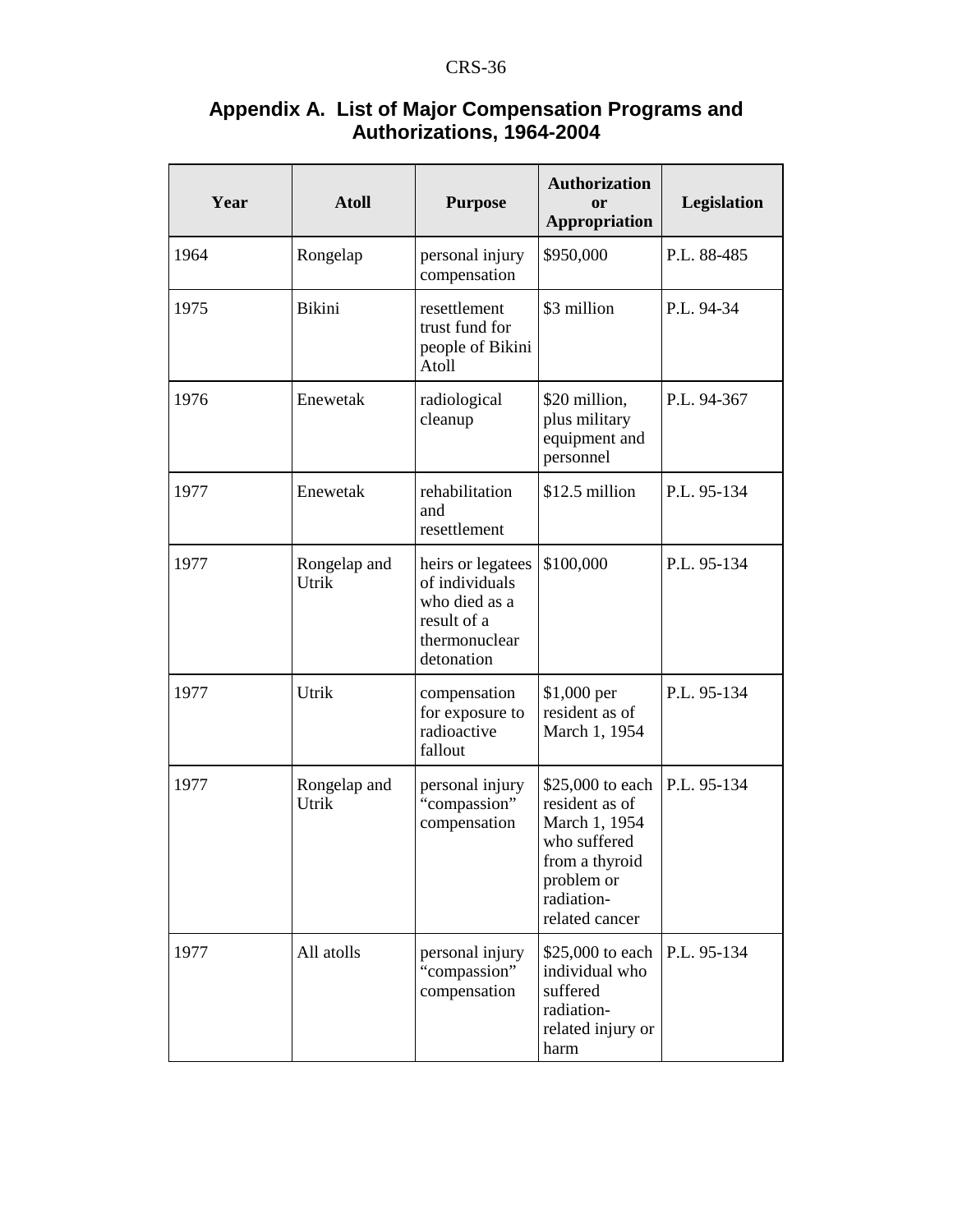CRS-37

| Year      | <b>Atoll</b>           | <b>Authorization</b><br><b>Purpose</b><br>or<br><b>Appropriation</b>                                                                                                         |                                                                                           | Legislation                                       |  |
|-----------|------------------------|------------------------------------------------------------------------------------------------------------------------------------------------------------------------------|-------------------------------------------------------------------------------------------|---------------------------------------------------|--|
| 1977      | Bikini                 | appropriations<br>for the<br>rehabilitation<br>and<br>resettlement of<br>Bikini Atoll and<br>Kili Island                                                                     | unspecified                                                                               | P.L. 95-348                                       |  |
| 1978      | <b>Bikini</b>          | supplement to<br>trust fund                                                                                                                                                  | \$3 million                                                                               | P.L. 95-348                                       |  |
| 1979      | Bikini                 | ex gratia<br>payment to the<br>people of Bikini                                                                                                                              | \$1.4 million                                                                             | P.L. 96-126                                       |  |
| 1980      | Rongelap and<br>Utrik  | personal injury<br>compensation                                                                                                                                              | \$25,000 to each<br>individual who<br>suffered<br>radiation-<br>related injury or<br>harm | P.L. 96-205                                       |  |
| 1980      | Bikini and<br>Enewetak | technical,<br>agricultural,<br>food, and<br>transportation<br>assistance for<br>resettlement                                                                                 | unspecified                                                                               | P.L. 96-597                                       |  |
| 1982      | <b>Bikini</b>          | supplement to<br>trust fund                                                                                                                                                  | \$20 million                                                                              | P.L. 97-257                                       |  |
| 1986      | All atolls             | nuclear claims,<br>health care,<br>medical<br>surveillance<br>and radiological<br>monitoring,<br>trust funds for<br>the four atolls,<br>food and<br>agricultural<br>programs | \$150 million                                                                             | Compact of<br>Free<br>Association;<br>P.L. 99-239 |  |
| 1986-2024 | Enewetak               | agricultural<br>maintenance<br>program                                                                                                                                       | $$1.1-1.3$ million<br>per year                                                            | P.L. 99-239;<br>P.L. 108-188                      |  |
| 1986-     | Four atolls            | <b>USDA</b> food<br>program                                                                                                                                                  | \$800,000 per<br>year                                                                     | P.L. 99-239;<br>P.L. 108-447                      |  |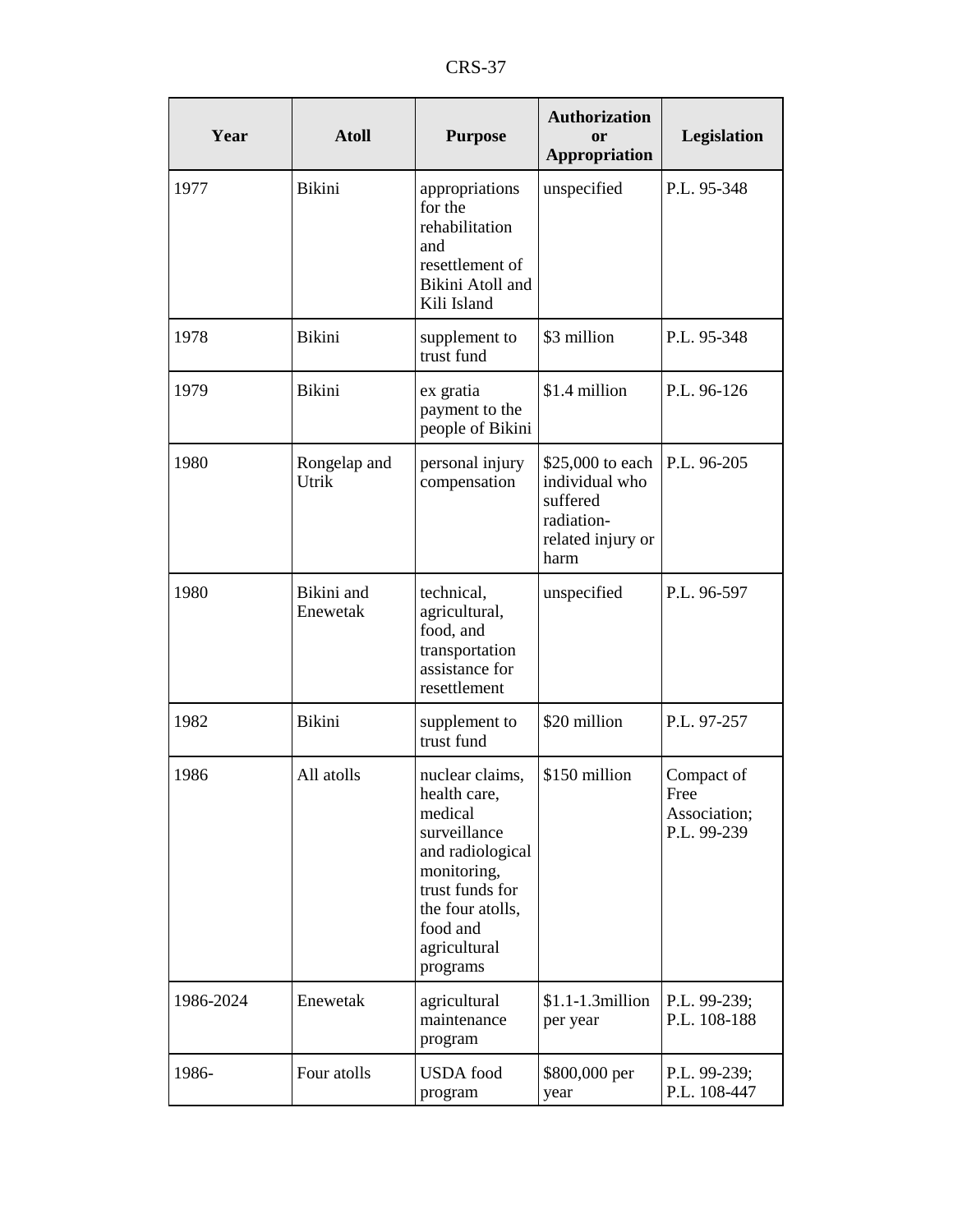| Year      | <b>Atoll</b>          | <b>Authorization</b><br><b>Purpose</b><br>or<br>Appropriation           |                              | Legislation  |  |
|-----------|-----------------------|-------------------------------------------------------------------------|------------------------------|--------------|--|
| 1986      | Enewetak<br>(Enjebi)  | establish trust<br>fund                                                 | \$7.5 million                |              |  |
| 1986      | Rongelap <sup>a</sup> | \$13 million<br>rehabilitation<br>and<br>resettlement                   |                              | P.L. 99-239  |  |
| 1988      | <b>Bikini</b>         | settlement of<br>claims and<br>supplement to<br>trust fund              | \$90 million<br>P.L. 100-446 |              |  |
| 1991      | Rongelap              | establishment<br>of resettlement<br>and<br>rehabilitation<br>trust fund | \$2 million                  |              |  |
| 1996      | Rongelap <sup>a</sup> | rehabilitation<br>and<br>resettlement                                   | \$26.4 million               |              |  |
| 2003-2005 | Rongelap <sup>a</sup> | rehabilitation<br>and<br>resettlement                                   | \$5.3 million                | P.L. 108-188 |  |

**Sources**: *Agreement Between the Government of the United States and the Government of the Republic of the Marshall Islands for Implementation of Section 177 of the Compact of Free Association*, Appendix A; U.S. Department of State, *Report Evaluating the Request of the Government of the Republic of the Marshall Islands Presented to the Congress of the United States of America*, November 2004, Appendix B; *Nuclear Testing in the Marshall Islands: A Chronology of Events* [http://www.rmiembassyus.org/nuclear/chronology.html].

**Notes**: a. Part of a \$45 million resettlement agreement between the United States and the people of Rongelap, signed on September 19, 1996.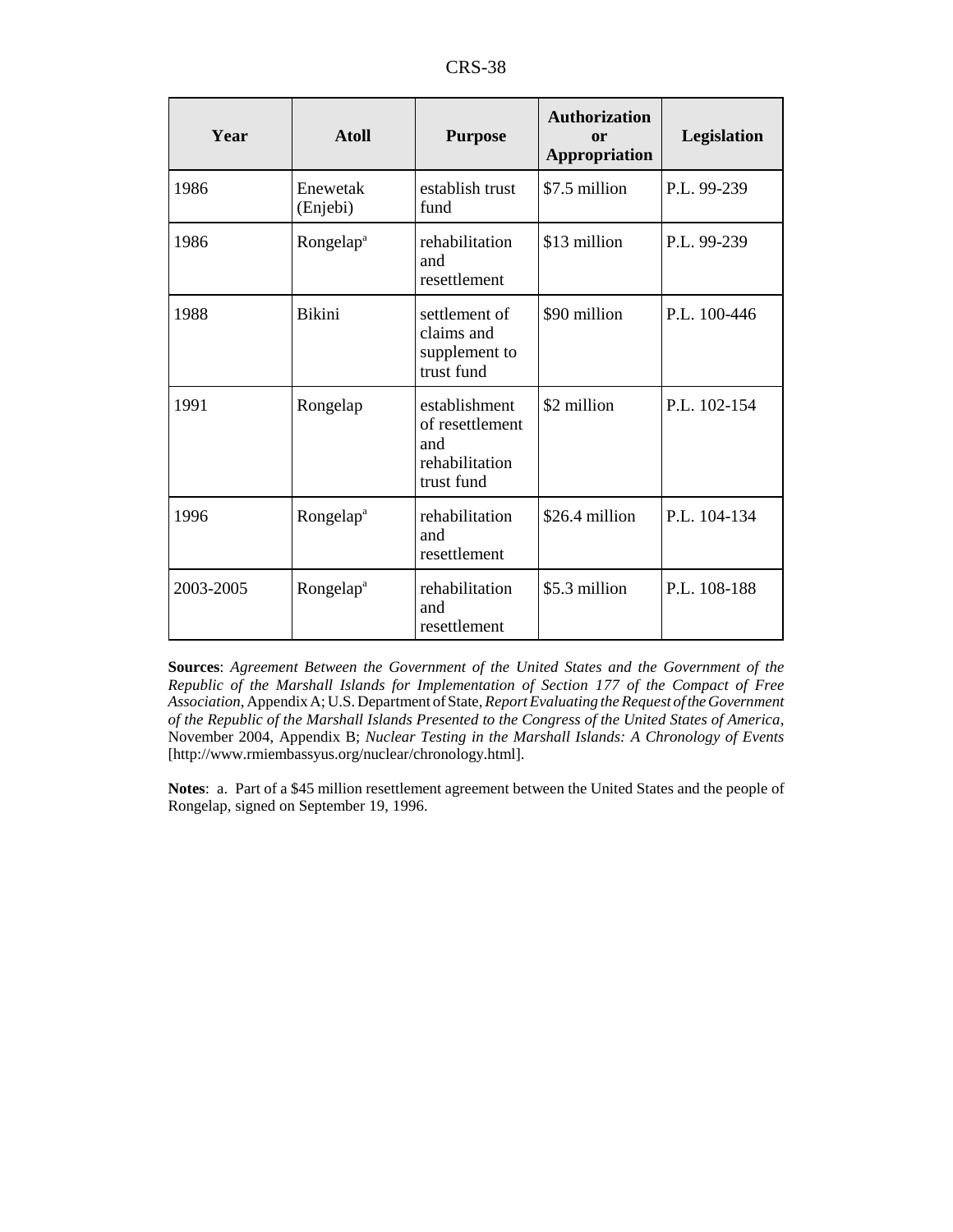| <b>Compensable Disease</b>                                                  | <b>RECA</b><br><b>Downwinders</b> | <b>RMI Nuclear Claims</b><br><b>Tribunal</b>                                           |
|-----------------------------------------------------------------------------|-----------------------------------|----------------------------------------------------------------------------------------|
| Leukemia (except chronic<br>lymphocytic leukemia)                           | \$50,000                          | \$125,000                                                                              |
| Cancer of the lung                                                          | \$50,000                          | \$37,500                                                                               |
| Multiple myeloma                                                            | \$50,000                          | \$125,000                                                                              |
| Lymphomas (except Hodgkin's<br>disease)                                     | \$50,000                          | \$100,000                                                                              |
| Cancer of the thyroid                                                       | \$50,000                          | \$75,000 (recurrent<br>\$50,000 (non-recurrent)                                        |
| Cancer of the breast                                                        | \$50,000                          | \$100,000<br>(recurrent/mastectomy)<br>\$75,000 (non-<br>recurrent/lumpectomy)         |
| Cancer of the esophagus                                                     | \$50,000                          | \$125,000                                                                              |
| Cancer of the stomach                                                       | \$50,000                          | \$125,000                                                                              |
| Cancer of the pharynx                                                       | \$50,000                          | \$100,000                                                                              |
| Cancer of the small intestine                                               | \$50,000                          | \$125,000                                                                              |
| Cancer of the pancreas                                                      | \$50,000                          | \$125,000                                                                              |
| Cancer of the bile ducts                                                    | \$50,000                          | \$125,000                                                                              |
| Cancer of the gall bladder                                                  | \$50,000                          | \$125,000                                                                              |
| Cancer of the salivary gland                                                | \$50,000                          | \$50,000 (malignant)<br>\$37,500 (benign, surgery)<br>\$12,500 (benign, no<br>surgery) |
| Cancer of the urinary bladder                                               | \$50,000                          | \$75,000                                                                               |
| Cancer of the brain                                                         | \$50,000                          | \$125,000                                                                              |
| Cancer of the colon                                                         | \$50,000                          | \$75,000                                                                               |
| Cancer of the ovary                                                         | \$50,000                          | \$125,000                                                                              |
| Cancer of the liver (except if<br>cirrhosis or hepatitis B is<br>indicated) | \$50,000                          | \$125,000                                                                              |
| Cancer of the central nervous<br>system                                     | not covered                       | \$125,000                                                                              |
| Cancer of the kidney                                                        | not covered                       | \$75,000                                                                               |

# **Appendix B. Comparison of Radiation Compensation Amounts**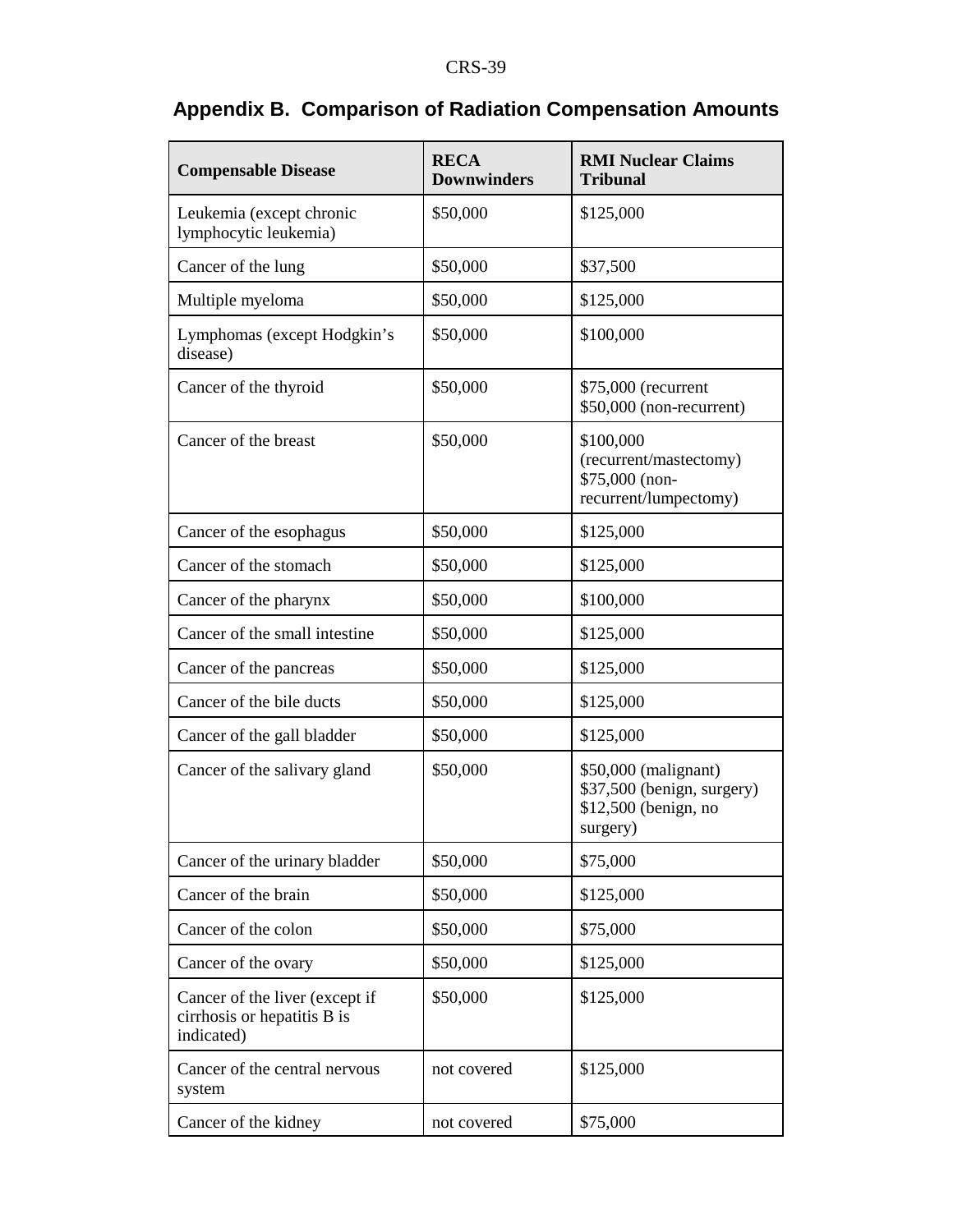| <b>Compensable Disease</b>                                                                                                               | <b>RECA</b><br><b>Downwinders</b> | <b>RMI Nuclear Claims</b><br><b>Tribunal</b>                                                            |
|------------------------------------------------------------------------------------------------------------------------------------------|-----------------------------------|---------------------------------------------------------------------------------------------------------|
| Cancer of the rectum                                                                                                                     | not covered                       | \$75,000                                                                                                |
| Cancer of the cecum                                                                                                                      | not covered                       | \$75,000                                                                                                |
| Cancer of the bone                                                                                                                       | not covered                       | \$125,000                                                                                               |
| Tumors of the parathyroid gland                                                                                                          | not covered                       | \$50,000 (malignant)<br>\$37,500 (benign, surgery)<br>\$12,500 (benign, no<br>surgery)                  |
| Meningioma                                                                                                                               | not covered                       | \$100,000                                                                                               |
| Non-malignant thyroid nodular<br>disease                                                                                                 | not covered                       | \$50,000 (total<br>thyroidectomy)<br>\$37,500 (partial<br>thyroidectomy)<br>\$12,500 (no thyroidectomy) |
| Unexplained hypothyroidism                                                                                                               | not covered                       | \$37,500                                                                                                |
| Severe growth retardation due to<br>thyroid damage                                                                                       | not covered                       | \$100,000                                                                                               |
| Unexplained bone marrow failure                                                                                                          | not covered                       | \$125,000                                                                                               |
| Radiation sickness diagnosed<br>between June 30, 1946, and Aug.<br>18, 1958                                                              | not covered                       | \$12,500                                                                                                |
| Beta burns diagnosed between<br>June 30, 1946, and Aug. 18, 1958                                                                         | not covered                       | \$12,500                                                                                                |
| Severe mental retardation<br>(provided born between May and<br>Sept. 1954, and mother on<br>Rongelap or Utirik any time in<br>Mar. 1954) | not covered                       | \$100,000                                                                                               |
| Unexplained hyperparathryoidism                                                                                                          | not covered                       | \$12,500                                                                                                |
| Non-melanoma skin cancer in<br>individuals diagnosed with beta<br>burns (see above)                                                      | not covered                       | \$37,500                                                                                                |

**Sources**: Radiation Exposure Compensation Program (RECA), Department of Justice [http://www.usdoj.gov/civil/torts/const/reca/]; Nuclear Claims Tribunal [http://www.nuclearclaimstribunal.com/].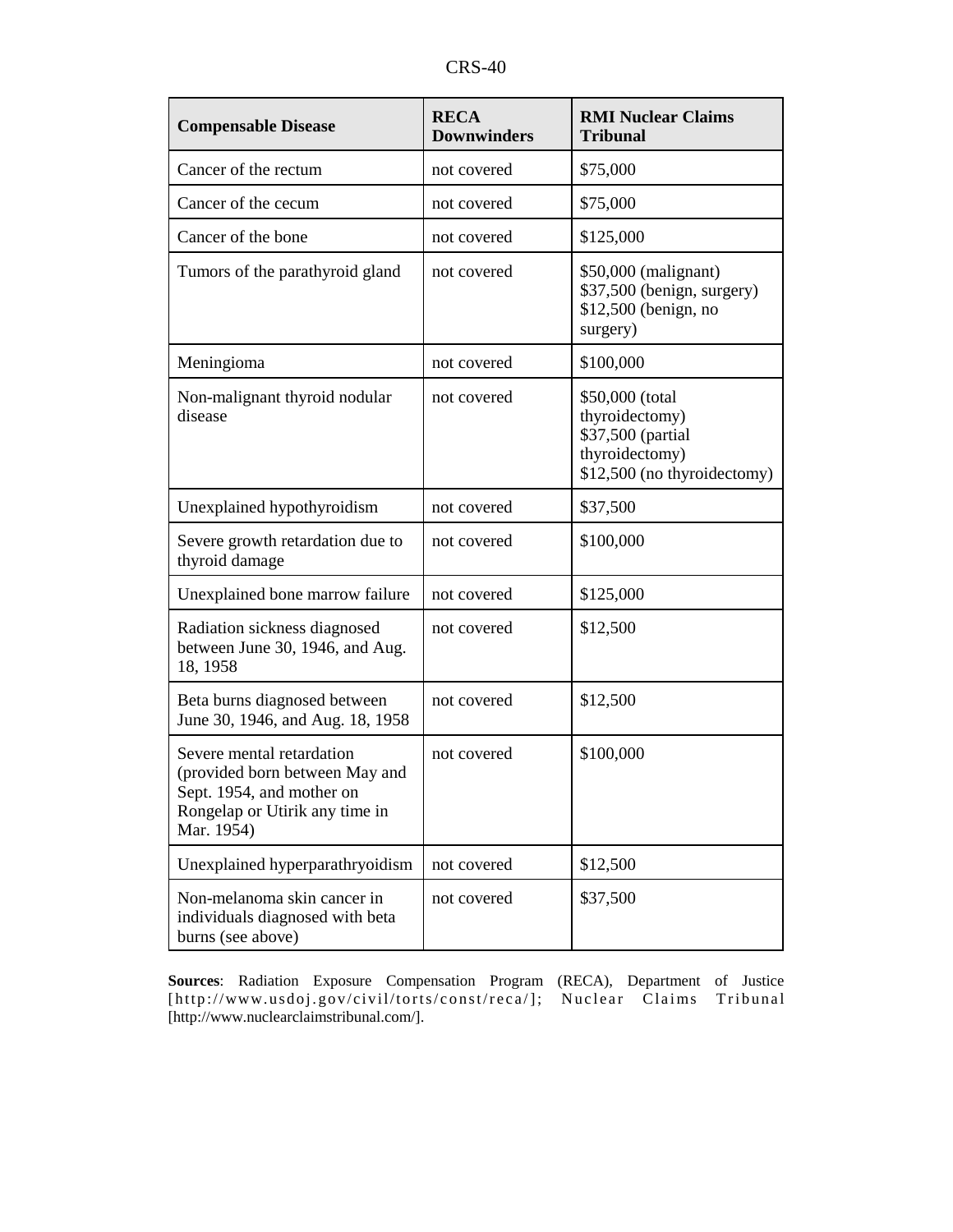## **Appendix C. Payments from Earnings and Principal of Nuclear Claims Fund (1986-2004) and Current Status**

|                                                                                                                                                                                                         | <b>Nuclear Claims</b><br><b>Tribunal</b>                                                                                                                                                                                                                                            | <b>Bikini Trust Fund</b>                                                                                                                 | <b>Enewetak Trust Fund</b>                                                                                                              | <b>Rongelap Trust Fund</b>                                                                                                              | <b>Utrik Trust Fund</b>                                                                                                              | <b>Other</b>                                                                                                                                                                                                                                                                                                    |
|---------------------------------------------------------------------------------------------------------------------------------------------------------------------------------------------------------|-------------------------------------------------------------------------------------------------------------------------------------------------------------------------------------------------------------------------------------------------------------------------------------|------------------------------------------------------------------------------------------------------------------------------------------|-----------------------------------------------------------------------------------------------------------------------------------------|-----------------------------------------------------------------------------------------------------------------------------------------|--------------------------------------------------------------------------------------------------------------------------------------|-----------------------------------------------------------------------------------------------------------------------------------------------------------------------------------------------------------------------------------------------------------------------------------------------------------------|
| Payments                                                                                                                                                                                                | \$71.3 million paid out<br>of \$85.9 million<br>awarded (\$45.75)<br>million from Claims<br>Fund disbursements $+$<br>\$25.6 million from<br>Fund corpus, 2001-<br>2004); \$3.9 million in<br>partial payment of NCT<br>propery awards to the<br>peoples of Bikini and<br>Enewetak. | \$75 million disbursed<br>in quarterly amounts of<br>\$1.25 million for fifteen<br>years (1986-2001) of<br>which half placed in<br>trust | \$48.75 million<br>disbursed in quarterly<br>amounts of \$812,500<br>for fifteen years (1986-<br>2001) of which half<br>placed in trust | \$37.5 million<br>disbursed in quarterly<br>amounts of $$625,000$<br>for fifteen years (1986-<br>2001) of which half<br>placed in trust | \$22.5 million<br>disbursed in quarterly<br>amounts of 375,000 for<br>fifteen years (1986-<br>2001) of which half<br>placed in trust | \$34.5 million for health<br>care system and<br>programs (1986-2003);<br>\$3 million for medical<br>surveillance and<br>radiological monitoring<br>(1986-1988), and other<br>programs; \$7.5 million<br>for NCT operating<br>costs; \$10 million for<br>other administrative<br>costs and technical<br>support. |
| <b>Status</b>                                                                                                                                                                                           | remainder of \$14<br>million requested in<br><b>Changed Circumstances</b><br>Petition                                                                                                                                                                                               | trust fund worth \$55<br>million in 2004.                                                                                                | trust fund worth \$31<br>million in 2004.                                                                                               | trust fund worth \$30<br>million in 2004.                                                                                               | trust fund worth \$17<br>million in 2004.                                                                                            | health care and<br>radiological monitoring<br>programs continue on<br>discretionary funding<br>basis                                                                                                                                                                                                            |
| Total Paid from Nuclear Claims Fund to date: \$314 million<br>Remainder of Fund: \$4 million in 2005<br>Outstanding Personal Injury Awards: \$14 million as requested in Changed Circumstances Petition |                                                                                                                                                                                                                                                                                     |                                                                                                                                          |                                                                                                                                         |                                                                                                                                         |                                                                                                                                      |                                                                                                                                                                                                                                                                                                                 |

**Sources**: Allen P. Stayman, "The Resettlement, Relocation, and Radiological Rehabilitation of the Bikini, Enewetak, Rongelap, and Utrik Atolls," Testimony before the House Committee on Resources, May 11,1999; *Agreement Between the Government of the United States and the Government of the Republic of the Marshall Islands for Implementation of Section 177 of the Compact of Free Association*; Nuclear Claims Tribunal.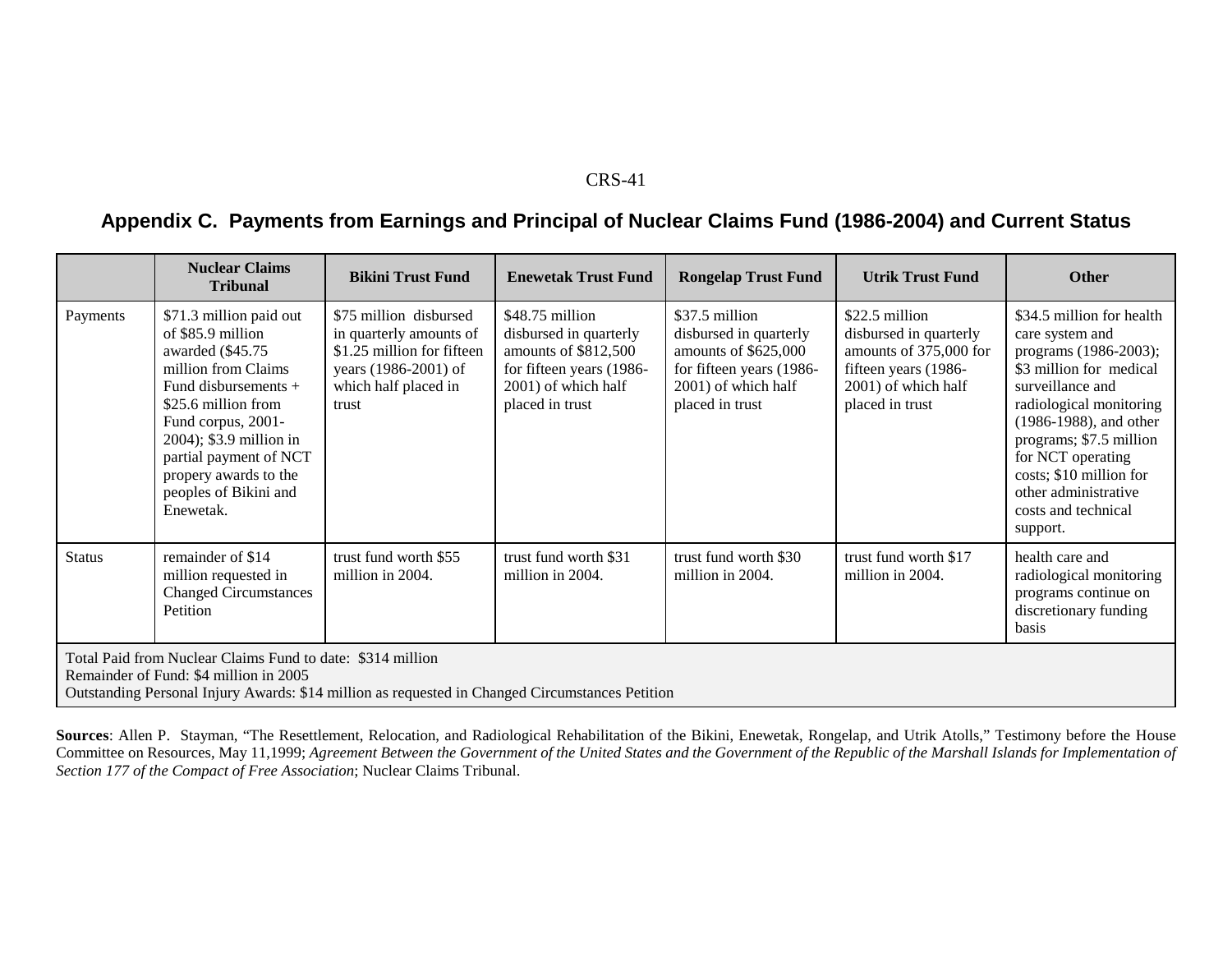#### **Appendix D. Time Line**